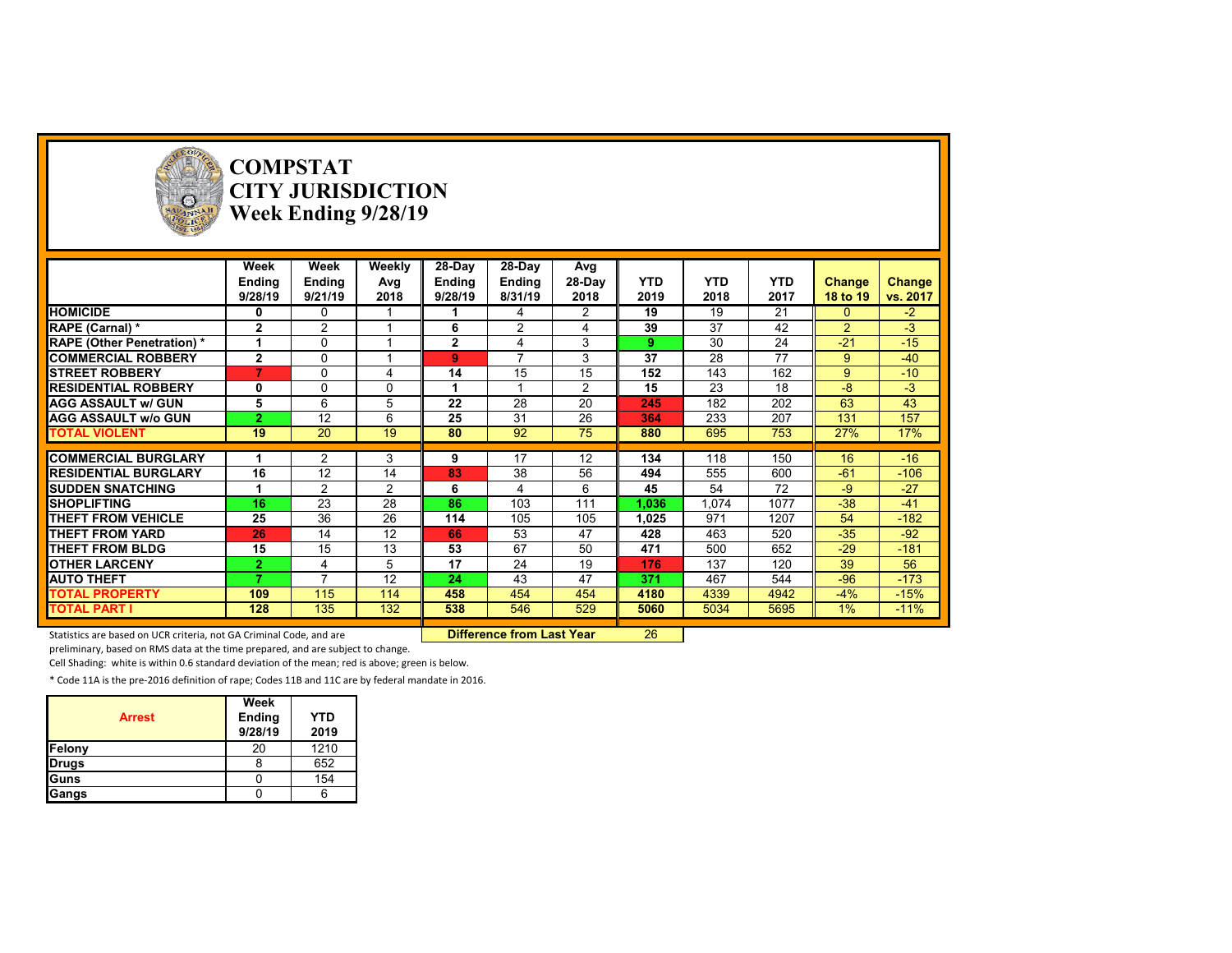

#### **COMPSTATNORTH PRECINCTWeek Ending 9/28/19**

#### **PRECINCT COMMANDER:**

**CAPT. CARY HILL**



|                                   | Week<br>Ending<br>9/28/19 | Week<br><b>Ending</b><br>9/21/19 | Weekly<br>Avg<br>2018 | 28-Day<br><b>Ending</b><br>9/28/19 | 28-Dav<br><b>Ending</b><br>8/31/19 | Avg<br>28-Day<br>2018 | <b>YTD</b><br>2019 | <b>YTD</b><br>2018 | <b>YTD</b><br>2017 | <b>Change</b><br>18 to 19 | <b>Change</b><br>vs. 2017 |
|-----------------------------------|---------------------------|----------------------------------|-----------------------|------------------------------------|------------------------------------|-----------------------|--------------------|--------------------|--------------------|---------------------------|---------------------------|
| <b>HOMICIDE</b>                   | 0                         | 0                                | $\Omega$              | 0                                  | 2                                  | 0                     | 5                  | 4                  | 3                  |                           | $\overline{2}$            |
| RAPE (Carnal) *                   | 0                         |                                  | $\Omega$              | $\mathbf{2}$                       | 0                                  |                       | 9                  | 9                  | 14                 | $\Omega$                  | $-5$                      |
| <b>RAPE (Other Penetration) *</b> | $\bf{0}$                  | 0                                | $\Omega$              | 0                                  | 4                                  | $\Omega$              | 5                  | 6                  | 4                  | $-1$                      |                           |
| <b>COMMERCIAL ROBBERY</b>         | $\mathbf{0}$              | 0                                | $\Omega$              |                                    |                                    | $\Omega$              | 4                  | 6                  | 12                 | $-2$                      | -8                        |
| <b>STREET ROBBERY</b>             | 3                         | 0                                |                       | 6                                  | 3                                  | 5                     | 44                 | 44                 | 58                 | $\Omega$                  | $-14$                     |
| <b>RESIDENTIAL ROBBERY</b>        | 0                         | 0                                | $\Omega$              | 0                                  | 0                                  | 0                     | 3                  | 5                  |                    | $-2$                      | $\overline{2}$            |
| <b>AGG ASSAULT w/ GUN</b>         | 0                         | 2                                |                       | 6                                  | $\overline{\phantom{a}}$           | 5                     | 55                 | 46                 | 43                 | 9                         | 12                        |
| <b>AGG ASSAULT w/o GUN</b>        | $\overline{2}$            | 3                                | $\overline{2}$        | 10                                 | 8                                  | 8                     | 108                | 68                 | 57                 | 40                        | 51                        |
| <b>TOTAL VIOLENT</b>              | 5                         | 6                                | 5                     | 25                                 | 25                                 | 20                    | 233                | 188                | 192                | 24%                       | 21%                       |
|                                   |                           |                                  |                       |                                    |                                    |                       |                    |                    |                    |                           |                           |
| <b>COMMERCIAL BURGLARY</b>        | 0                         |                                  |                       |                                    | 6                                  | 3                     | 32                 | $\overline{26}$    | 43                 | 6                         | $-11$                     |
| <b>RESIDENTIAL BURGLARY</b>       | 1                         | 0                                |                       | 6                                  | 4                                  | 6                     | 66                 | 63                 | 64                 | 3                         | $\overline{2}$            |
| <b>ISUDDEN SNATCHING</b>          | $\bf{0}$                  | 0                                |                       |                                    |                                    | 2                     | 14                 | 24                 | 37                 | $-10$                     | $-23$                     |
| <b>SHOPLIFTING</b>                | 2                         | 6                                | 4                     | 15                                 | 17                                 | 18                    | 126                | 193                | 147                | $-67$                     | $-21$                     |
| <b>THEFT FROM VEHICLE</b>         | 5                         | 8                                | 6                     | 28                                 | 31                                 | 23                    | 248                | 204                | 291                | 44                        | $-43$                     |
| <b>THEFT FROM YARD</b>            | 7                         | 4                                | 3                     | 21                                 | 17                                 | 13                    | 116                | 124                | 163                | -8                        | $-47$                     |
| <b>THEFT FROM BLDG</b>            | 6                         | 3                                | 3                     | 17                                 | 11                                 | 14                    | 114                | 138                | 185                | $-24$                     | $-71$                     |
| <b>OTHER LARCENY</b>              | 4                         | 0                                |                       | 7                                  | 4                                  | 6                     | 32                 | 36                 | 31                 | $-4$                      |                           |
| <b>AUTO THEFT</b>                 | 3                         | $\overline{2}$                   | 3                     | 8                                  | 17                                 | 10                    | 79                 | 96                 | 137                | $-17$                     | $-58$                     |
| <b>TOTAL PROPERTY</b>             | 25                        | 24                               | 23                    | 104                                | 108                                | 94                    | 827                | 904                | 1098               | $-9%$                     | $-25%$                    |
| <b>TOTAL PART I</b>               | 30                        | 30                               | 28                    | 129                                | 133                                | 114                   | 1060               | 1092               | 1290               | $-3%$                     | $-18%$                    |

Statistics are based on UCR criteria, not GA Criminal Code, and are **Difference from Last Year** -32

preliminary, based on RMS data at the time prepared, and are subject to change.

Cell Shading: white is within 0.6 standard deviation of the mean; red is above; green is below.

| <b>Arrests</b> | Week<br><b>Ending</b><br>9/28/19 | YTD<br>2019 |
|----------------|----------------------------------|-------------|
| Felony         |                                  | 315         |
| <b>Drugs</b>   |                                  | 170         |
| Guns           |                                  | 59          |
| Gangs          |                                  |             |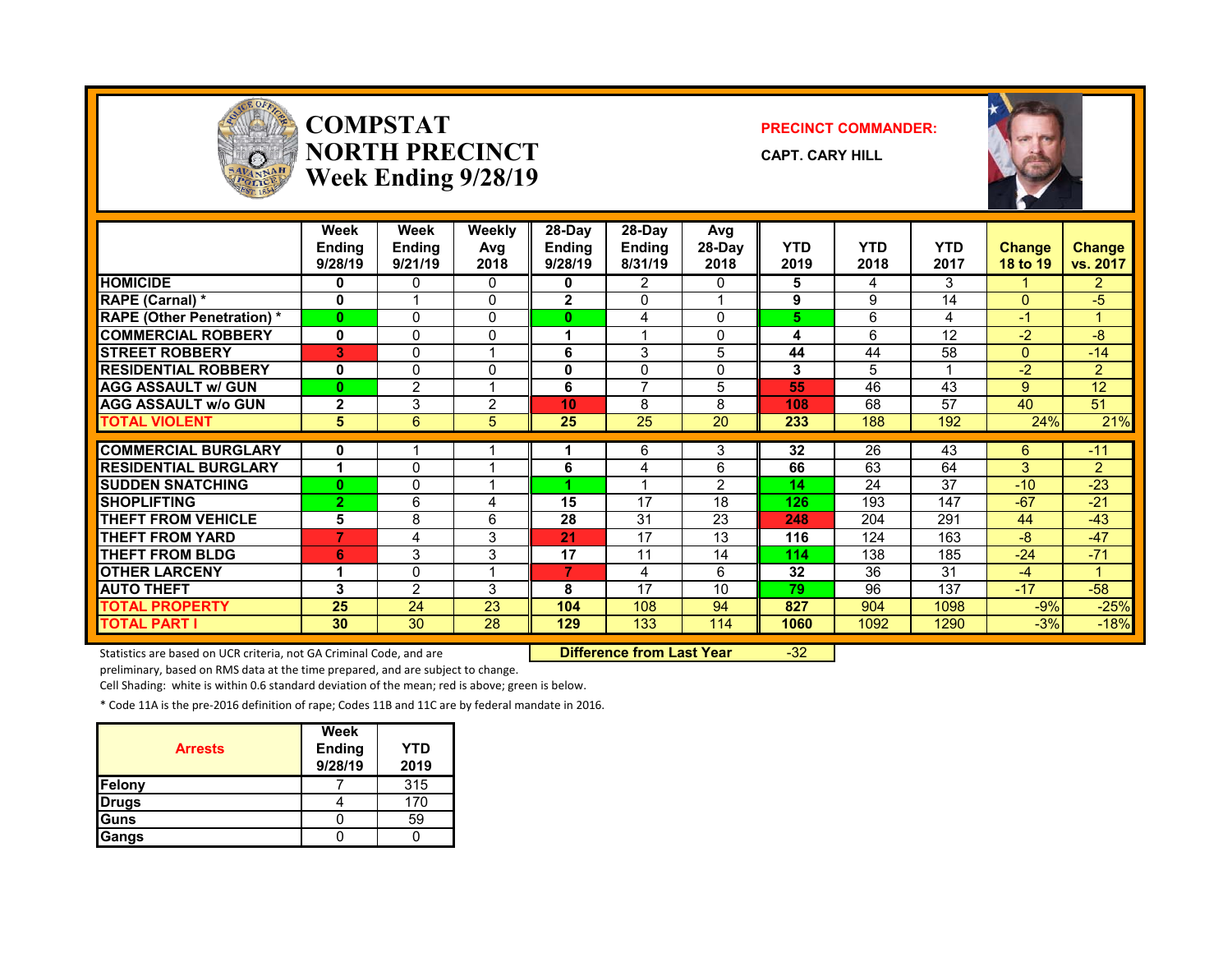

#### **COMPSTATCENTRAL PRECINCTWeek Ending 9/28/19**

#### **PRECINCT COMMANDER:**

**CAPT. TONYA REID**



|                                  | Week<br><b>Ending</b><br>9/28/19 | Week<br><b>Endina</b><br>9/21/19 | Weekly<br>Avg<br>2018 | $28-Day$<br>Endina<br>9/28/19 | $28-Dav$<br><b>Endina</b><br>8/31/19 | Avg<br>28-Day<br>2018 | <b>YTD</b><br>2019 | <b>YTD</b><br>2018 | <b>YTD</b><br>2017 | <b>Change</b><br>18 to 19 | <b>Change</b><br>vs. 2017 |
|----------------------------------|----------------------------------|----------------------------------|-----------------------|-------------------------------|--------------------------------------|-----------------------|--------------------|--------------------|--------------------|---------------------------|---------------------------|
| <b>HOMICIDE</b>                  | 0                                | 0                                | 0                     |                               |                                      |                       | 5                  | 2                  | 6                  | 3                         | $-1$                      |
| <b>RAPE (Carnal)</b> *           |                                  | 0                                | 0                     |                               | 0                                    |                       | 8                  | 11                 | 15                 | $-3$                      | -7                        |
| <b>RAPE (Other Penetration)*</b> |                                  | 0                                | 0                     |                               | 0                                    |                       | 3                  | 6                  | 7                  | -3                        | -4                        |
| <b>COMMERCIAL ROBBERY</b>        | 4                                | 0                                | 0                     | 3                             | 3                                    |                       | 14                 | 8                  | 17                 | 6                         | $-3$                      |
| <b>STREET ROBBERY</b>            | $\mathbf{2}$                     | 0                                | 1                     | 5                             | 6                                    | 5                     | 46                 | 41                 | 44                 | 5                         | $\overline{2}$            |
| <b>RESIDENTIAL ROBBERY</b>       | 0                                | 0                                | 0                     | 0                             | $\Omega$                             |                       | 3                  | 8                  | 8                  | -5                        | $-5$                      |
| <b>AGG ASSAULT w/ GUN</b>        | 4                                |                                  | $\overline{2}$        | 8                             | 10                                   |                       | 78                 | 65                 | 75                 | 13                        | 3                         |
| <b>AGG ASSAULT w/o GUN</b>       | $\bf{0}$                         | 5                                | $\overline{2}$        | 8                             | 4                                    |                       | 89                 | 59                 | 64                 | 30                        | 25                        |
| <b>TOTAL VIOLENT</b>             | 9                                | 6                                | 5                     | 27                            | 24                                   | 22                    | 246                | 200                | 236                | 23%                       | 4%                        |
|                                  |                                  |                                  |                       |                               |                                      |                       |                    |                    |                    |                           |                           |
| <b>COMMERCIAL BURGLARY</b>       |                                  | 0                                |                       | 6                             | 6                                    | 3                     | 39                 | 30                 | 33                 | 9                         | 6                         |
| <b>RESIDENTIAL BURGLARY</b>      | 5                                | 3                                | 4                     | 26                            | 12                                   | 15                    | 159                | 158                | 169                |                           | $-10$                     |
| <b>ISUDDEN SNATCHING</b>         | 0                                | 0                                | 0                     |                               | $\overline{2}$                       |                       | 9                  | 9                  | 19                 | $\Omega$                  | $-10$                     |
| <b>SHOPLIFTING</b>               | $\overline{2}$                   | 7                                | 4                     | 16                            | 31                                   | 17                    | 190                | 156                | 189                | 34                        |                           |
| <b>THEFT FROM VEHICLE</b>        | 8                                | 11                               | $\overline{7}$        | 40                            | 30                                   | 26                    | 263                | 242                | 309                | 21                        | $-46$                     |
| <b>THEFT FROM YARD</b>           | $\overline{7}$                   | 7                                | 4                     | 25                            | 15                                   | 16                    | 153                | 144                | 166                | 9                         | $-13$                     |
| <b>THEFT FROM BLDG</b>           | 5                                | 6                                | 3                     | 18                            | 16                                   | 13                    | 109                | 131                | 153                | -22                       | $-44$                     |
| <b>OTHER LARCENY</b>             | и                                | $\overline{2}$                   | 1                     | 6                             | 6                                    | 5                     | 60                 | 32                 | 32                 | 28                        | 28                        |
| <b>AUTO THEFT</b>                | $\overline{2}$                   | 4                                | 4                     | 8                             | 3                                    | 14                    | 91                 | 142                | 159                | $-51$                     | -68                       |
| <b>TOTAL PROPERTY</b>            | 31                               | 40                               | 27                    | 146                           | 121                                  | 109                   | 1073               | 1044               | 1229               | 3%                        | $-13%$                    |
| <b>TOTAL PART I</b>              | 40                               | 46                               | 33                    | 173                           | 145                                  | 131                   | 1319               | 1244               | 1465               | 6%                        | $-10%$                    |

Statistics are based on UCR criteria, not GA Criminal Code, and are **Difference from Last Year** 75

preliminary, based on RMS data at the time prepared, and are subject to change.

Cell Shading: white is within 0.6 standard deviation of the mean; red is above; green is below.

| <b>Arrests</b> | Week<br><b>Ending</b><br>9/28/19 | YTD<br>2019 |
|----------------|----------------------------------|-------------|
| Felony         |                                  | 310         |
| <b>Drugs</b>   |                                  | 153         |
| Guns           |                                  | 10          |
| Gangs          |                                  |             |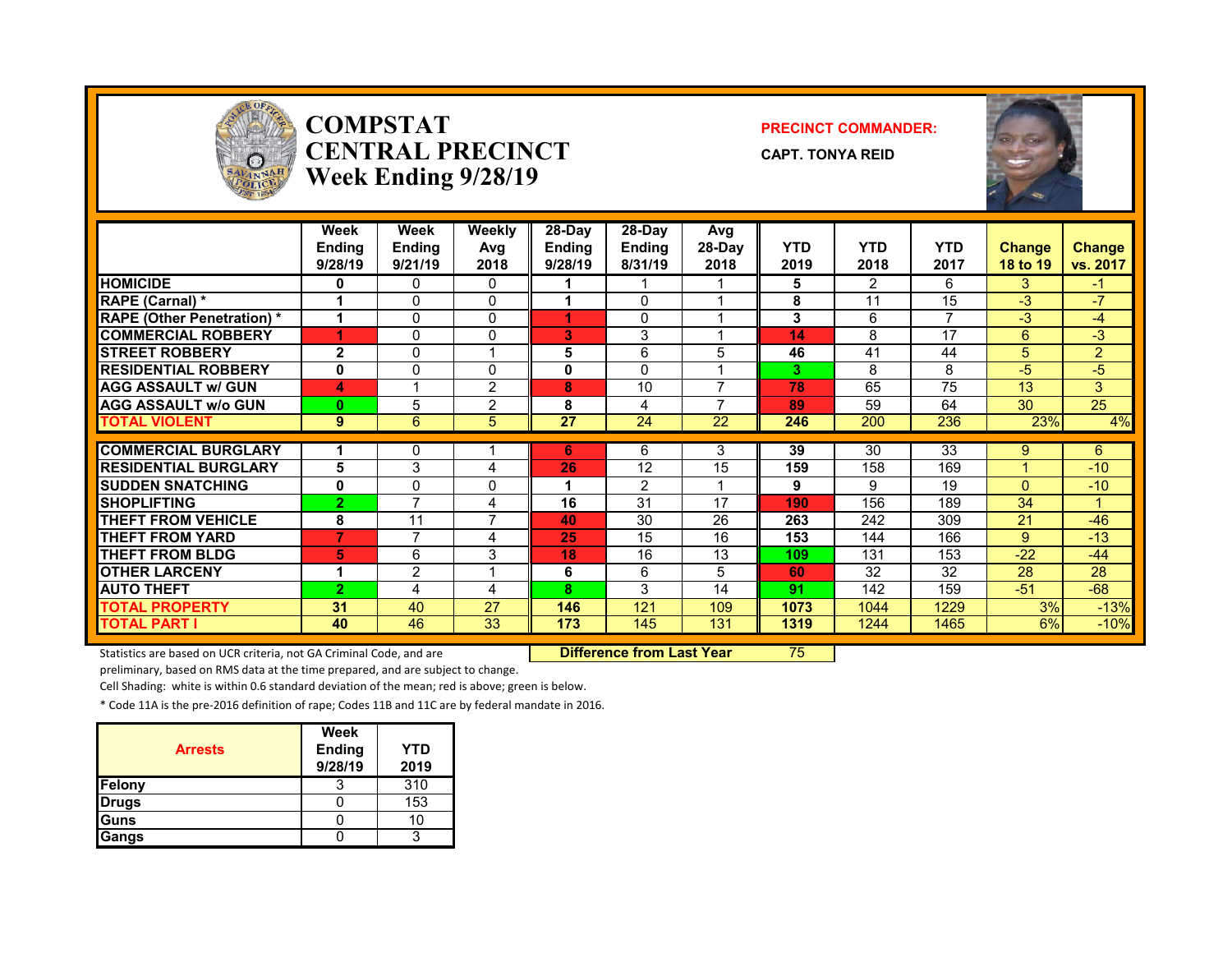

#### **COMPSTATSOUTH PRECINCTWeek Ending 9/28/19**

#### **PRECINCT COMMANDER:**

**CAPT. MICHELLE HALFORD**



|                                  | Week<br><b>Ending</b><br>9/28/19 | Week<br><b>Ending</b><br>9/21/19 | <b>Weekly</b><br>Avg<br>2018 | $28-Day$<br><b>Ending</b><br>9/28/19 | 28-Day<br><b>Ending</b><br>8/31/19 | Avg<br>28-Day<br>2018 | <b>YTD</b><br>2019 | <b>YTD</b><br>2018 | <b>YTD</b><br>2017 | <b>Change</b><br>18 to 19 | <b>Change</b><br>vs. 2017 |
|----------------------------------|----------------------------------|----------------------------------|------------------------------|--------------------------------------|------------------------------------|-----------------------|--------------------|--------------------|--------------------|---------------------------|---------------------------|
| <b>HOMICIDE</b>                  | 0                                | 0                                | 0                            | 0                                    | $\mathbf{0}$                       | 0                     | 5                  | 4                  |                    |                           | 4                         |
| <b>RAPE (Carnal)</b> *           |                                  |                                  | 0                            | 2                                    |                                    |                       | 10                 | 9                  | 6                  |                           | 4                         |
| <b>RAPE (Other Penetration)*</b> | $\bf{0}$                         | $\Omega$                         | $\mathbf{0}$                 | $\bf{0}$                             | 0                                  |                       |                    | 13                 | 3                  | $-12$                     | $-2$                      |
| <b>COMMERCIAL ROBBERY</b>        |                                  | 0                                | $\mathbf{0}$                 | 4                                    | 3                                  |                       | 16                 | 9                  | 25                 |                           | $-9$                      |
| <b>STREET ROBBERY</b>            | 0                                | 0                                | 1                            | $\bf{0}$                             |                                    | 3                     | 26                 | 28                 | 22                 | $-2$                      | 4                         |
| <b>RESIDENTIAL ROBBERY</b>       | 0                                | $\Omega$                         | $\Omega$                     |                                      | 0                                  |                       | 4                  | 8                  | $\mathcal{P}$      | $-4$                      | $\overline{2}$            |
| <b>AGG ASSAULT w/ GUN</b>        | 0                                | 0                                | 1                            | $\mathbf{2}$                         | 3                                  | $\mathcal{P}$         | 42                 | 18                 | 30                 | 24                        | 12                        |
| <b>AGG ASSAULT w/o GUN</b>       | $\bf{0}$                         | 4                                | 1                            | 4                                    | 11                                 | 4                     | 65                 | 38                 | 28                 | 27                        | 37                        |
| <b>TOTAL VIOLENT</b>             | $\overline{2}$                   | 5                                | 3                            | 13                                   | 19                                 | 14                    | 169                | 127                | 117                | 33%                       | 44%                       |
| <b>COMMERCIAL BURGLARY</b>       | 0                                |                                  |                              | 2                                    | 4                                  | 5                     | 48                 | 46                 | 51                 | $\overline{2}$            | $-3$                      |
| <b>RESIDENTIAL BURGLARY</b>      | 4                                | $\mathcal{P}$                    | 4                            | 16                                   | 14                                 | 15                    | 90                 | 153                | 161                | $-63$                     | $-71$                     |
| <b>ISUDDEN SNATCHING</b>         |                                  |                                  | $\Omega$                     | $\mathbf{2}$                         |                                    |                       | 12                 | 8                  | 5                  |                           | $\overline{7}$            |
|                                  |                                  |                                  |                              |                                      |                                    |                       |                    |                    |                    | 4                         |                           |
| <b>SHOPLIFTING</b>               | 8                                | 9                                | 13<br>$\overline{7}$         | 43                                   | 24                                 | 53                    | 493                | 491                | 520                | $\overline{2}$            | $-27$                     |
| <b>THEFT FROM VEHICLE</b>        | 5                                |                                  |                              | 13                                   | 23                                 | 28                    | 266                | 270                | 314                | $-4$                      | $-48$                     |
| <b>THEFT FROM YARD</b>           | 3                                | $\overline{2}$                   | $\overline{2}$               | 8                                    | $\overline{7}$                     | 8                     | 60                 | 83                 | 73                 | $-23$                     | $-13$                     |
| <b>THEFT FROM BLDG</b>           | 1                                | 4                                | 3                            | 10                                   | 21                                 | 12                    | 133                | 111                | 170                | 22                        | $-37$                     |
| <b>OTHER LARCENY</b>             | 0                                | 0                                | 1                            |                                      | 9                                  | 2                     | 40                 | 21                 | 30                 | 19                        | 10                        |
| <b>AUTO THEFT</b>                |                                  | $\Omega$                         | 3                            | 3                                    | 17                                 | 11                    | 102                | 110                | 121                | $-8$                      | $-19$                     |
| <b>TOTAL PROPERTY</b>            | 23                               | 20                               | 34                           | 98                                   | 120                                | 136                   | 1244               | 1293               | 1445               | $-4%$                     | $-14%$                    |
| <b>TOTAL PART I</b>              | 25                               | 25                               | 37                           | 111                                  | 139                                | 150                   | 1413               | 1420               | 1562               | 0%                        | $-10%$                    |

Statistics are based on UCR criteria, not GA Criminal Code, and are **Difference from Last Year** -7

preliminary, based on RMS data at the time prepared, and are subject to change.

Cell Shading: white is within 0.6 standard deviation of the mean; red is above; green is below.

| <b>Arrests</b> | Week<br><b>Ending</b><br>9/28/19 | YTD<br>2019 |
|----------------|----------------------------------|-------------|
| Felony         |                                  | 262         |
| <b>Drugs</b>   |                                  | 106         |
| Guns           |                                  | 26          |
| Gangs          |                                  | 2           |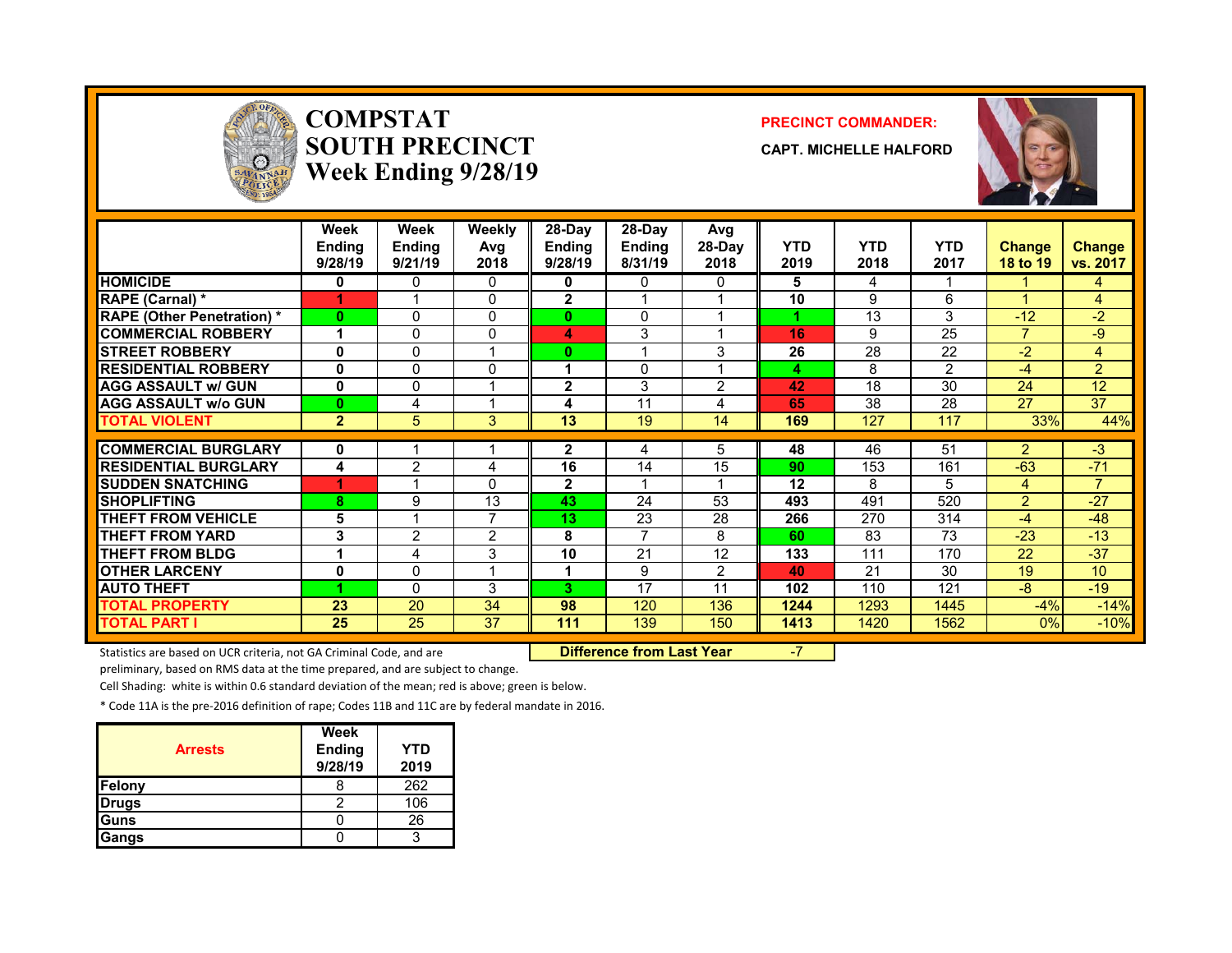

#### **COMPSTATEAST PRECINCTWeek Ending 9/28/19**

#### **PRECINCT COMMANDER:**

**CAPT. GEORGE GUNDICH**



|                                   | Week<br><b>Ending</b><br>9/28/19 | Week<br>Ending<br>9/21/19 | <b>Weekly</b><br>Avg<br>2018 | 28-Day<br><b>Ending</b><br>9/28/19 | 28-Dav<br>Ending<br>8/31/19 | Avg<br>28-Day<br>2018 | <b>YTD</b><br>2019 | <b>YTD</b><br>2018 | <b>YTD</b><br>2017 | <b>Change</b><br>18 to 19 | <b>Change</b><br>vs. 2017 |
|-----------------------------------|----------------------------------|---------------------------|------------------------------|------------------------------------|-----------------------------|-----------------------|--------------------|--------------------|--------------------|---------------------------|---------------------------|
| <b>HOMICIDE</b>                   | 0                                | 0                         | 0                            | 0                                  |                             |                       | 4                  | 9                  | 11                 | $-5$                      | $-7$                      |
| RAPE (Carnal) *                   | 0                                | $\Omega$                  | 0                            |                                    |                             |                       | 12                 | 8                  | 7                  | 4                         | 5                         |
| <b>RAPE (Other Penetration) *</b> | $\bf{0}$                         | 0                         | 0                            |                                    | $\Omega$                    | $\Omega$              | 0                  | 5                  | 10                 | $-5$                      | $-10$                     |
| <b>COMMERCIAL ROBBERY</b>         | $\bf{0}$                         | 0                         | 0                            |                                    | 0                           |                       | 3                  | 5.                 | 23                 | $-2$                      | $-20$                     |
| <b>STREET ROBBERY</b>             | $\overline{2}$                   | 0                         | 4                            | 3                                  | 5                           | 3                     | 36                 | 30                 | 38                 | 6                         | $-2$                      |
| <b>RESIDENTIAL ROBBERY</b>        | 0                                | 0                         | 0                            | 0                                  |                             | 0                     | 5                  | 2                  | 7                  | 3                         | $-2$                      |
| <b>AGG ASSAULT w/ GUN</b>         |                                  | 3                         | $\overline{2}$               | 6                                  | 8                           | 7                     | 70                 | 53                 | 54                 | 17                        | 16                        |
| <b>AGG ASSAULT w/o GUN</b>        | $\bf{0}$                         | 0                         | $\overline{2}$               | 3                                  | 8                           |                       | 102                | 68                 | 58                 | 34                        | 44                        |
| <b>TOTAL VIOLENT</b>              | 3                                | 3                         | 5                            | 15                                 | 24                          | 19                    | 232                | 180                | 208                | 29%                       | 12%                       |
|                                   |                                  |                           |                              |                                    |                             |                       |                    |                    |                    |                           |                           |
| <b>COMMERCIAL BURGLARY</b>        | 0                                | 0                         | 0                            | 0                                  |                             | 2                     | 15                 | 16                 | 23                 | -1                        | $-8$                      |
| <b>RESIDENTIAL BURGLARY</b>       | 6                                | 7                         | 5                            | 35                                 | 8                           | 20                    | 179                | 181                | 206                | $-2$                      | $-27$                     |
| <b>SUDDEN SNATCHING</b>           | 0                                |                           | 0                            | $\mathbf{2}$                       | $\Omega$                    |                       | 10                 | 13                 | 11                 | $-3$                      | $-1$                      |
| <b>SHOPLIFTING</b>                | 4                                | 4                         | 6                            | 12                                 | 31                          | 23                    | 227                | 234                | 221                | -7                        | 6                         |
| <b>THEFT FROM VEHICLE</b>         | 7                                | 16                        | $\overline{7}$               | 33                                 | 21                          | 29                    | 248                | 255                | 293                | -7                        | $-45$                     |
| <b>THEFT FROM YARD</b>            | 9                                |                           | 3                            | 12                                 | 14                          | 11                    | 99                 | 112                | 118                | $-13$                     | $-19$                     |
| <b>THEFT FROM BLDG</b>            | 3                                | $\overline{2}$            | 3                            | 8                                  | 19                          | 12                    | 115                | 120                | 144                | $-5$                      | $-29$                     |
| <b>OTHER LARCENY</b>              | 0                                | $\overline{2}$            | 4                            | 3.                                 | 5                           | 6                     | 44                 | 48                 | 27                 | $-4$                      | 17                        |
| <b>AUTO THEFT</b>                 |                                  | 1                         | 3                            | 5.                                 | 6                           | 12                    | 99                 | 119                | 127                | $-20$                     | $-28$                     |
| <b>TOTAL PROPERTY</b>             | 30                               | 31                        | 29                           | 110                                | 105                         | 115                   | 1036               | 1098               | 1170               | $-6%$                     | $-11%$                    |
| <b>TOTAL PART I</b>               | 33                               | 34                        | 34                           | 125                                | 129                         | 134                   | 1268               | 1278               | 1378               | $-1\%$                    | $-8%$                     |

Statistics are based on UCR criteria, not GA Criminal Code, and are **Difference from Last Year** -10

preliminary, based on RMS data at the time prepared, and are subject to change.

Cell Shading: white is within 0.6 standard deviation of the mean; red is above; green is below.

| <b>Arrests</b> | <b>Week</b><br><b>Ending</b><br>9/28/19 | YTD<br>2019 |
|----------------|-----------------------------------------|-------------|
| <b>Felony</b>  |                                         | 323         |
| <b>Drugs</b>   |                                         | 223         |
| <b>Guns</b>    |                                         | 59          |
| Gangs          |                                         |             |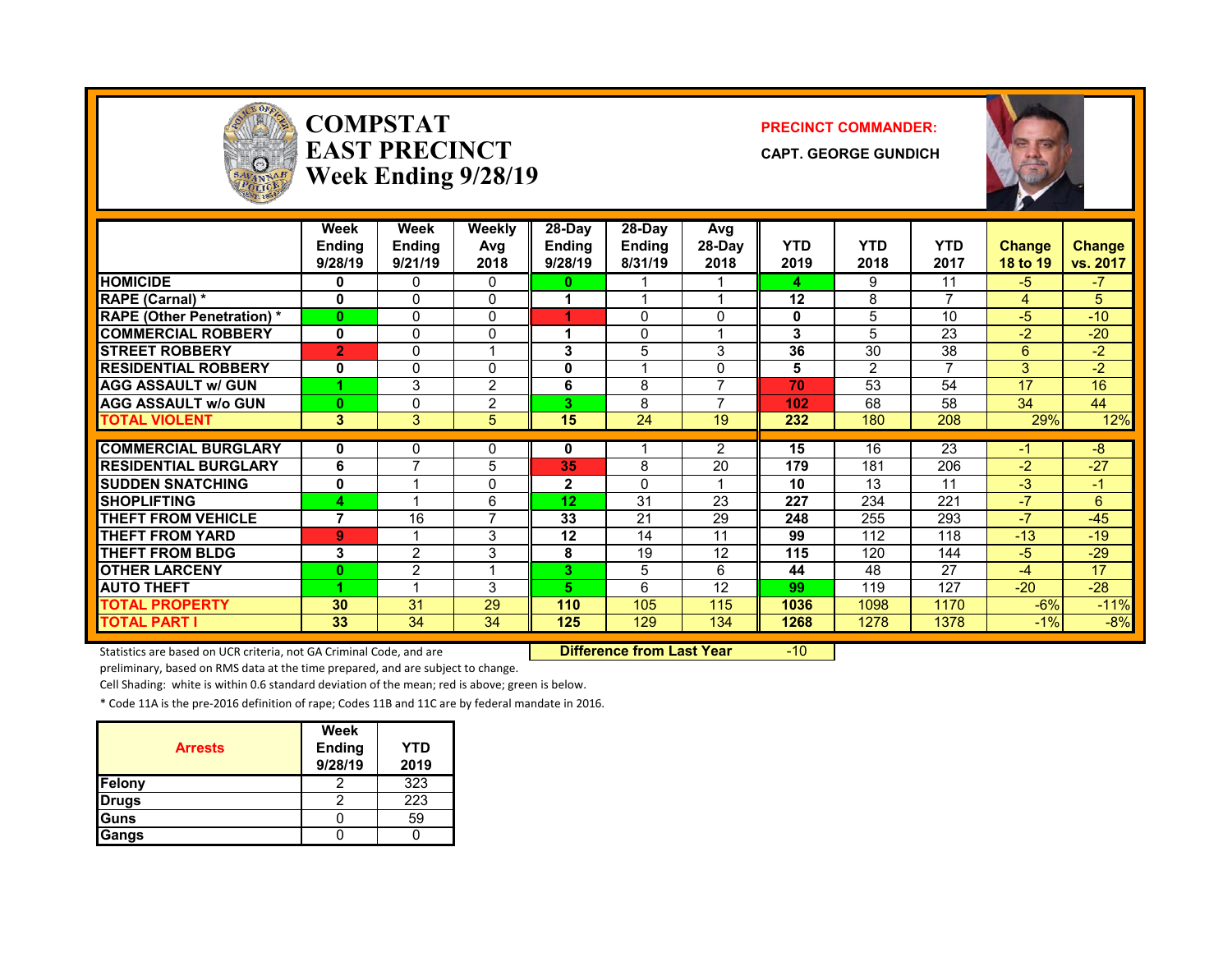# **BEAT 21 North Precinct Week Ending 9/28/19**

|                                   |              | <b>Last 4 Weeks</b> |              |               | 28 Days        | 28 Day         |                |                |                |                |                |
|-----------------------------------|--------------|---------------------|--------------|---------------|----------------|----------------|----------------|----------------|----------------|----------------|----------------|
|                                   | Ending       | Ending              | Ending       | <b>Ending</b> | <b>Ending</b>  | <b>Average</b> | <b>YTD</b>     | <b>YTD</b>     | <b>YTD</b>     | <b>Change</b>  | <b>Change</b>  |
|                                   | 09/07/19     | 09/14/19            | 09/21/19     | 09/28/19      | 08/31/19       | 2018           | 2019           | 2018           | 2017           | 18 to 19       | vs. 2017       |
| <b>HOMICIDE</b>                   | 0            | 0                   | 0            | 0             | $\Omega$       | 0.0            | 0              | $\Omega$       | $\Omega$       | $\mathbf{0}$   | $\mathbf{0}$   |
| <b>RAPE (Carnal) *</b>            | $\Omega$     | $\Omega$            | 0            | $\Omega$      | $\Omega$       | 0.0            | $\mathbf{1}$   | $\Omega$       | $\Omega$       | $\mathbf{1}$   | $\mathbf{1}$   |
| <b>RAPE (Other Penetration) *</b> | $\Omega$     | $\Omega$            | 0            | $\Omega$      | $\Omega$       | 0.1            | 0              | 1              | $\Omega$       | $-1$           | $\Omega$       |
| <b>COMMERCIAL ROBBERY</b>         | $\Omega$     | 0                   | 0            | $\Omega$      | $\Omega$       | 0.0            | $\Omega$       | $\Omega$       | $\mathbf{1}$   | $\mathbf{0}$   | $-1$           |
| <b>STREET ROBBERY</b>             | 0            | 0                   | 0            | 0             | $\Omega$       | 0.0            | 0              | $\Omega$       | $\overline{2}$ | $\overline{0}$ | $-2$           |
| <b>RESIDENTIAL ROBBERY</b>        | $\Omega$     | 0                   | $\Omega$     | $\Omega$      | $\Omega$       | 0.0            | $\Omega$       | $\Omega$       | $\Omega$       | $\mathbf{0}$   | $\Omega$       |
| <b>AGG ASSAULT w/ GUN</b>         | 0            | 0                   | $\Omega$     | 0             | $\Omega$       | 0.2            | 3              | $\overline{2}$ | 1              | $\mathbf{1}$   | $\overline{2}$ |
| <b>AGG ASSAULT w/o GUN</b>        | 0            | $\Omega$            | $\Omega$     | $\Omega$      | $\Omega$       | 0.2            | 4              | 3              | $\mathbf{1}$   | $\mathbf{1}$   | 3              |
| <b>TOTAL VIOLENT</b>              | $\mathbf{0}$ | $\Omega$            | $\Omega$     | $\Omega$      | $\mathbf{0}$   | 0.5            | 8              | 6              | 5              | 33%            | 60%            |
| <b>COMMERCIAL BURGLARY</b>        |              |                     |              |               |                |                |                |                |                |                | $-1$           |
|                                   | 0            | 0                   | $\Omega$     | 0             | 0              | 0.5            | 1              | 3              | $\overline{2}$ | $-2$           |                |
| <b>RESIDENTIAL BURGLARY</b>       | $\Omega$     | 0                   | 0            | 0             | $\Omega$       | 0.9            | 13             | 12             | 10             | $\mathbf{1}$   | 3              |
| <b>SUDDEN SNATCHING</b>           | $\Omega$     | 0                   | $\Omega$     | $\Omega$      | $\Omega$       | 0.0            | $\mathbf{1}$   | $\Omega$       | $\mathbf{1}$   | $\mathbf{1}$   | $\Omega$       |
| <b>SHOPLIFTING</b>                | $\Omega$     | $\Omega$            | $\Omega$     | $\Omega$      | $\Omega$       | 0.2            | $\overline{7}$ | $\overline{2}$ | $\overline{2}$ | 5 <sup>5</sup> | 5              |
| <b>THEFT FROM VEHICLE</b>         | $\Omega$     | $\overline{2}$      | $\Omega$     | $\Omega$      | $\overline{2}$ | 3.5            | 48             | 28             | 19             | 20             | 29             |
| <b>THEFT FROM YARD</b>            | 0            | 0                   | 0            | $\Omega$      | $\Omega$       | 1.2            | 4              | 13             | 13             | $-9$           | $-9$           |
| <b>THEFT FROM BLDG</b>            | $\Omega$     | 0                   | $\Omega$     | $\Omega$      | $\Omega$       | 1.5            | 10             | 12             | 34             | $-2$           | $-24$          |
| <b>OTHER LARCENY</b>              | 0            | 0                   | $\Omega$     | 0             | $\Omega$       | 1.4            | 3              | 11             | 3              | $-8$           | $\mathbf{0}$   |
| <b>AUTO THEFT</b>                 | 0            | $\Omega$            | $\Omega$     | $\Omega$      | $\Omega$       | 1.6            | 18             | 13             | 11             | 5              | $\overline{7}$ |
| <b>TOTAL PROPERTY</b>             | $\mathbf{0}$ | $\overline{2}$      | $\Omega$     | $\mathbf{0}$  | $\overline{2}$ | 10.6           | 105            | 94             | 95             | 12%            | 11%            |
| <b>TOTAL PART I</b>               | $\mathbf{0}$ | $\overline{2}$      | $\mathbf{0}$ | $\mathbf{0}$  | $\overline{2}$ | 11.0           | 113            | 100            | 100            | 13%            | 13%            |

 **Difference from Last Year**r 13

Statistics are based on UCR criteria, not GA Criminal Code.

\* Rape Code 11A is the historical definition of rape (aka Legacy Rape); Rape Codes 11B and 11C are those moved from Part II to Part I in 2017.

| 8 | 318 |
|---|-----|
| 1 | 57  |
| 6 | 217 |
|   | υ   |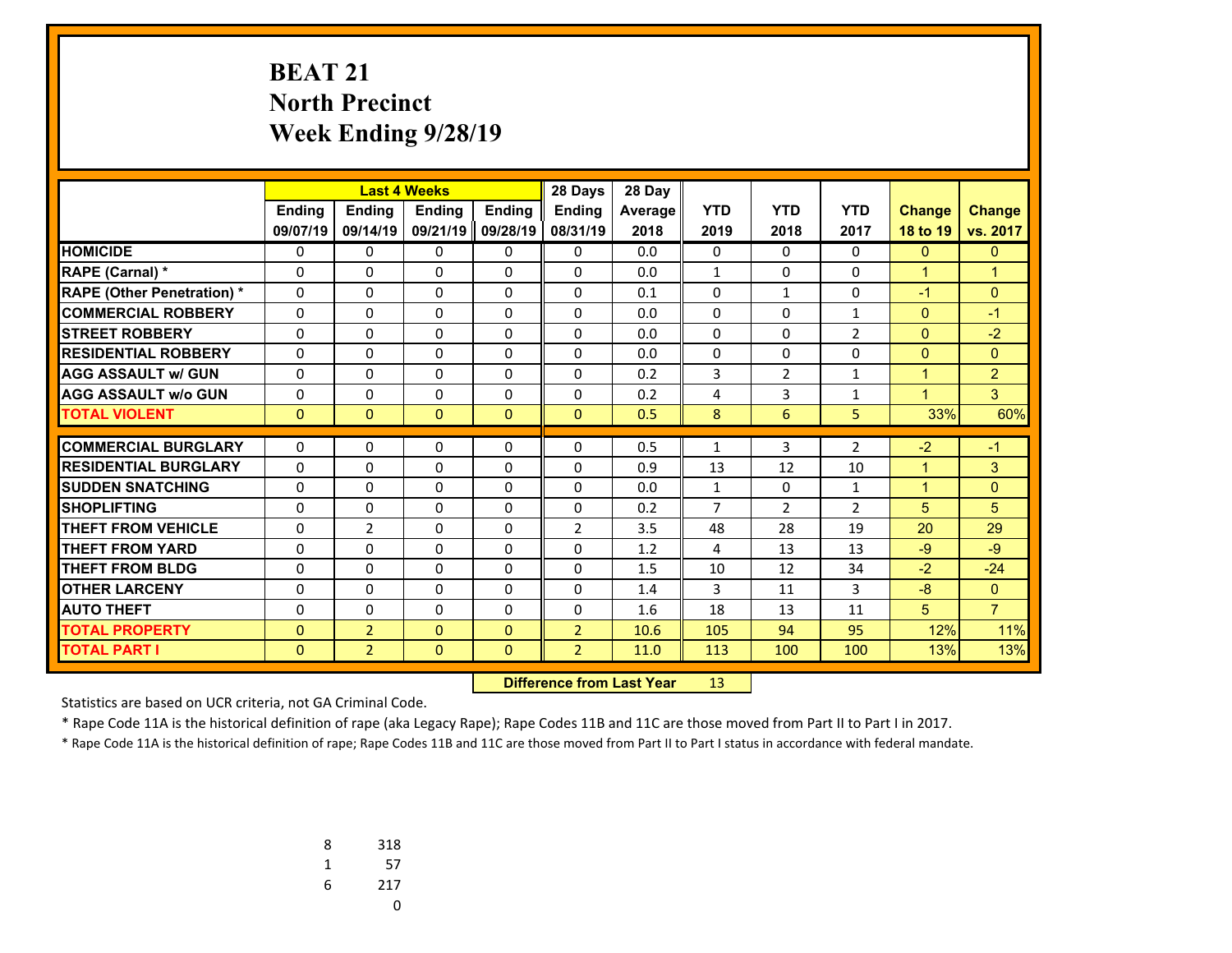# **BEAT 22 North Precinct Week Ending 9/28/19**

|                                   |                | <b>Last 4 Weeks</b> |                |                | 28 Days        | 28 Day  |                |                |                |               |                |
|-----------------------------------|----------------|---------------------|----------------|----------------|----------------|---------|----------------|----------------|----------------|---------------|----------------|
|                                   | Ending         | Ending              | <b>Endina</b>  | <b>Endina</b>  | <b>Endina</b>  | Average | <b>YTD</b>     | <b>YTD</b>     | <b>YTD</b>     | <b>Change</b> | <b>Change</b>  |
|                                   | 09/07/19       | 09/14/19            | 09/21/19       | 09/28/19       | 08/31/19       | 2018    | 2019           | 2018           | 2017           | 18 to 19      | vs. 2017       |
| <b>HOMICIDE</b>                   | 0              | 0                   | 0              | 0              | $\mathbf{0}$   | 0.4     | 1              | 3              | 0              | $-2$          | 1              |
| RAPE (Carnal) *                   | 0              | 0                   | 0              | $\Omega$       | 0              | 0.2     | $\overline{2}$ | $\overline{3}$ | $\overline{2}$ | $-1$          | $\Omega$       |
| <b>RAPE (Other Penetration) *</b> | $\Omega$       | $\Omega$            | $\Omega$       | $\mathbf{0}$   | $\mathbf{0}$   | 0.1     | 0              | $\mathbf{1}$   | $\mathbf{1}$   | $-1$          | $-1$           |
| <b>COMMERCIAL ROBBERY</b>         | $\Omega$       | $\Omega$            | $\Omega$       | $\Omega$       | $\Omega$       | 0.2     | 1              | 3              | $\overline{2}$ | $-2$          | $-1$           |
| <b>ISTREET ROBBERY</b>            | $\Omega$       | $\Omega$            | $\Omega$       | $\mathbf{0}$   | $\Omega$       | 1.0     | $\overline{7}$ | 8              | 8              | $-1$          | $-1$           |
| <b>RESIDENTIAL ROBBERY</b>        | 0              | 0                   | 0              | $\mathbf{0}$   | $\Omega$       | 0.0     | 1              | $\Omega$       | $\Omega$       | $\mathbf{1}$  | $\mathbf{1}$   |
| <b>AGG ASSAULT w/ GUN</b>         | $\Omega$       | $\Omega$            | $\mathbf{1}$   | $\mathbf{0}$   | $\mathbf{1}$   | 1.4     | 18             | 10             | 20             | 8             | $-2$           |
| <b>AGG ASSAULT w/o GUN</b>        | 2              | $\overline{2}$      | $\mathbf{1}$   | $\mathbf{0}$   | 5              | 1.8     | 30             | 16             | 12             | 14            | 18             |
| <b>TOTAL VIOLENT</b>              | $\overline{2}$ | $\overline{2}$      | $\overline{2}$ | $\mathbf{0}$   | 6              | 5.1     | 60             | 44             | 45             | 36%           | 33%            |
|                                   |                |                     |                |                |                |         |                |                |                |               |                |
| <b>COMMERCIAL BURGLARY</b>        | 0              | 0                   | 0              | $\mathbf{0}$   | 0              | 0.5     | 4              | 5              | 7              | $-1$          | $-3$           |
| <b>RESIDENTIAL BURGLARY</b>       | $\Omega$       | $\Omega$            | $\Omega$       | $\Omega$       | $\Omega$       | 1.8     | 11             | 19             | 20             | $-8$          | $-9$           |
| <b>SUDDEN SNATCHING</b>           | $\Omega$       | $\Omega$            | $\Omega$       | $\mathbf{0}$   | $\mathbf{0}$   | 0.3     | $\overline{2}$ | 3              | $\mathbf{1}$   | $-1$          | $\mathbf{1}$   |
| <b>SHOPLIFTING</b>                | $\mathbf{1}$   | $\mathbf{1}$        | 0              | 0              | $\overline{2}$ | 3.1     | 8              | 32             | 27             | $-24$         | $-19$          |
| <b>THEFT FROM VEHICLE</b>         | $\mathbf{1}$   | $\overline{2}$      | $\overline{2}$ | $\overline{2}$ | $\overline{7}$ | 3.0     | 27             | 27             | 25             | $\mathbf{0}$  | $\overline{2}$ |
| <b>THEFT FROM YARD</b>            | $\Omega$       | $\mathbf{1}$        | $\mathbf{1}$   | $\mathbf{1}$   | 3              | 1.6     | 15             | 16             | 11             | $-1$          | 4              |
| <b>THEFT FROM BLDG</b>            | 0              | $\Omega$            | 0              | $\mathbf{1}$   | $\mathbf{1}$   | 1.3     | 16             | 13             | 23             | 3             | $-7$           |
| <b>OTHER LARCENY</b>              | $\mathbf{1}$   | 0                   | $\Omega$       | $\mathbf{0}$   | $\mathbf{1}$   | 0.5     | $\overline{2}$ | $\mathbf{1}$   | 3              | $\mathbf{1}$  | $-1$           |
| <b>AUTO THEFT</b>                 | $\mathbf{1}$   | 0                   | $\overline{2}$ | $\Omega$       | 3.             | 2.0     | 16             | 20             | 24             | $-4$          | $-8$           |
| <b>TOTAL PROPERTY</b>             | $\overline{4}$ | 4                   | 5              | 4              | 17             | 14.0    | 101            | 136            | 141            | $-26%$        | $-28%$         |
| <b>TOTAL PART I</b>               | 6              | 6                   | $\overline{7}$ | 4              | 23             | 19.1    | 161            | 180            | 186            | $-11%$        | $-13%$         |

 **Difference from Last Year**‐19

Statistics are based on UCR criteria, not GA Criminal Code.

\* Rape Code 11A is the historical definition of rape (aka Legacy Rape); Rape Codes 11B and 11C are those moved from Part II to Part I in 2017.

| 8 | 318 |
|---|-----|
| 1 | 57  |
| 6 | 217 |
|   | U   |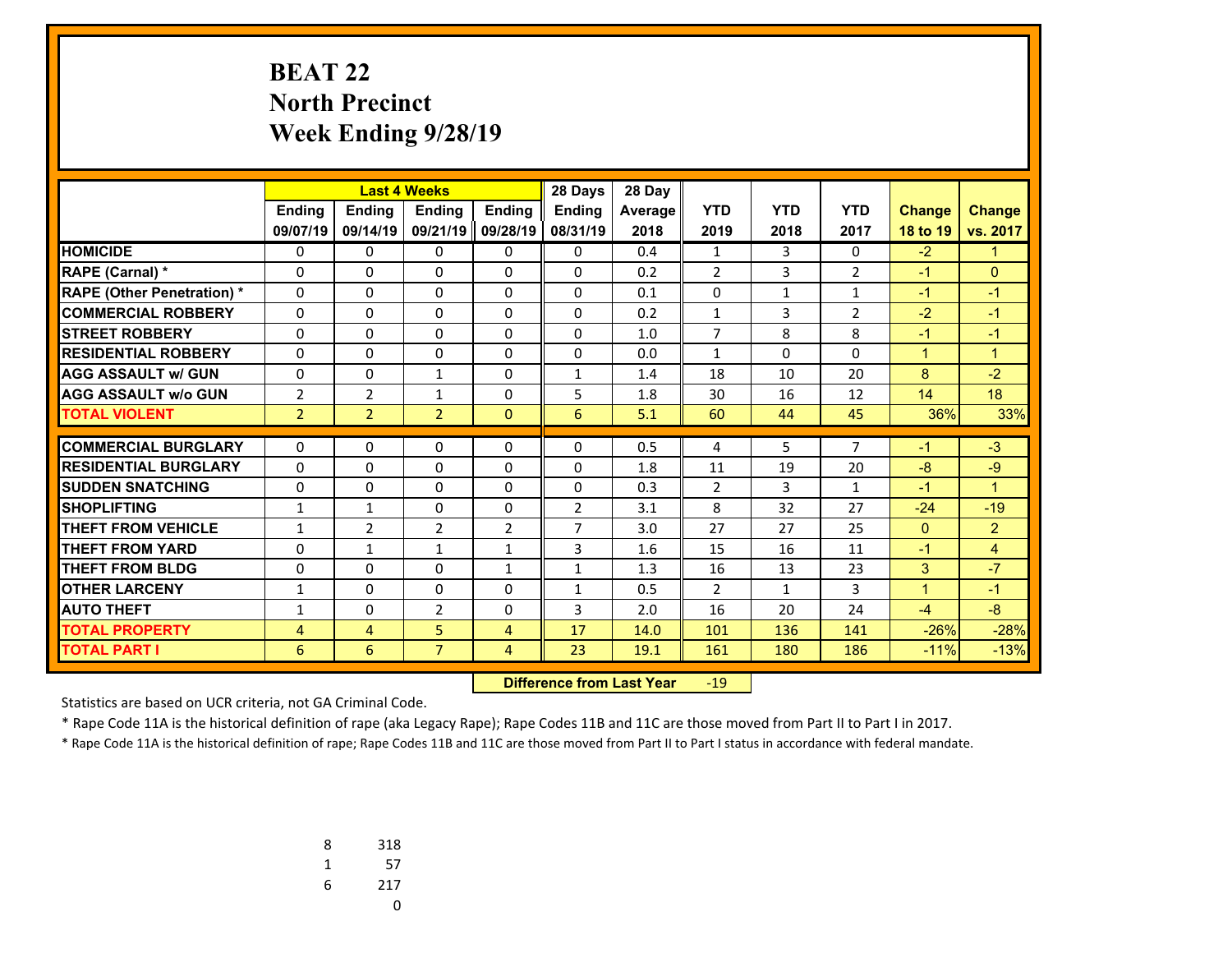# **BEAT 23 North Precinct Week Ending 9/28/19**

|                                   |                              |                | <b>Last 4 Weeks</b> |                                | 28 Days        | 28 Day  |                |                |                |                |                |
|-----------------------------------|------------------------------|----------------|---------------------|--------------------------------|----------------|---------|----------------|----------------|----------------|----------------|----------------|
|                                   | Ending                       | <b>Ending</b>  | <b>Endina</b>       | <b>Endina</b>                  | <b>Endina</b>  | Average | <b>YTD</b>     | <b>YTD</b>     | <b>YTD</b>     | <b>Change</b>  | <b>Change</b>  |
|                                   | 09/07/19                     | 09/14/19       | 09/21/19            | 09/28/19                       | 08/31/19       | 2018    | 2019           | 2018           | 2017           | 18 to 19       | vs. 2017       |
| <b>HOMICIDE</b>                   | 0                            | 0              | 0                   | 0                              | 0              | 0.1     | $\overline{2}$ | $\mathbf{1}$   | $\mathbf{1}$   | $\mathbf{1}$   | $\mathbf{1}$   |
| RAPE (Carnal) *                   | 0                            | $\Omega$       | $\Omega$            | 0                              | $\Omega$       | 0.2     | $\mathbf{1}$   | $\overline{2}$ | $\overline{2}$ | $-1$           | $-1$           |
| <b>RAPE (Other Penetration) *</b> | 0                            | 0              | $\Omega$            | $\Omega$                       | $\Omega$       | 0.0     | 0              | $\Omega$       | $\Omega$       | $\overline{0}$ | $\mathbf{0}$   |
| <b>COMMERCIAL ROBBERY</b>         | $\Omega$                     | 0              | $\Omega$            | $\Omega$                       | $\Omega$       | 0.1     | $\Omega$       | $\mathbf{1}$   | $\overline{2}$ | $-1$           | $-2$           |
| <b>STREET ROBBERY</b>             | $\Omega$                     | $\overline{2}$ | $\Omega$            | $\Omega$                       | $\overline{2}$ | 0.2     | 5              | 4              | 5              | $\mathbf{1}$   | $\Omega$       |
| <b>RESIDENTIAL ROBBERY</b>        | 0                            | 0              | $\Omega$            | $\Omega$                       | $\Omega$       | 0.1     | $\Omega$       | 3              | 1              | $-3$           | $-1$           |
| <b>AGG ASSAULT w/ GUN</b>         | $\mathbf{1}$                 | $\Omega$       | $\Omega$            | $\Omega$                       | $\mathbf{1}$   | 1.4     | 12             | 16             | $\overline{7}$ | $-4$           | 5              |
| <b>AGG ASSAULT w/o GUN</b>        | 0                            | 0              | $\Omega$            | $\mathbf{1}$                   | $\mathbf{1}$   | 1.4     | 19             | 11             | 12             | 8              | $\overline{7}$ |
| <b>TOTAL VIOLENT</b>              | $\mathbf{1}$                 | $\overline{2}$ | $\Omega$            | $\mathbf{1}$                   | 4              | 3.4     | 39             | 38             | 30             | 3%             | 30%            |
| <b>COMMERCIAL BURGLARY</b>        | 0                            | 0              | 0                   | 0                              | 0              | 1.0     | 6              | 10             | 16             | $-4$           | $-10$          |
| <b>RESIDENTIAL BURGLARY</b>       |                              | 0              | 0                   | $\Omega$                       | $\mathbf{1}$   | 1.2     | 10             | 13             | 16             | $-3$           | $-6$           |
| <b>SUDDEN SNATCHING</b>           | $\mathbf{1}$<br>$\mathbf{1}$ | $\Omega$       | $\Omega$            | 0                              | $\mathbf{1}$   | 0.2     | $\overline{2}$ | $\overline{2}$ | 4              | $\Omega$       | $-2$           |
| <b>SHOPLIFTING</b>                | $\mathbf{1}$                 | 0              | $\Omega$            | $\Omega$                       | $\overline{1}$ | 2.8     | 15             | 29             | 10             | $-14$          | 5              |
| <b>THEFT FROM VEHICLE</b>         | $\Omega$                     | 0              | 1                   |                                | 3              | 2.8     | 23             | 28             | 33             | $-5$           | $-10$          |
| <b>THEFT FROM YARD</b>            | $\mathbf{1}$                 | $\mathbf{1}$   | $\mathbf{1}$        | $\overline{2}$<br>$\mathbf{1}$ | 4              | 2.1     | 10             | 23             | 22             | $-13$          | $-12$          |
| <b>THEFT FROM BLDG</b>            | $\mathbf{1}$                 | $\Omega$       | $\Omega$            | $\mathbf{1}$                   | $\overline{2}$ | 1.8     | 13             | 20             | 19             | $-7$           | $-6$           |
| <b>OTHER LARCENY</b>              |                              |                |                     |                                |                |         |                | 5              | 4              | $-3$           | $-2$           |
|                                   | $\Omega$                     | 0              | $\Omega$            | $\Omega$                       | $\Omega$       | 0.5     | $\overline{2}$ |                |                |                |                |
| <b>AUTO THEFT</b>                 | 0                            | $\Omega$       | 0                   | 0                              | $\Omega$       | 1.5     | 10             | 13             | 31             | $-3$           | $-21$          |
| <b>TOTAL PROPERTY</b>             | 5                            | $\mathbf{1}$   | $\overline{2}$      | 4                              | 12             | 13.9    | 91             | 143            | 155            | $-36%$         | $-41%$         |
| <b>TOTAL PART I</b>               | 6                            | 3              | $\overline{2}$      | 5                              | 16             | 17.3    | 130            | 181            | 185            | $-28%$         | $-30%$         |

 **Difference from Last Year**r -51

Statistics are based on UCR criteria, not GA Criminal Code.

\* Rape Code 11A is the historical definition of rape (aka Legacy Rape); Rape Codes 11B and 11C are those moved from Part II to Part I in 2017.

| 8 | 318 |
|---|-----|
| 1 | 57  |
| 6 | 217 |
|   | U   |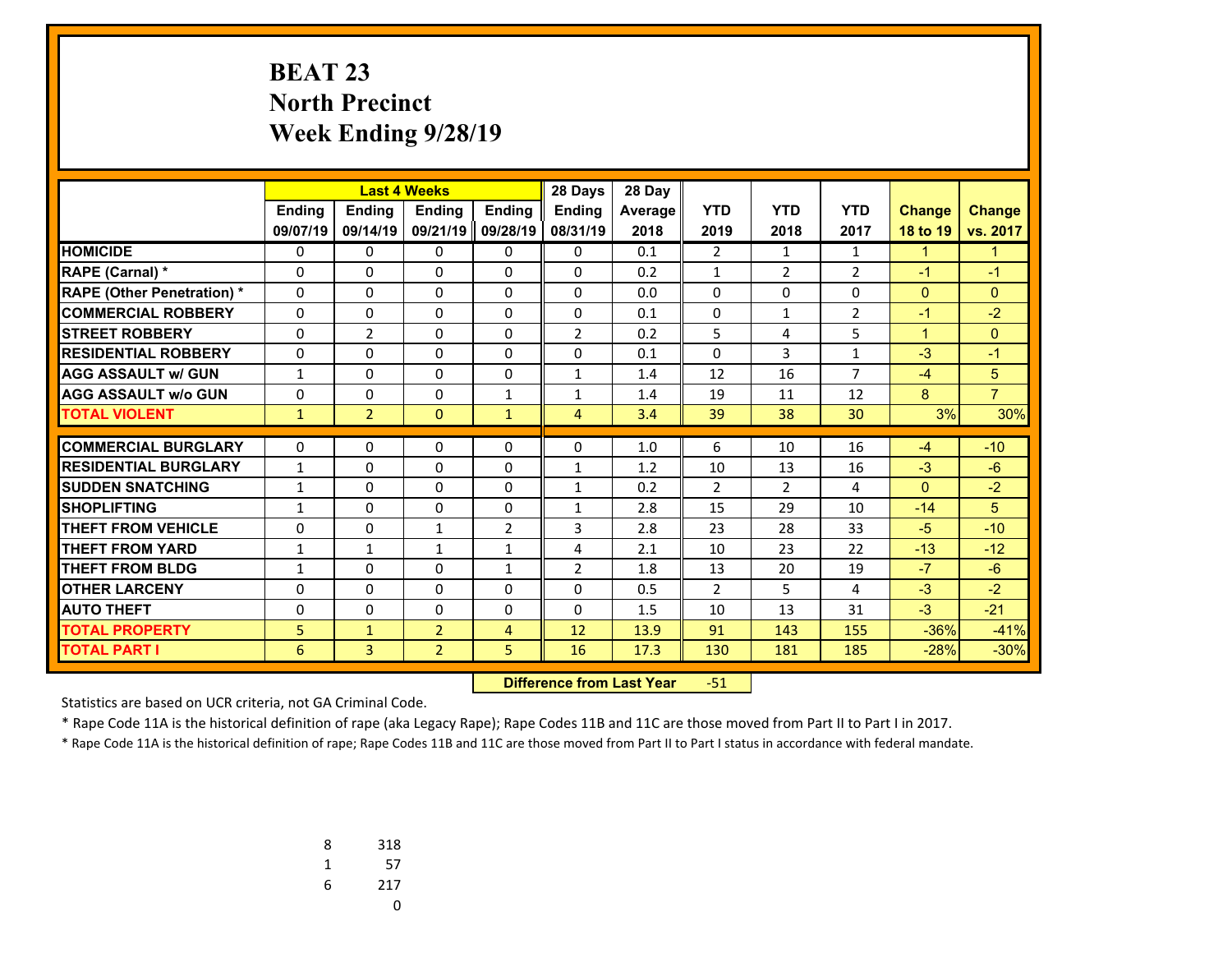# **BEAT 24 North Precinct Week Ending 9/28/19**

|                                   |                |                | <b>Last 4 Weeks</b> |               | 28 Days        | 28 Day  |                |                     |                |                |                |
|-----------------------------------|----------------|----------------|---------------------|---------------|----------------|---------|----------------|---------------------|----------------|----------------|----------------|
|                                   | Ending         | <b>Ending</b>  | <b>Endina</b>       | <b>Endina</b> | <b>Endina</b>  | Average | <b>YTD</b>     | <b>YTD</b>          | <b>YTD</b>     | <b>Change</b>  | <b>Change</b>  |
|                                   | 09/07/19       | 09/14/19       | 09/21/19            | 09/28/19      | 08/31/19       | 2018    | 2019           | 2018                | 2017           | 18 to 19       | vs. 2017       |
| <b>HOMICIDE</b>                   | 0              | 0              | 0                   | 0             | 0              | 0.0     | 0              | $\Omega$            | 0              | $\mathbf{0}$   | $\mathbf{0}$   |
| RAPE (Carnal) *                   | $\mathbf{1}$   | $\Omega$       | $\Omega$            | 0             | $\mathbf{1}$   | 0.0     | $\overline{2}$ | $\Omega$            | 1              | $\overline{2}$ | $\mathbf{1}$   |
| <b>RAPE (Other Penetration) *</b> | 0              | 0              | $\Omega$            | $\Omega$      | $\Omega$       | 0.0     | $\overline{2}$ | $\Omega$            | $\Omega$       | $\overline{2}$ | $\overline{2}$ |
| <b>COMMERCIAL ROBBERY</b>         | $\Omega$       | 0              | $\Omega$            | $\Omega$      | $\Omega$       | 0.0     | $\Omega$       | $\Omega$            | 3              | $\mathbf{0}$   | $-3$           |
| <b>STREET ROBBERY</b>             | $\Omega$       | 0              | $\Omega$            | $\mathbf{1}$  | $\mathbf{1}$   | 0.6     | 6              | 5                   | 13             | $\mathbf{1}$   | $-7$           |
| <b>RESIDENTIAL ROBBERY</b>        | 0              | 0              | $\Omega$            | $\Omega$      | $\Omega$       | 0.0     | $\mathbf{1}$   | $\Omega$            | $\Omega$       | $\mathbf{1}$   | $\mathbf{1}$   |
| <b>AGG ASSAULT w/ GUN</b>         | $\mathbf{1}$   | $\Omega$       | 0                   | $\Omega$      | $\mathbf{1}$   | 0.3     | 3              | $\mathbf{1}$        | 4              | $\overline{2}$ | $-1$           |
| <b>AGG ASSAULT w/o GUN</b>        | 0              | 0              | $\mathbf{1}$        | $\Omega$      | $\mathbf{1}$   | 0.9     | $\overline{7}$ | 8                   | $\mathbf{1}$   | $-1$           | 6              |
| <b>TOTAL VIOLENT</b>              | $\overline{2}$ | $\Omega$       | $\mathbf{1}$        | $\mathbf{1}$  | 4              | 1.8     | 21             | 14                  | 22             | 50%            | $-5%$          |
| <b>COMMERCIAL BURGLARY</b>        | 0              | 0              |                     |               | 0              | 0.2     | 5              |                     | 3              |                | $\overline{2}$ |
| <b>RESIDENTIAL BURGLARY</b>       |                |                | 0                   | 0             |                | 0.6     |                | 1<br>$\overline{7}$ |                | 4              |                |
|                                   | $\mathbf{1}$   | 0              | 0                   | $\mathbf{1}$  | $\overline{2}$ |         | 10             |                     | 9              | 3              | $\mathbf{1}$   |
| <b>SUDDEN SNATCHING</b>           | $\Omega$       | $\Omega$       | 0                   | 0             | $\Omega$       | 0.5     | $\mathbf{1}$   | 3                   | $\overline{2}$ | $-2$           | $-1$           |
| <b>SHOPLIFTING</b>                | $\Omega$       | 0              | $\mathbf{1}$        | $\Omega$      | $\mathbf{1}$   | 4.7     | 25             | 58                  | 42             | $-33$          | $-17$          |
| <b>THEFT FROM VEHICLE</b>         | $\Omega$       | 0              | $\overline{2}$      | $\Omega$      | $\overline{2}$ | 3.9     | 41             | 34                  | 79             | $\overline{7}$ | $-38$          |
| <b>THEFT FROM YARD</b>            | $\mathbf{1}$   | 3              | 0                   | 3             | 7              | 1.9     | 46             | 18                  | 27             | 28             | 19             |
| <b>THEFT FROM BLDG</b>            | $\mathbf{1}$   | $\mathbf{1}$   | 0                   | $\mathbf{1}$  | 3              | 1.9     | 12             | 19                  | 10             | $-7$           | $\overline{2}$ |
| <b>OTHER LARCENY</b>              | $\Omega$       | $\overline{2}$ | 0                   | $\Omega$      | $\overline{2}$ | 0.7     | 11             | $\overline{3}$      | $\overline{7}$ | 8              | 4              |
| <b>AUTO THEFT</b>                 | 0              | $\Omega$       | 0                   | 0             | $\Omega$       | 1.0     | $\overline{7}$ | 9                   | 28             | $-2$           | $-21$          |
| <b>TOTAL PROPERTY</b>             | 3              | 6              | 3                   | 5             | 17             | 15.3    | 158            | 152                 | 207            | 4%             | $-24%$         |
| <b>TOTAL PART I</b>               | 5              | 6              | 4                   | 6             | 21             | 17.2    | 179            | 166                 | 229            | 8%             | $-22%$         |

 **Difference from Last Year**r 13

Statistics are based on UCR criteria, not GA Criminal Code.

\* Rape Code 11A is the historical definition of rape (aka Legacy Rape); Rape Codes 11B and 11C are those moved from Part II to Part I in 2017.

| 8 | 318 |
|---|-----|
| 1 | 57  |
| 6 | 217 |
|   | U   |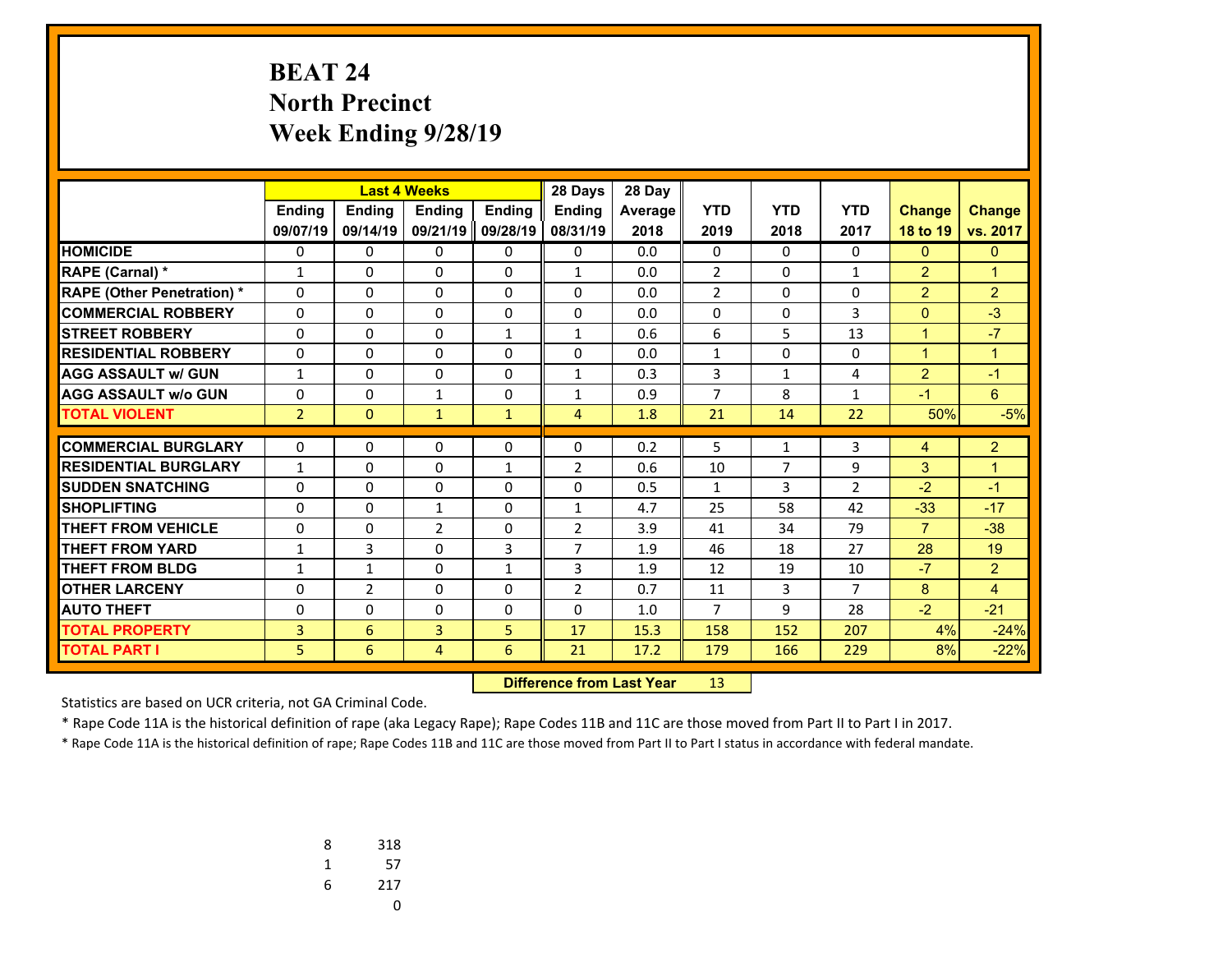# **BEAT 25 North Precinct Week Ending 9/28/19**

|                                   |                | <b>Last 4 Weeks</b> |                |                | 28 Days        | 28 Day  |                |                |                |                |               |
|-----------------------------------|----------------|---------------------|----------------|----------------|----------------|---------|----------------|----------------|----------------|----------------|---------------|
|                                   | <b>Ending</b>  | Ending              | <b>Endina</b>  | <b>Endina</b>  | <b>Endina</b>  | Average | <b>YTD</b>     | <b>YTD</b>     | <b>YTD</b>     | <b>Change</b>  | <b>Change</b> |
|                                   | 09/07/19       | 09/14/19            | 09/21/19       | 09/28/19       | 08/31/19       | 2018    | 2019           | 2018           | 2017           | 18 to 19       | vs. 2017      |
| <b>HOMICIDE</b>                   | 0              | 0                   | 0              | 0              | $\mathbf{0}$   | 0.0     | 0              | $\Omega$       | 0              | $\mathbf{0}$   | $\mathbf{0}$  |
| <b>RAPE (Carnal) *</b>            | 0              | $\Omega$            | $\Omega$       | $\Omega$       | $\Omega$       | 0.2     | 1              | $\overline{2}$ | $\overline{2}$ | $-1$           | $-1$          |
| <b>RAPE (Other Penetration) *</b> | $\Omega$       | $\Omega$            | $\Omega$       | $\mathbf{0}$   | $\mathbf{0}$   | 0.0     | 0              | 0              | $\Omega$       | $\overline{0}$ | $\mathbf{0}$  |
| <b>COMMERCIAL ROBBERY</b>         | $\Omega$       | $\Omega$            | $\Omega$       | $\Omega$       | $\mathbf{0}$   | 0.0     | $\mathbf{1}$   | 0              | $\mathbf{1}$   | $\mathbf{1}$   | $\Omega$      |
| <b>STREET ROBBERY</b>             | $\Omega$       | $\Omega$            | $\Omega$       | $\mathbf{0}$   | $\Omega$       | 1.2     | 4              | 9              | 17             | $-5$           | $-13$         |
| <b>RESIDENTIAL ROBBERY</b>        | 0              | $\Omega$            | $\Omega$       | $\Omega$       | $\Omega$       | 0.0     | $\Omega$       | 0              | $\Omega$       | $\mathbf{0}$   | $\Omega$      |
| <b>AGG ASSAULT w/ GUN</b>         | 0              | 0                   | 0              | $\mathbf{0}$   | $\Omega$       | 0.2     | $\overline{2}$ | 3              | $\overline{2}$ | $-1$           | $\Omega$      |
| <b>AGG ASSAULT w/o GUN</b>        | 0              | $\mathbf{1}$        | $\mathbf{1}$   | $\mathbf{0}$   | $\overline{2}$ | 0.3     | 6              | 4              | 3              | $\overline{2}$ | 3             |
| <b>TOTAL VIOLENT</b>              | $\Omega$       | $\mathbf{1}$        | $\mathbf{1}$   | $\mathbf{0}$   | $\overline{2}$ | 1.9     | 14             | 18             | 25             | $-22%$         | $-44%$        |
| <b>COMMERCIAL BURGLARY</b>        |                |                     |                |                |                |         | 7              |                |                |                |               |
|                                   | 0              | 0                   | 0              | $\mathbf{0}$   | 0              | 0.1     |                | $\mathbf{1}$   | 3              | 6              | 4             |
| <b>RESIDENTIAL BURGLARY</b>       | $\overline{2}$ | $\Omega$            | $\Omega$       | $\mathbf{0}$   | $\overline{2}$ | 0.2     | 16             | 3              | 4              | 13             | 12            |
| <b>SUDDEN SNATCHING</b>           | 0              | $\Omega$            | $\Omega$       | $\mathbf{0}$   | $\Omega$       | 0.1     | $\mathbf{1}$   | $\Omega$       | $\mathbf{1}$   | $\mathbf{1}$   | $\Omega$      |
| <b>SHOPLIFTING</b>                | $\Omega$       | $\Omega$            | $\Omega$       | $\mathbf{1}$   | $\mathbf{1}$   | 1.4     | 14             | 14             | 25             | $\mathbf{0}$   | $-11$         |
| <b>THEFT FROM VEHICLE</b>         | $\overline{2}$ | $\overline{2}$      | $\overline{2}$ | $\Omega$       | 6              | 4.7     | 49             | 41             | 60             | 8              | $-11$         |
| <b>THEFT FROM YARD</b>            | $\mathbf{1}$   | $\Omega$            | $\mathbf{1}$   | $\mathbf{1}$   | 3              | 2.1     | 19             | 20             | 48             | $-1$           | $-29$         |
| <b>THEFT FROM BLDG</b>            | 0              | $\Omega$            | $\mathbf{1}$   | $\mathbf{1}$   | $\overline{2}$ | 1.5     | 15             | 17             | 29             | $-2$           | $-14$         |
| <b>OTHER LARCENY</b>              | 0              | 2                   | $\Omega$       | $\Omega$       | $\overline{2}$ | 1.0     | 6              | $\overline{7}$ | 9              | $-1$           | $-3$          |
| <b>AUTO THEFT</b>                 | 0              | $\mathbf{1}$        | 0              | $\mathbf{1}$   | $\overline{2}$ | 1.4     | 12             | 11             | 22             | $\mathbf{1}$   | $-10$         |
| <b>TOTAL PROPERTY</b>             | $\overline{5}$ | 5                   | 4              | $\overline{4}$ | 18             | 12.4    | 139            | 114            | 201            | 22%            | $-31%$        |
| <b>TOTAL PART I</b>               | 5              | 6                   | 5              | 4              | 20             | 14.3    | 153            | 132            | 226            | 16%            | $-32%$        |

 **Difference from Last Year**r 21

Statistics are based on UCR criteria, not GA Criminal Code.

\* Rape Code 11A is the historical definition of rape (aka Legacy Rape); Rape Codes 11B and 11C are those moved from Part II to Part I in 2017.

| 8 | 318 |
|---|-----|
| 1 | 57  |
| 6 | 217 |
|   | U   |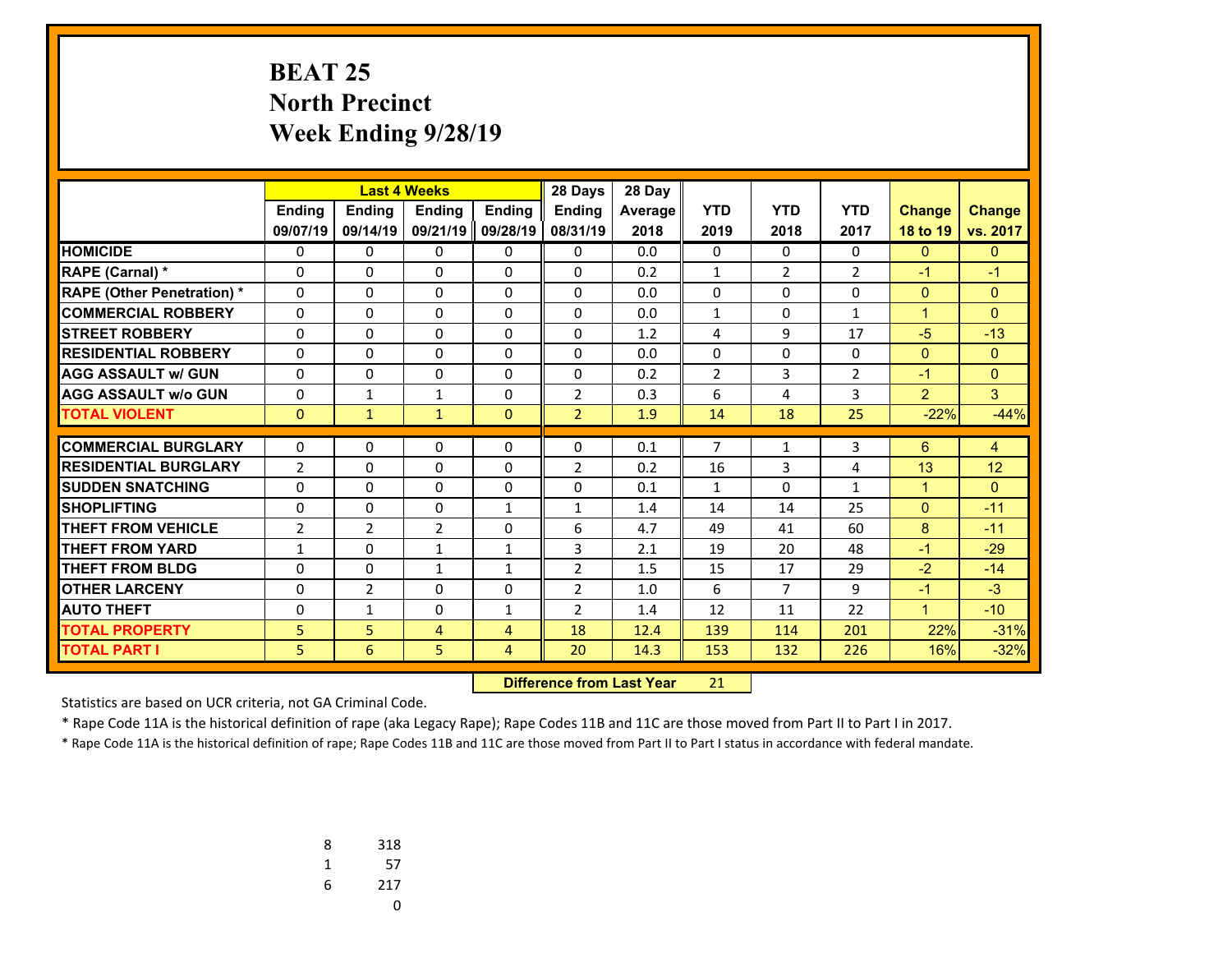# **BEAT 26 North Precinct Week Ending 9/28/19**

|                                   |                | <b>Last 4 Weeks</b>          |                              |                | 28 Days        | 28 Day         |                |                    |            |                   |               |
|-----------------------------------|----------------|------------------------------|------------------------------|----------------|----------------|----------------|----------------|--------------------|------------|-------------------|---------------|
|                                   | Ending         | Ending                       | Ending                       | <b>Ending</b>  | <b>Ending</b>  | <b>Average</b> | <b>YTD</b>     | <b>YTD</b>         | <b>YTD</b> | <b>Change</b>     | <b>Change</b> |
|                                   | 09/07/19       | 09/14/19                     | 09/21/19                     | 09/28/19       | 08/31/19       | 2018           | 2019           | 2018               | 2017       | 18 to 19          | vs. 2017      |
| <b>HOMICIDE</b>                   | 0              | 0                            | 0                            | 0              | $\Omega$       | 0.0            | $\mathbf{1}$   | 0                  | $\Omega$   | $\mathbf{1}$      | $\mathbf{1}$  |
| <b>RAPE (Carnal) *</b>            | $\Omega$       | $\Omega$                     | 1                            | $\Omega$       | $\mathbf{1}$   | 0.2            | $\overline{2}$ | $\overline{2}$     | 1          | $\mathbf{0}$      | $\mathbf{1}$  |
| <b>RAPE (Other Penetration) *</b> | $\Omega$       | $\Omega$                     | $\Omega$                     | $\Omega$       | $\Omega$       | 0.1            | 0              | 1                  | 1          | $-1$              | $-1$          |
| <b>COMMERCIAL ROBBERY</b>         | $\mathbf{1}$   | 0                            | $\Omega$                     | $\Omega$       | $\mathbf{1}$   | 0.0            | $\mathbf{1}$   | $\Omega$           | 3          | $\mathbf{1}$      | $-2$          |
| <b>STREET ROBBERY</b>             | 0              | 0                            | 0                            | $\mathbf{1}$   | $\mathbf{1}$   | 1.2            | 10             | 11                 | 5          | $-1$              | 5             |
| <b>RESIDENTIAL ROBBERY</b>        | $\Omega$       | 0                            | $\Omega$                     | $\Omega$       | $\Omega$       | 0.0            | $\Omega$       | $\Omega$           | $\Omega$   | $\mathbf{0}$      | $\Omega$      |
| <b>AGG ASSAULT w/ GUN</b>         | 1              | 0                            | $\Omega$                     | 0              | $\mathbf{1}$   | 0.2            | 4              | $\overline{2}$     | 3          | $\overline{2}$    | $\mathbf{1}$  |
| <b>AGG ASSAULT w/o GUN</b>        | 0              | $\Omega$                     | $\Omega$                     | $\mathbf{1}$   | $\mathbf{1}$   | 1.8            | 15             | 19                 | 14         | $-4$              | $\mathbf{1}$  |
| <b>TOTAL VIOLENT</b>              | $\overline{2}$ | $\Omega$                     | $\mathbf{1}$                 | $\overline{2}$ | 5              | 3.5            | 33             | 35                 | 27         | $-6%$             | 22%           |
| <b>COMMERCIAL BURGLARY</b>        | 0              | 0                            | $\Omega$                     | 0              | 0              | 0.2            | 5              | 1                  | 9          |                   | $-4$          |
| <b>RESIDENTIAL BURGLARY</b>       | $\Omega$       | 0                            |                              |                | $\Omega$       |                |                |                    |            | 4<br>$\mathbf{0}$ | $\Omega$      |
| <b>SUDDEN SNATCHING</b>           | $\Omega$       | 0                            | 0<br>$\Omega$                | 0<br>$\Omega$  | $\Omega$       | 0.2<br>0.8     | 1<br>5         | $\mathbf{1}$<br>10 | 1<br>15    | $-5$              | $-10$         |
| <b>SHOPLIFTING</b>                | $\Omega$       |                              |                              | $\Omega$       | $\overline{2}$ | 2.5            | 24             | 23                 | 26         | $\mathbf{1}$      | $-2$          |
| <b>THEFT FROM VEHICLE</b>         | 4              | $\mathbf{1}$<br>$\mathbf{1}$ | $\mathbf{1}$<br>$\mathbf{1}$ | $\Omega$       | 6              | 2.8            | 30             | 25                 | 36         | 5                 | $-6$          |
| <b>THEFT FROM YARD</b>            | 0              | 0                            |                              | 0              | $\mathbf{1}$   | 2.2            | 15             | 18                 | 25         | $-3$              | $-10$         |
| <b>THEFT FROM BLDG</b>            |                |                              | 1                            | $\mathbf{1}$   | 5              | 2.8            |                | 28                 | 39         | $-6$              | $-17$         |
| <b>OTHER LARCENY</b>              | $\mathbf{1}$   | $\mathbf{1}$                 | $\overline{2}$               |                | $\Omega$       |                | 22             | $\overline{7}$     | 3          | $-3$              |               |
|                                   | 0              | 0                            | $\Omega$                     | 0              |                | 1.0            | 4              |                    |            |                   | $\mathbf{1}$  |
| <b>AUTO THEFT</b>                 | $\mathbf{1}$   | $\Omega$                     | $\Omega$                     | $\Omega$       | $\mathbf{1}$   | 1.5            | 6              | 18                 | 12         | $-12$             | $-6$          |
| <b>TOTAL PROPERTY</b>             | 6              | 3                            | 5                            | $\mathbf{1}$   | 15             | 14.0           | 112            | 131                | 166        | $-15%$            | $-33%$        |
| <b>TOTAL PART I</b>               | 8              | $\overline{3}$               | 6                            | 3              | 20             | 17.5           | 145            | 166                | 193        | $-13%$            | $-25%$        |

 **Difference from Last Year**‐21

Statistics are based on UCR criteria, not GA Criminal Code.

\* Rape Code 11A is the historical definition of rape (aka Legacy Rape); Rape Codes 11B and 11C are those moved from Part II to Part I in 2017.

| 8 | 318 |
|---|-----|
| 1 | 57  |
| 6 | 217 |
|   | O   |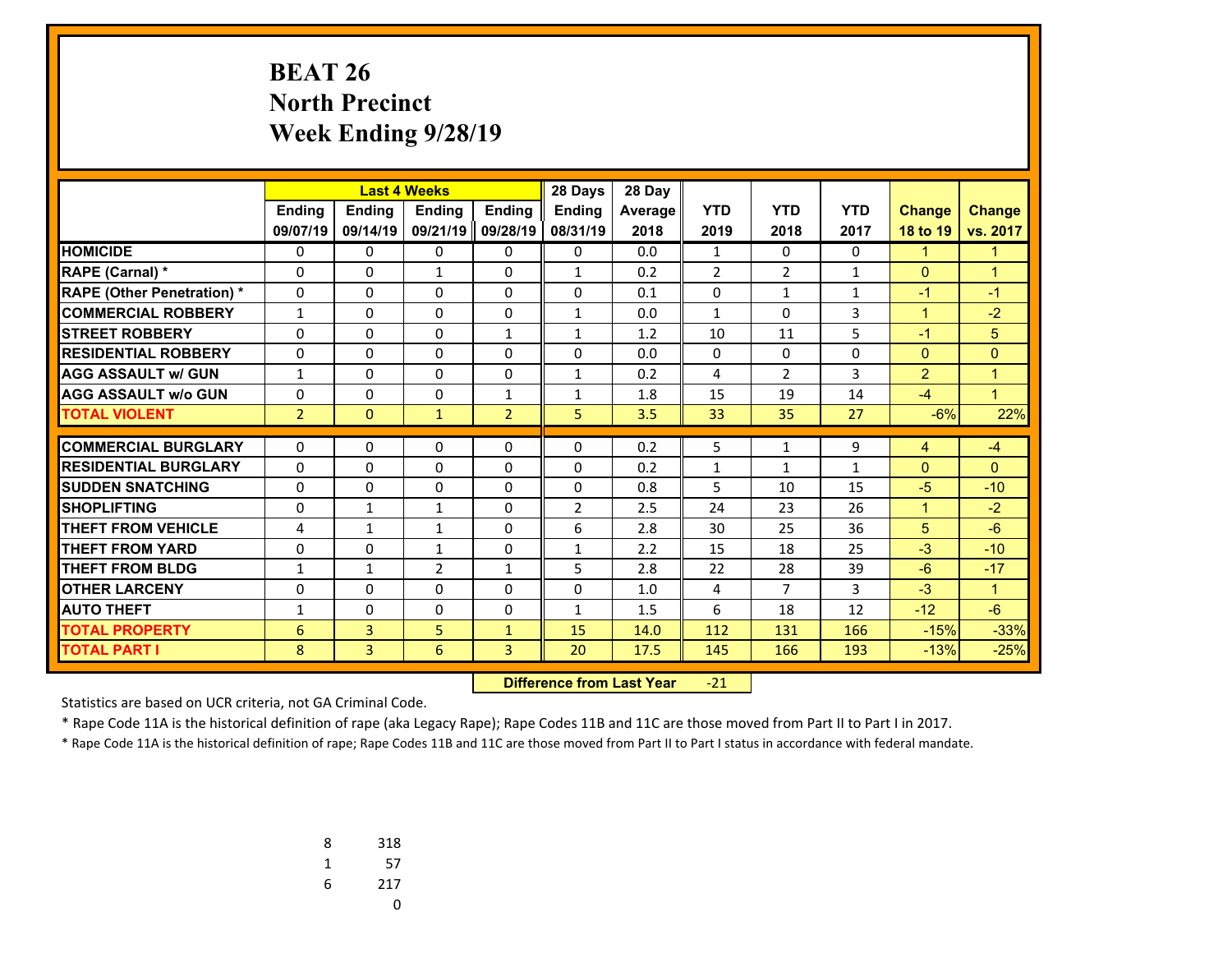# **BEAT 27 North Precinct Week Ending 9/28/19**

|                                   | <b>Last 4 Weeks</b> |                |              | 28 Days        | 28 Day         |         |                |                |                |                |                |
|-----------------------------------|---------------------|----------------|--------------|----------------|----------------|---------|----------------|----------------|----------------|----------------|----------------|
|                                   | <b>Ending</b>       | Ending         | Ending       | <b>Ending</b>  | <b>Ending</b>  | Average | <b>YTD</b>     | <b>YTD</b>     | <b>YTD</b>     | <b>Change</b>  | <b>Change</b>  |
|                                   | 09/07/19            | 09/14/19       | 09/21/19     | 09/28/19       | 08/31/19       | 2018    | 2019           | 2018           | 2017           | 18 to 19       | vs. 2017       |
| <b>HOMICIDE</b>                   | 0                   | 0              | 0            | $\Omega$       | $\mathbf{0}$   | 0.0     | 1              | $\mathbf{0}$   | $\overline{2}$ | $\mathbf{1}$   | $-1$           |
| <b>RAPE (Carnal)*</b>             | 0                   | $\Omega$       | $\Omega$     | $\mathbf{0}$   | $\Omega$       | 0.2     | $\Omega$       | 0              | 6              | $\mathbf{0}$   | $-6$           |
| <b>RAPE (Other Penetration) *</b> | $\Omega$            | $\Omega$       | $\Omega$     | $\mathbf{0}$   | $\mathbf{0}$   | 0.2     | 3              | 3              | $\overline{2}$ | $\mathbf{0}$   | $\mathbf{1}$   |
| <b>COMMERCIAL ROBBERY</b>         | $\Omega$            | 0              | 0            | 0              | $\mathbf{0}$   | 0.2     | 1              | $\overline{2}$ | $\Omega$       | $-1$           | $\mathbf{1}$   |
| <b>STREET ROBBERY</b>             | $\Omega$            | $\mathbf{1}$   | $\Omega$     | $\mathbf{1}$   | $\overline{2}$ | 0.8     | 12             | $\overline{7}$ | 8              | 5              | 4              |
| <b>RESIDENTIAL ROBBERY</b>        | $\Omega$            | $\Omega$       | $\Omega$     | $\Omega$       | $\Omega$       | 0.2     | $\mathbf{1}$   | $\overline{2}$ | $\Omega$       | $-1$           | $\mathbf{1}$   |
| <b>AGG ASSAULT w/ GUN</b>         | $\mathbf{1}$        | $\Omega$       | $\mathbf{1}$ | $\mathbf{0}$   | $\overline{2}$ | 1.1     | 13             | 12             | 6              | $\mathbf{1}$   | $\overline{7}$ |
| <b>AGG ASSAULT w/o GUN</b>        | 0                   | 0              | 0            | $\Omega$       | $\mathbf{0}$   | 1.1     | 27             | $\overline{7}$ | 14             | 20             | 13             |
| <b>TOTAL VIOLENT</b>              | $\mathbf{1}$        | $\mathbf{1}$   | $\mathbf{1}$ | $\mathbf{1}$   | 4              | 3.5     | 58             | 33             | 38             | 76%            | 53%            |
| <b>COMMERCIAL BURGLARY</b>        |                     |                |              |                |                |         |                |                |                |                |                |
|                                   | $\Omega$            | 0              | $\mathbf{1}$ | $\mathbf{0}$   | $\mathbf{1}$   | 0.4     | 4              | 5              | 3              | $-1$           | $\mathbf{1}$   |
| <b>RESIDENTIAL BURGLARY</b>       | 1                   | $\Omega$       | $\Omega$     | $\mathbf{0}$   | $\mathbf{1}$   | 0.8     | 5              | 8              | 4              | $-3$           | $\mathbf{1}$   |
| <b>SUDDEN SNATCHING</b>           | 0                   | $\Omega$       | $\Omega$     | $\mathbf{0}$   | $\mathbf{0}$   | 0.5     | $\overline{2}$ | 6              | 13             | $-4$           | $-11$          |
| <b>SHOPLIFTING</b>                | $\mathbf{1}$        | 2              | 4            | $\mathbf{1}$   | 8              | 3.3     | 33             | 35             | 15             | $-2$           | 18             |
| <b>THEFT FROM VEHICLE</b>         | $\mathbf{1}$        | 0              | 0            | $\mathbf{1}$   | $\overline{2}$ | 2.5     | 30             | 21             | 39             | 9              | $-9$           |
| <b>THEFT FROM YARD</b>            | $\Omega$            | $\overline{2}$ | $\Omega$     | $\mathbf{1}$   | 3              | 1.5     | $\overline{7}$ | 16             | 17             | $-9$           | $-10$          |
| <b>THEFT FROM BLDG</b>            | $\overline{2}$      | $\mathbf{1}$   | $\Omega$     | $\mathbf{1}$   | 4              | 2.9     | 26             | 29             | 31             | $-3$           | $-5$           |
| <b>OTHER LARCENY</b>              | $\mathbf{1}$        | $\Omega$       | 0            | $\mathbf{1}$   | $\overline{2}$ | 0.5     | 4              | $\overline{2}$ | $\overline{2}$ | $\overline{2}$ | $\overline{2}$ |
| <b>AUTO THEFT</b>                 | 0                   | $\Omega$       | $\Omega$     | $\overline{2}$ | $\overline{2}$ | 1.2     | 10             | 12             | 9              | $-2$           | $\mathbf{1}$   |
| <b>TOTAL PROPERTY</b>             | 6                   | 5              | 5            | $\overline{7}$ | 23             | 13.6    | 121            | 134            | 133            | $-10%$         | $-9%$          |
| <b>TOTAL PART I</b>               | $\overline{7}$      | 6              | 6            | 8              | 27             | 17.1    | 179            | 167            | 171            | 7%             | 5%             |

 **Difference from Last Year**r 12

Statistics are based on UCR criteria, not GA Criminal Code.

\* Rape Code 11A is the historical definition of rape (aka Legacy Rape); Rape Codes 11B and 11C are those moved from Part II to Part I in 2017.

| 8 | 318 |
|---|-----|
| 1 | 57  |
| 6 | 217 |
|   | U   |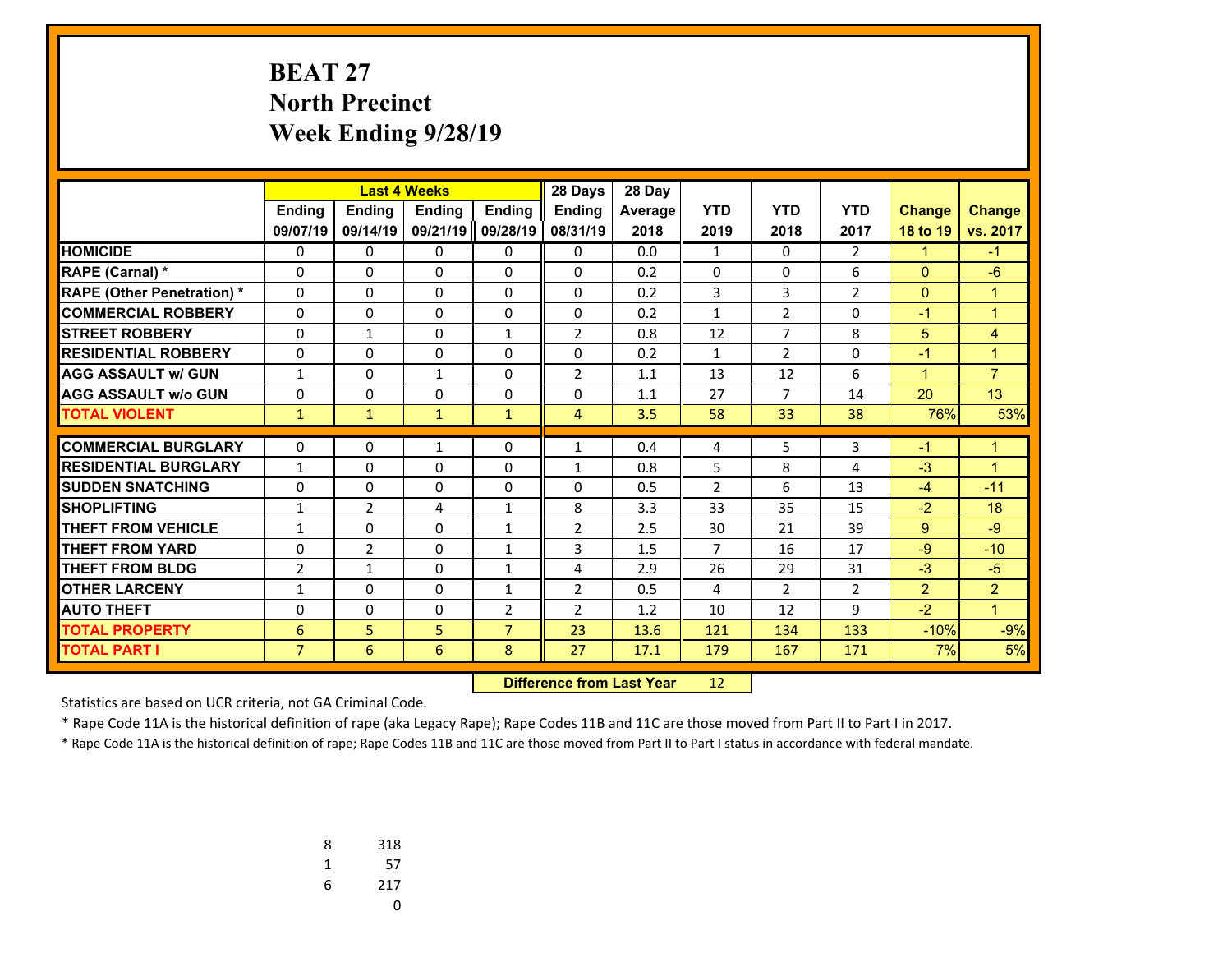# **BEAT 31 Central Precinct Week Ending 9/28/19**

|                                   |                |                | <b>Last 4 Weeks</b> |                | 28 Days        | 28 Day  |                |                |                |                |                |
|-----------------------------------|----------------|----------------|---------------------|----------------|----------------|---------|----------------|----------------|----------------|----------------|----------------|
|                                   | <b>Endina</b>  | <b>Ending</b>  | <b>Endina</b>       | <b>Endina</b>  | <b>Endina</b>  | Average | <b>YTD</b>     | <b>YTD</b>     | <b>YTD</b>     | <b>Change</b>  | <b>Change</b>  |
|                                   | 09/07/19       | 09/14/19       | 09/21/19            | 09/28/19       | 08/31/19       | 2018    | 2019           | 2018           | 2017           | 18 to 19       | vs. 2017       |
| <b>HOMICIDE</b>                   | 0              | 0              | 0                   | 0              | 0              | 0.2     | 1              | $\mathbf{1}$   | $\Omega$       | $\mathbf{0}$   | $\mathbf{1}$   |
| <b>RAPE (Carnal) *</b>            | 0              | 0              | 0                   | $\Omega$       | $\Omega$       | 0.0     | 3              | $\Omega$       | $\mathbf{1}$   | 3              | $\overline{2}$ |
| <b>RAPE (Other Penetration) *</b> | 0              | $\Omega$       | $\Omega$            | $\mathbf{1}$   | $\mathbf{1}$   | 0.2     | $\overline{2}$ | $\mathbf{1}$   | 4              | $\mathbf{1}$   | $-2$           |
| <b>COMMERCIAL ROBBERY</b>         | 0              | 0              | $\Omega$            | $\Omega$       | $\Omega$       | 0.1     | $\Omega$       | $\mathbf{1}$   | $\Omega$       | $-1$           | $\Omega$       |
| <b>STREET ROBBERY</b>             | 0              | $\Omega$       | $\Omega$            | 0              | $\Omega$       | 0.7     | 5              | 6              | 12             | $-1$           | $-7$           |
| <b>RESIDENTIAL ROBBERY</b>        | 0              | 0              | 0                   | $\Omega$       | $\Omega$       | 0.0     | $\Omega$       | $\Omega$       | $\overline{2}$ | $\mathbf{0}$   | $-2$           |
| <b>AGG ASSAULT w/ GUN</b>         | 0              | 0              | 0                   | 0              | $\Omega$       | 0.8     | 13             | $\overline{7}$ | 12             | 6              | $\mathbf{1}$   |
| <b>AGG ASSAULT w/o GUN</b>        | 0              | 0              | $\overline{2}$      | $\Omega$       | $\overline{2}$ | 0.7     | 18             | 8              | 10             | 10             | 8              |
| <b>TOTAL VIOLENT</b>              | $\mathbf{0}$   | $\mathbf{0}$   | $\overline{2}$      | $\mathbf{1}$   | $\overline{3}$ | 2.6     | 42             | 24             | 41             | 75%            | 2%             |
|                                   |                |                |                     |                |                |         |                |                |                |                |                |
| <b>COMMERCIAL BURGLARY</b>        | 0              | 1              | 0                   | 0              | 1              | 0.6     | 10             | 8              | $\overline{2}$ | $\overline{2}$ | 8              |
| <b>RESIDENTIAL BURGLARY</b>       | 3              | $\mathbf{1}$   | 0                   | $\overline{2}$ | 6              | 1.9     | 35             | 22             | 23             | 13             | 12             |
| <b>SUDDEN SNATCHING</b>           | $\Omega$       | 0              | 0                   | $\Omega$       | $\Omega$       | 0.1     | 3              | $\mathbf{1}$   | 3              | $\overline{2}$ | $\Omega$       |
| <b>SHOPLIFTING</b>                | 0              | 0              | 0                   | $\Omega$       | $\Omega$       | 0.2     | 3              | $\overline{2}$ | 14             | $\mathbf{1}$   | $-11$          |
| <b>THEFT FROM VEHICLE</b>         | 1              | $\mathbf{1}$   | $\overline{2}$      | 0              | 4              | 5.2     | 49             | 47             | 69             | $\overline{2}$ | $-20$          |
| <b>THEFT FROM YARD</b>            | $\overline{2}$ | $\overline{2}$ | $\overline{2}$      | $\mathbf 1$    | $\overline{7}$ | 3.8     | 45             | 31             | 46             | 14             | $-1$           |
| <b>THEFT FROM BLDG</b>            | 0              | 0              | $\overline{2}$      | $\mathbf{1}$   | 3              | 2.0     | 17             | 21             | 25             | $-4$           | $-8$           |
| <b>OTHER LARCENY</b>              | $\Omega$       | $\mathbf{1}$   | $\overline{2}$      | $\Omega$       | 3              | 1.5     | 17             | 4              | 6              | 13             | 11             |
| <b>AUTO THEFT</b>                 | $\mathbf{1}$   | $\Omega$       | 0                   | 0              | $\mathbf{1}$   | 1.8     | 11             | 19             | 33             | $-8$           | $-22$          |
| <b>TOTAL PROPERTY</b>             | $\overline{7}$ | 6              | 8                   | 4              | 25             | 17.0    | 190            | 155            | 221            | 23%            | $-14%$         |
| <b>TOTAL PART I</b>               | $\overline{7}$ | 6              | 10                  | 5              | 28             | 19.6    | 232            | 179            | 262            | 30%            | $-11%$         |

 **Difference from Last Year**r 53

Statistics are based on UCR criteria, not GA Criminal Code.

\* Rape Code 11A is the historical definition of rape (aka Legacy Rape); Rape Codes 11B and 11C are those moved from Part II to Part I in 2017.

| 8 | 318 |
|---|-----|
| 1 | 57  |
| 6 | 217 |
|   | U   |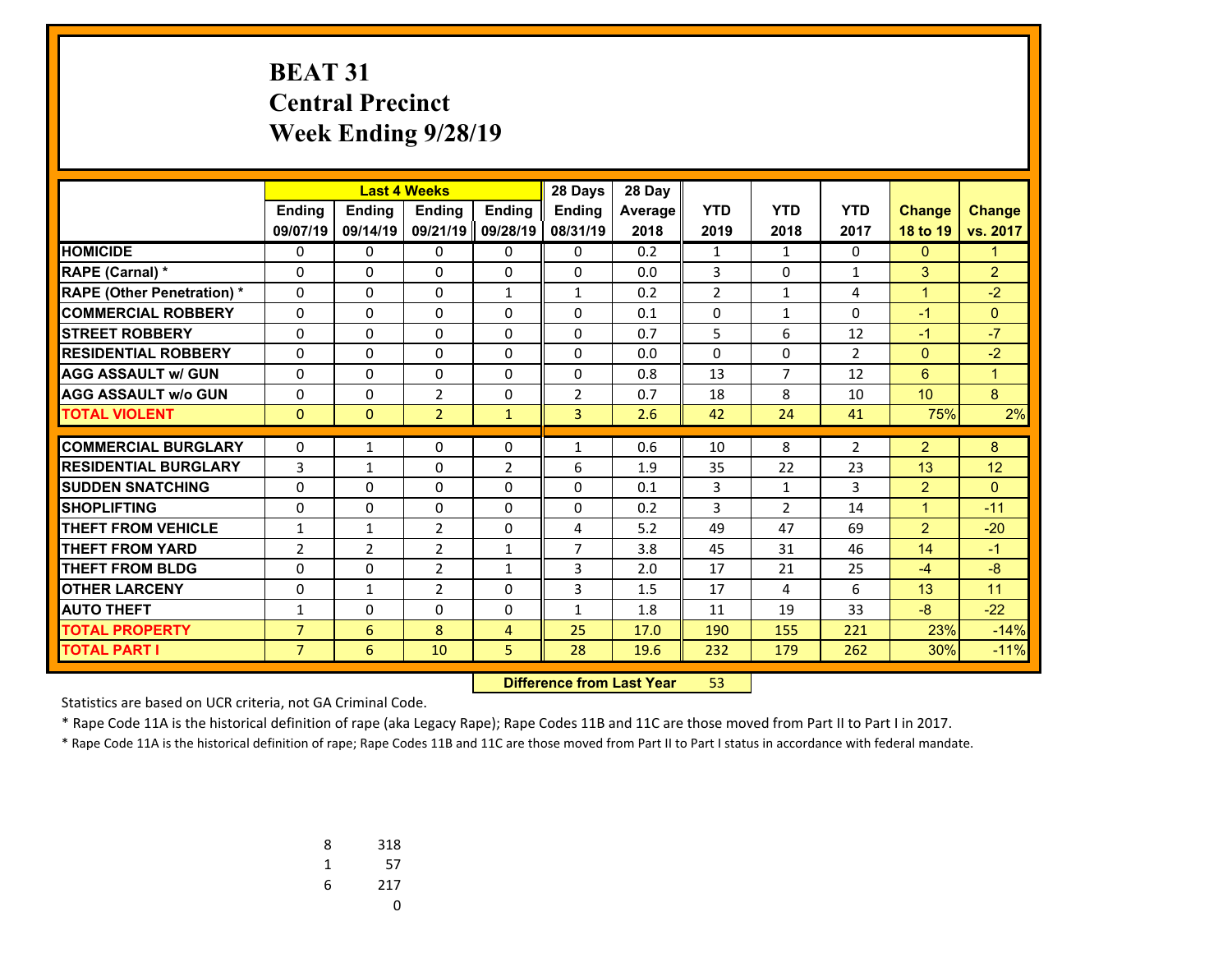# **BEAT 32 Central Precinct Week Ending 9/28/19**

|                                   |                |               | <b>Last 4 Weeks</b> |                | 28 Days        | 28 Day  |                |                |                |                |                |
|-----------------------------------|----------------|---------------|---------------------|----------------|----------------|---------|----------------|----------------|----------------|----------------|----------------|
|                                   | <b>Endina</b>  | <b>Endina</b> | <b>Endina</b>       | <b>Endina</b>  | <b>Endina</b>  | Average | <b>YTD</b>     | <b>YTD</b>     | <b>YTD</b>     | <b>Change</b>  | <b>Change</b>  |
|                                   | 09/07/19       | 09/14/19      | 09/21/19            | 09/28/19       | 08/31/19       | 2018    | 2019           | 2018           | 2017           | 18 to 19       | vs. 2017       |
| <b>HOMICIDE</b>                   | 0              | 0             | 0                   | 0              | 0              | 0.0     | $\mathbf{1}$   | 0              | 0              | 1              | 1              |
| <b>RAPE (Carnal) *</b>            | 0              | 0             | 0                   | $\mathbf{1}$   | $\mathbf{1}$   | 0.1     | $\overline{2}$ | $\mathbf{1}$   | 4              | $\mathbf{1}$   | $-2$           |
| <b>RAPE (Other Penetration) *</b> | $\Omega$       | $\Omega$      | $\Omega$            | 0              | $\Omega$       | 0.1     | 0              | $\mathbf{1}$   | $\overline{2}$ | $-1$           | $-2$           |
| <b>COMMERCIAL ROBBERY</b>         | $\Omega$       | $\Omega$      | $\Omega$            | $\Omega$       | $\Omega$       | 0.3     | 8              | 4              | 5              | $\overline{4}$ | 3              |
| <b>STREET ROBBERY</b>             | 0              | $\Omega$      | 0                   | 0              | $\Omega$       | 0.3     | 3              | 4              | $\overline{2}$ | $-1$           | $\overline{1}$ |
| <b>RESIDENTIAL ROBBERY</b>        | 0              | $\Omega$      | 0                   | $\Omega$       | $\Omega$       | 0.1     | 0              | $\mathbf{1}$   | $\Omega$       | $-1$           | $\mathbf{0}$   |
| <b>AGG ASSAULT w/ GUN</b>         | $\Omega$       | 0             | 0                   | 0              | $\Omega$       | 0.5     | $\overline{2}$ | $\overline{7}$ | 5              | $-5$           | $-3$           |
| <b>AGG ASSAULT w/o GUN</b>        | $\mathbf 0$    | $\Omega$      | $\Omega$            | 0              | $\Omega$       | 0.8     | 8              | 5              | 3              | 3              | 5              |
| <b>TOTAL VIOLENT</b>              | $\mathbf{0}$   | $\Omega$      | $\mathbf{0}$        | $\mathbf{1}$   | $\mathbf{1}$   | 2.2     | 24             | 23             | 21             | 4%             | 14%            |
|                                   |                |               |                     |                |                |         |                |                |                |                |                |
| <b>COMMERCIAL BURGLARY</b>        | 0              | 0             | 0                   | 0              | $\mathbf{0}$   | 0.2     | 3              | $\overline{2}$ | 3              | 1              | $\mathbf{0}$   |
| <b>RESIDENTIAL BURGLARY</b>       | $\overline{2}$ | 1             | 0                   | $\mathbf{1}$   | 4              | 2.1     | 22             | 22             | 17             | $\mathbf{0}$   | 5              |
| <b>SUDDEN SNATCHING</b>           | $\mathbf{1}$   | $\Omega$      | $\Omega$            | $\Omega$       | $\mathbf{1}$   | 0.0     | $\overline{2}$ | $\Omega$       | $\overline{2}$ | $\overline{2}$ | $\mathbf{0}$   |
| <b>SHOPLIFTING</b>                | $\mathbf 0$    | $\Omega$      | $\mathbf{1}$        | $\overline{2}$ | 3              | 5.2     | 35             | 59             | 39             | $-24$          | $-4$           |
| <b>THEFT FROM VEHICLE</b>         | $\overline{2}$ | 4             | $\overline{2}$      | $\overline{2}$ | 10             | 6.4     | 50             | 57             | 87             | $-7$           | $-37$          |
| <b>THEFT FROM YARD</b>            | 0              | $\mathbf{1}$  | $\mathbf{1}$        | $\mathbf{1}$   | 3              | 3.6     | 24             | 39             | 31             | $-15$          | $-7$           |
| <b>THEFT FROM BLDG</b>            | 0              | 3             | $\overline{2}$      | 0              | 5              | 2.4     | 27             | 28             | 36             | $-1$           | $-9$           |
| <b>OTHER LARCENY</b>              | $\Omega$       | $\mathbf{1}$  | $\Omega$            | $\mathbf{1}$   | $\overline{2}$ | 1.7     | 4              | 15             | 8              | $-11$          | $-4$           |
| <b>AUTO THEFT</b>                 | 0              | 0             | $\mathbf{1}$        | 0              | $\mathbf{1}$   | 1.7     | 13             | 17             | 26             | $-4$           | $-13$          |
| <b>TOTAL PROPERTY</b>             | 5              | 10            | $\overline{7}$      | $\overline{7}$ | 29             | 23.2    | 180            | 239            | 249            | $-25%$         | $-28%$         |
| <b>TOTAL PART I</b>               | 5              | 10            | $\overline{7}$      | 8              | 30             | 25.5    | 204            | 262            | 270            | $-22%$         | $-24%$         |

 **Difference from Last Year**‐58

Statistics are based on UCR criteria, not GA Criminal Code.

\* Rape Code 11A is the historical definition of rape (aka Legacy Rape); Rape Codes 11B and 11C are those moved from Part II to Part I in 2017.

| 8 | 318 |
|---|-----|
| 1 | 57  |
| 6 | 217 |
|   | U   |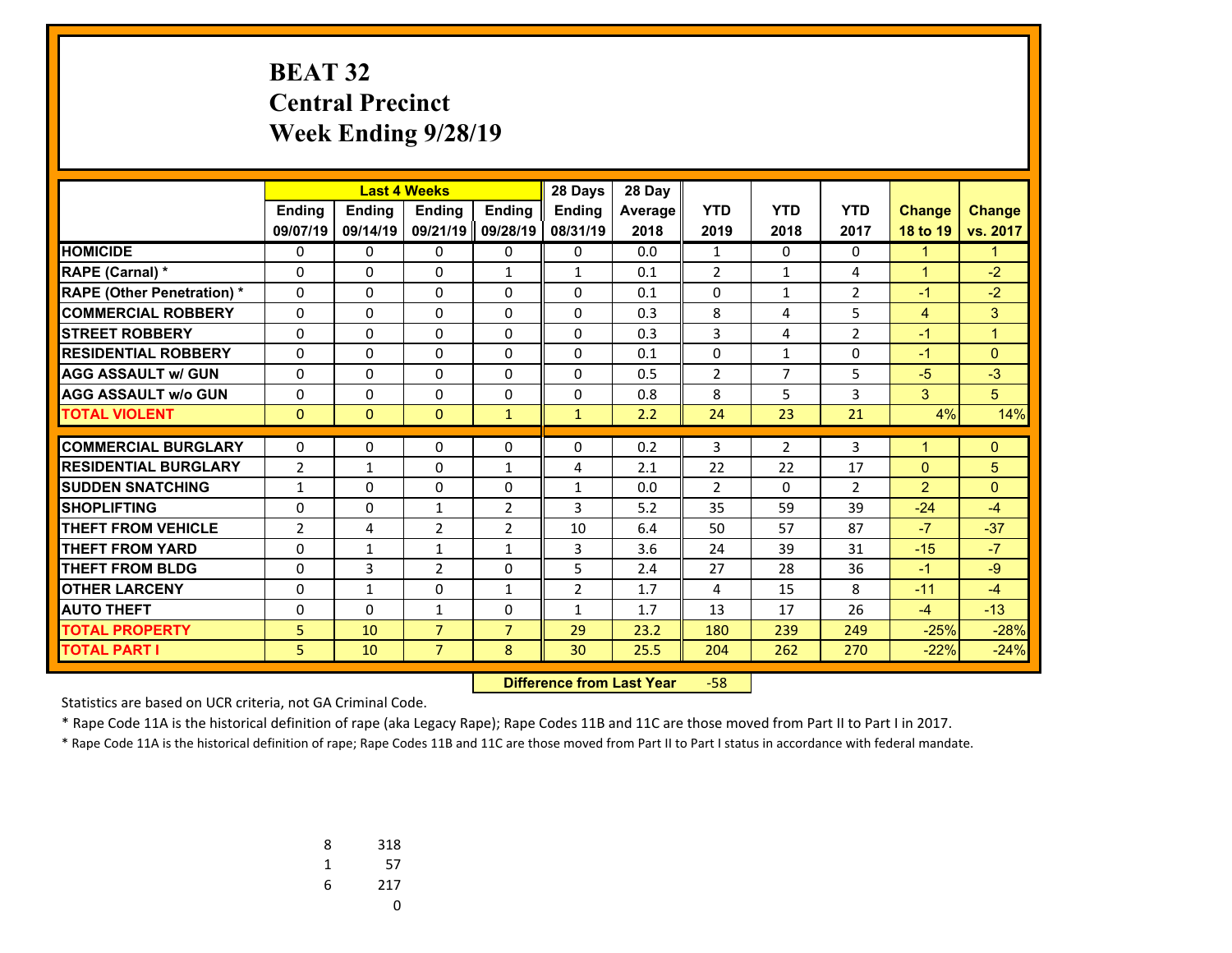# **BEAT 33 Central Precinct Week Ending 9/28/19**

|                                   |                |                | <b>Last 4 Weeks</b><br>28 Days |                |                | 28 Day  |                |                |                |                |               |
|-----------------------------------|----------------|----------------|--------------------------------|----------------|----------------|---------|----------------|----------------|----------------|----------------|---------------|
|                                   | <b>Endina</b>  | <b>Ending</b>  | <b>Endina</b>                  | <b>Endina</b>  | Ending         | Average | <b>YTD</b>     | <b>YTD</b>     | <b>YTD</b>     | <b>Change</b>  | <b>Change</b> |
|                                   | 09/07/19       | 09/14/19       | 09/21/19                       | 09/28/19       | 08/31/19       | 2018    | 2019           | 2018           | 2017           | 18 to 19       | vs. 2017      |
| <b>HOMICIDE</b>                   | 0              | 0              | 0                              | 0              | $\Omega$       | 0.0     | $\overline{2}$ | $\Omega$       | $\mathbf{1}$   | $\overline{2}$ | $\mathbf 1$   |
| <b>RAPE (Carnal) *</b>            | 0              | $\Omega$       | 0                              | 0              | $\Omega$       | 0.2     | 0              | 3              | $\overline{2}$ | $-3$           | $-2$          |
| <b>RAPE (Other Penetration) *</b> | $\Omega$       | 0              | $\Omega$                       | $\Omega$       | $\Omega$       | 0.2     | $\Omega$       | $\mathbf{1}$   | $\mathbf{1}$   | $-1$           | $-1$          |
| <b>COMMERCIAL ROBBERY</b>         | 0              | $\mathbf{1}$   | 0                              | 0              | $\mathbf{1}$   | 0.2     | 3              | $\overline{2}$ | 6              | $\mathbf{1}$   | $-3$          |
| <b>STREET ROBBERY</b>             | 2              | $\Omega$       | $\Omega$                       | $\mathbf{1}$   | 3              | 1.7     | 13             | 18             | 15             | $-5$           | $-2$          |
| <b>RESIDENTIAL ROBBERY</b>        | $\Omega$       | 0              | 0                              | $\Omega$       | $\Omega$       | 0.0     | 0              | $\Omega$       | $\mathbf{1}$   | $\mathbf{0}$   | $-1$          |
| <b>AGG ASSAULT w/ GUN</b>         | 0              | $\Omega$       | $\Omega$                       | 0              | $\Omega$       | 0.8     | 10             | 8              | 17             | $\overline{2}$ | $-7$          |
| <b>AGG ASSAULT w/o GUN</b>        | 0              | 0              | 0                              | 0              | $\Omega$       | 1.0     | 18             | 5              | 12             | 13             | 6             |
| <b>TOTAL VIOLENT</b>              | $\overline{2}$ | $\mathbf{1}$   | $\mathbf{0}$                   | $\mathbf{1}$   | $\overline{4}$ | 4.1     | 46             | 37             | 55             | 24%            | $-16%$        |
| <b>COMMERCIAL BURGLARY</b>        |                |                |                                |                |                |         | $\overline{7}$ |                |                |                |               |
|                                   | 0              | $\overline{2}$ | 0                              | 0              | $\overline{2}$ | 0.8     |                | 9              | 6              | $-2$           | $\mathbf 1$   |
| <b>RESIDENTIAL BURGLARY</b>       | 0              | $\mathbf{1}$   | $\mathbf{1}$                   | 0              | 2              | 1.8     | 21             | 16             | 13             | 5              | 8             |
| <b>SUDDEN SNATCHING</b>           | 0              | 0              | 0                              | $\Omega$       | 0              | 0.4     | $\mathbf{1}$   | 4              | 3              | $-3$           | $-2$          |
| <b>SHOPLIFTING</b>                | 3              | $\mathbf{1}$   | 3                              | $\Omega$       | $\overline{7}$ | 4.8     | 83             | 42             | 66             | 41             | 17            |
| <b>THEFT FROM VEHICLE</b>         | 3              | $\overline{2}$ | $\Omega$                       | $\mathbf{1}$   | 6              | 4.5     | 40             | 37             | 64             | 3              | $-24$         |
| <b>THEFT FROM YARD</b>            | $\mathbf{1}$   | $\overline{2}$ | $\overline{2}$                 | 3              | 8              | 3.6     | 45             | 32             | 32             | 13             | 13            |
| <b>THEFT FROM BLDG</b>            | 0              | $\mathbf{1}$   | 0                              | $\overline{2}$ | 3              | 2.7     | 17             | 25             | 25             | $-8$           | $-8$          |
| <b>OTHER LARCENY</b>              | 0              | 0              | $\Omega$                       | 0              | $\Omega$       | 1.0     | 23             | 6              | 8              | 17             | 15            |
| <b>AUTO THEFT</b>                 | 0              | 0              | 0                              | $\mathbf{1}$   | 1              | 3.1     | 12             | 30             | 33             | $-18$          | $-21$         |
| <b>TOTAL PROPERTY</b>             | $\overline{7}$ | 9              | 6                              | $\overline{7}$ | 29             | 22.7    | 249            | 201            | 250            | 24%            | 0%            |
| <b>TOTAL PART I</b>               | 9              | 10             | 6                              | 8              | 33             | 26.8    | 295            | 238            | 305            | 24%            | $-3%$         |

 **Difference from Last Year**57

Statistics are based on UCR criteria, not GA Criminal Code.

\* Rape Code 11A is the historical definition of rape (aka Legacy Rape); Rape Codes 11B and 11C are those moved from Part II to Part I in 2017.

| 8 | 318 |
|---|-----|
| 1 | 57  |
| 6 | 217 |
|   | U   |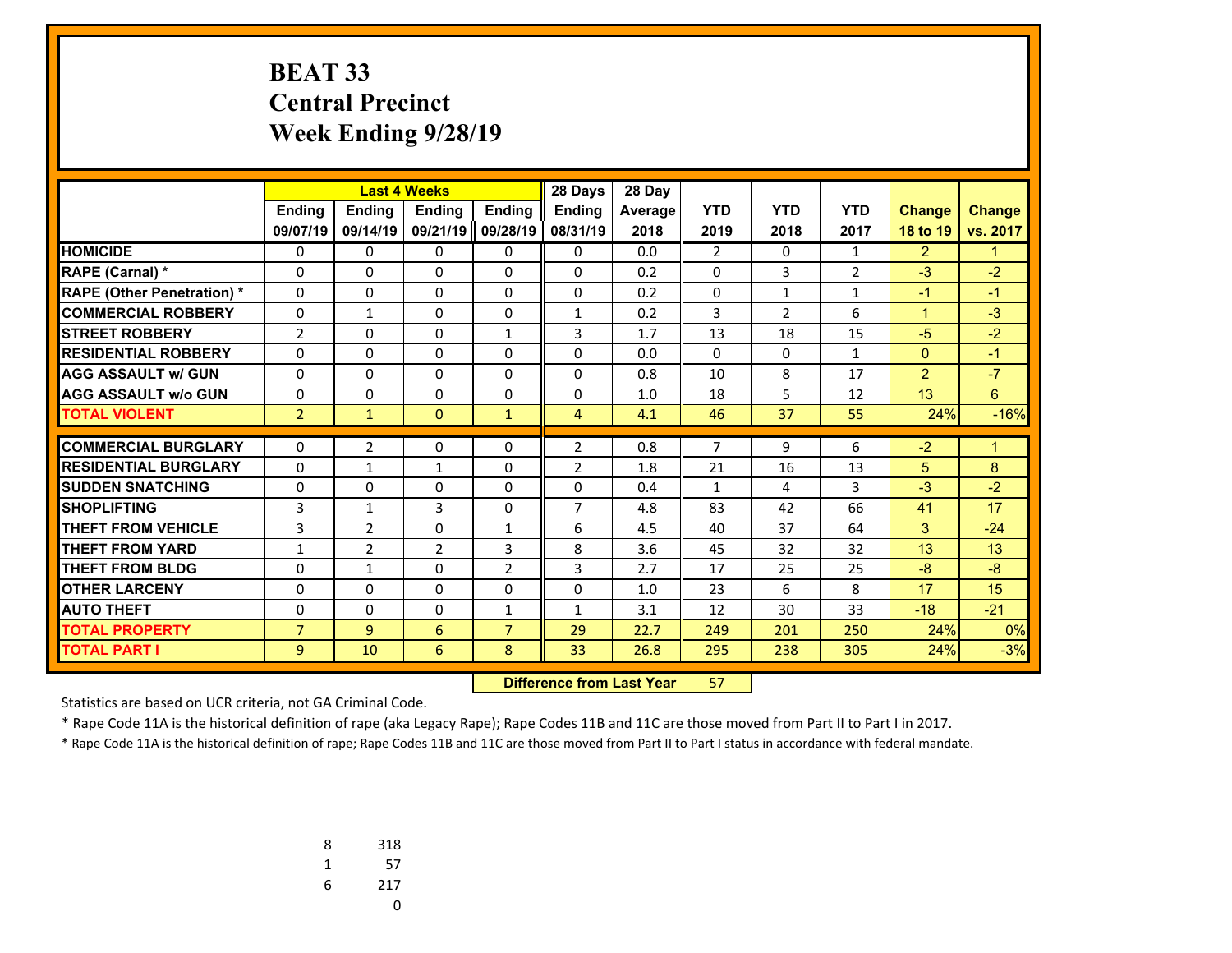# **BEAT 34 Central Precinct Week Ending 9/28/19**

|                                   |                |                | <b>Last 4 Weeks</b><br>28 Days |                |                | 28 Day  |                |                |                |                |                |
|-----------------------------------|----------------|----------------|--------------------------------|----------------|----------------|---------|----------------|----------------|----------------|----------------|----------------|
|                                   | <b>Ending</b>  | <b>Ending</b>  | <b>Endina</b>                  | <b>Endina</b>  | Ending         | Average | <b>YTD</b>     | <b>YTD</b>     | <b>YTD</b>     | <b>Change</b>  | <b>Change</b>  |
|                                   | 09/07/19       | 09/14/19       | 09/21/19                       | 09/28/19       | 08/31/19       | 2018    | 2019           | 2018           | 2017           | 18 to 19       | vs. 2017       |
| <b>HOMICIDE</b>                   | $\mathbf{1}$   | 0              | 0                              | 0              | $\mathbf{1}$   | 0.2     | $\mathbf{1}$   | $\mathbf{1}$   | 4              | $\mathbf{0}$   | $-3$           |
| <b>RAPE (Carnal) *</b>            | 0              | 0              | 0                              | 0              | $\Omega$       | 0.1     | $\overline{2}$ | $\mathbf{1}$   | 6              | $\mathbf{1}$   | $-4$           |
| <b>RAPE (Other Penetration) *</b> | 0              | $\Omega$       | $\Omega$                       | $\Omega$       | $\Omega$       | 0.0     | $\mathbf{1}$   | $\Omega$       | $\Omega$       | $\mathbf{1}$   | $\mathbf{1}$   |
| <b>COMMERCIAL ROBBERY</b>         | 0              | $\Omega$       | $\Omega$                       | $\Omega$       | $\Omega$       | 0.0     | $\Omega$       | $\Omega$       | $\mathbf{1}$   | $\mathbf{0}$   | $-1$           |
| <b>STREET ROBBERY</b>             | 0              | 0              | 0                              | $\mathbf{1}$   | $\mathbf{1}$   | 0.8     | 10             | 6              | $\overline{7}$ | $\overline{4}$ | 3              |
| <b>RESIDENTIAL ROBBERY</b>        | 0              | 0              | $\Omega$                       | 0              | $\Omega$       | 0.2     | $\overline{2}$ | $\overline{2}$ | 4              | $\mathbf{0}$   | $-2$           |
| <b>AGG ASSAULT w/ GUN</b>         | 0              | $\overline{2}$ | 0                              | $\overline{2}$ | 4              | 1.8     | 19             | 17             | 25             | $\overline{2}$ | $-6$           |
| <b>AGG ASSAULT w/o GUN</b>        | $\mathbf{1}$   | 0              | 3                              | 0              | 4              | 2.3     | 26             | 23             | 19             | 3              | $\overline{7}$ |
| <b>TOTAL VIOLENT</b>              | $\overline{2}$ | $\overline{2}$ | $\overline{3}$                 | $\overline{3}$ | 10             | 5.4     | 61             | 50             | 66             | 22%            | $-8%$          |
|                                   |                |                |                                |                |                |         |                |                |                |                |                |
| <b>COMMERCIAL BURGLARY</b>        | $\mathbf{1}$   | 0              | 0                              | 0              | 1              | 0.1     | 3              | $\mathbf{1}$   | 5              | $\overline{2}$ | $-2$           |
| <b>RESIDENTIAL BURGLARY</b>       | $\overline{7}$ | $\Omega$       | 1                              | 0              | 8              | 4.4     | 33             | 47             | 58             | $-14$          | $-25$          |
| <b>SUDDEN SNATCHING</b>           | 0              | 0              | 0                              | 0              | $\Omega$       | 0.3     | $\mathbf{1}$   | 2              | 6              | $-1$           | $-5$           |
| <b>SHOPLIFTING</b>                | 0              | $\mathbf{1}$   | $\mathbf{1}$                   | $\Omega$       | $\overline{2}$ | 0.5     | 10             | 6              | 26             | $\overline{4}$ | $-16$          |
| <b>THEFT FROM VEHICLE</b>         | 0              | 0              | 3                              | $\mathbf{1}$   | 4              | 2.8     | 25             | 32             | 31             | $-7$           | $-6$           |
| <b>THEFT FROM YARD</b>            | 1              | $\mathbf{1}$   | 0                              | $\mathbf{1}$   | 3              | 1.5     | 23             | 15             | 19             | 8              | 4              |
| THEFT FROM BLDG                   | 0              | $\Omega$       | 1                              | $\Omega$       | 1              | 2.1     | 11             | 22             | 22             | $-11$          | $-11$          |
| <b>OTHER LARCENY</b>              | 0              | 0              | 0                              | 0              | $\Omega$       | 0.2     | 4              | 1              | $\overline{2}$ | 3              | 2              |
| <b>AUTO THEFT</b>                 | 0              | 0              | $\Omega$                       | $\mathbf{1}$   | $\mathbf{1}$   | 2.3     | 19             | 25             | 28             | $-6$           | $-9$           |
| <b>TOTAL PROPERTY</b>             | 9              | $\overline{2}$ | 6                              | 3              | 20             | 14.0    | 129            | 151            | 197            | $-15%$         | $-35%$         |
| <b>TOTAL PART I</b>               | 11             | 4              | 9                              | 6              | 30             | 19.4    | 190            | 201            | 263            | $-5%$          | $-28%$         |

 **Difference from Last Year**r -11

Statistics are based on UCR criteria, not GA Criminal Code.

\* Rape Code 11A is the historical definition of rape (aka Legacy Rape); Rape Codes 11B and 11C are those moved from Part II to Part I in 2017.

| 8 | 318 |
|---|-----|
| 1 | 57  |
| 6 | 217 |
|   | U   |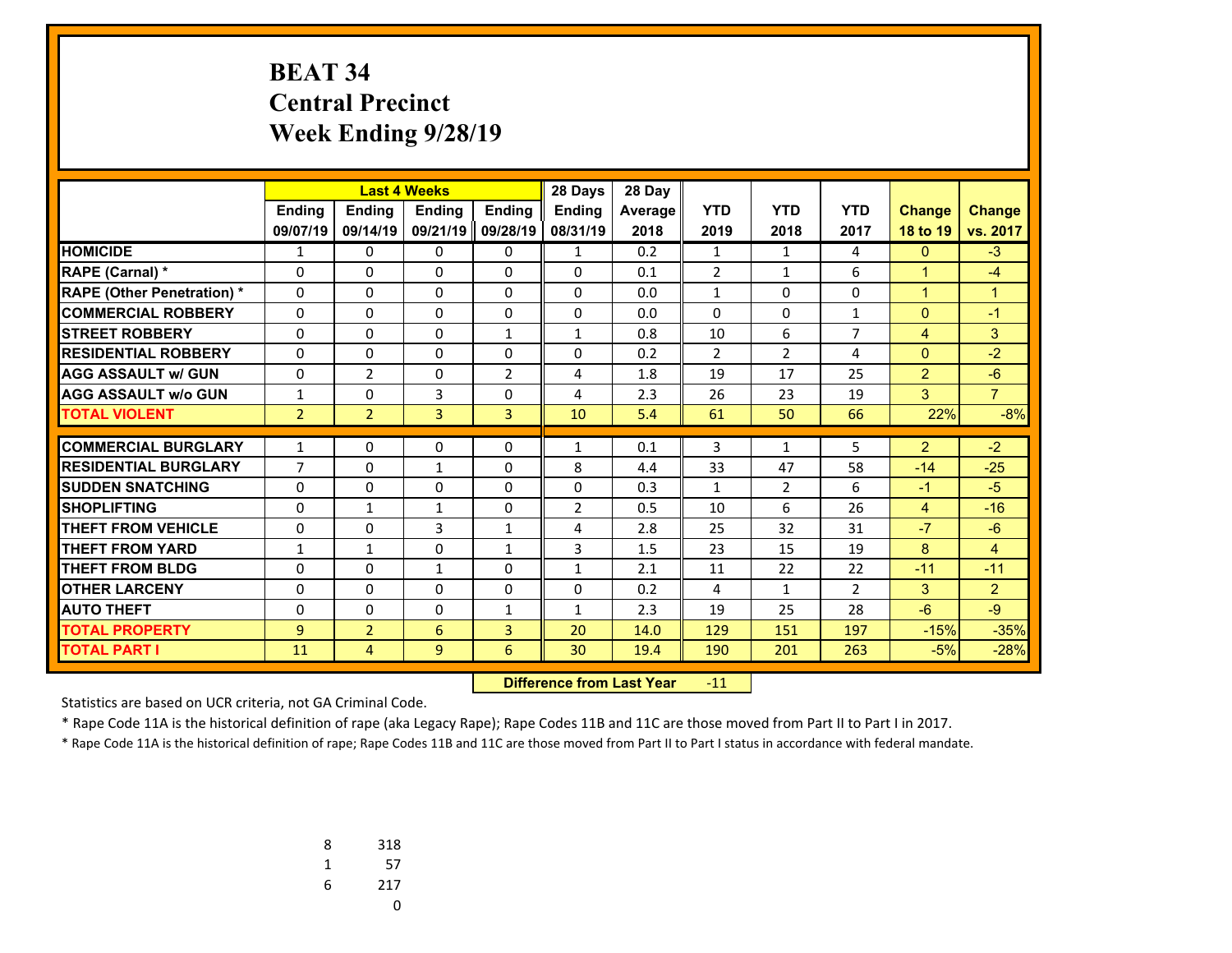# **BEAT 35 Central Precinct Week Ending 9/28/19**

|                                   |                |                |                | <b>Last 4 Weeks</b><br>28 Days |                |         |                |                |              |                |                |
|-----------------------------------|----------------|----------------|----------------|--------------------------------|----------------|---------|----------------|----------------|--------------|----------------|----------------|
|                                   | <b>Ending</b>  | <b>Ending</b>  | <b>Endina</b>  | <b>Endina</b>                  | Ending         | Average | <b>YTD</b>     | <b>YTD</b>     | <b>YTD</b>   | <b>Change</b>  | <b>Change</b>  |
|                                   | 09/07/19       | 09/14/19       | 09/21/19       | 09/28/19                       | 08/31/19       | 2018    | 2019           | 2018           | 2017         | 18 to 19       | vs. 2017       |
| <b>HOMICIDE</b>                   | 0              | 0              | 0              | 0                              | 0              | 0.1     | 0              | $\Omega$       | $\mathbf{1}$ | $\mathbf{0}$   | $-1$           |
| <b>RAPE (Carnal) *</b>            | 0              | 0              | 0              | 0                              | $\Omega$       | 0.3     | 0              | 3              | $\Omega$     | $-3$           | $\Omega$       |
| <b>RAPE (Other Penetration) *</b> | 0              | $\Omega$       | 0              | $\Omega$                       | $\Omega$       | 0.3     | $\Omega$       | $\overline{3}$ | $\Omega$     | $-3$           | $\Omega$       |
| <b>COMMERCIAL ROBBERY</b>         | 0              | $\Omega$       | 0              | $\mathbf{1}$                   | $\mathbf{1}$   | 0.2     | $\mathbf{1}$   | $\mathbf{1}$   | 3            | $\mathbf{0}$   | $-2$           |
| <b>STREET ROBBERY</b>             | 0              | 0              | 0              | 0                              | $\Omega$       | 0.6     | 9              | 3              | 5            | 6              | 4              |
| <b>RESIDENTIAL ROBBERY</b>        | 0              | 0              | 0              | 0                              | $\Omega$       | 0.0     | $\Omega$       | $\Omega$       | $\mathbf{1}$ | $\mathbf{0}$   | $-1$           |
| <b>AGG ASSAULT w/ GUN</b>         | 0              | $\mathbf{1}$   | 1              | $\overline{2}$                 | 4              | 1.9     | 25             | 20             | 12           | 5              | 13             |
| <b>AGG ASSAULT w/o GUN</b>        | 0              | $\overline{2}$ | 0              | 0                              | $\overline{2}$ | 1.6     | 14             | 12             | 12           | $\overline{2}$ | $\overline{2}$ |
| <b>TOTAL VIOLENT</b>              | $\Omega$       | $\overline{3}$ | $\mathbf{1}$   | $\overline{3}$                 | $\overline{7}$ | 5.0     | 49             | 42             | 34           | 17%            | 44%            |
|                                   |                |                |                |                                |                |         | $\overline{7}$ |                |              |                |                |
| <b>COMMERCIAL BURGLARY</b>        | 0              | $\mathbf{1}$   | 0              | $\mathbf{1}$                   | $\overline{2}$ | 0.4     |                | 5              | 8            | $\overline{2}$ | $-1$           |
| <b>RESIDENTIAL BURGLARY</b>       | $\overline{2}$ | $\Omega$       | 1              | $\mathbf{1}$                   | 4              | 3.6     | 28             | 36             | 41           | $-8$           | $-13$          |
| <b>SUDDEN SNATCHING</b>           | 0              | 0              | 0              | 0                              | $\Omega$       | 0.2     | $\mathbf{1}$   | $\mathbf{1}$   | 3            | $\mathbf{0}$   | $-2$           |
| <b>SHOPLIFTING</b>                | $\mathbf{1}$   | $\Omega$       | $\Omega$       | 0                              | $\mathbf{1}$   | 2.5     | 23             | 20             | 20           | 3              | 3              |
| <b>THEFT FROM VEHICLE</b>         | 1              | 4              | 3              | 4                              | 12             | 3.9     | 66             | 36             | 31           | 30             | 35             |
| <b>THEFT FROM YARD</b>            | 0              | $\mathbf{1}$   | $\overline{2}$ | $\mathbf{1}$                   | 4              | 2.1     | 11             | 18             | 24           | $-7$           | $-13$          |
| THEFT FROM BLDG                   | 0              | $\mathbf{1}$   | 1              | $\overline{2}$                 | 4              | 1.3     | 19             | 16             | 29           | 3              | $-10$          |
| <b>OTHER LARCENY</b>              | 0              | $\mathbf{1}$   | 0              | 0                              | 1              | 0.8     | 11             | 5              | 6            | 6              | 5              |
| <b>AUTO THEFT</b>                 | 0              | $\mathbf{1}$   | $\overline{2}$ | 0                              | 3              | 3.5     | 18             | 40             | 24           | $-22$          | $-6$           |
| <b>TOTAL PROPERTY</b>             | 4              | 9              | 9              | 9                              | 31             | 18.3    | 184            | 177            | 186          | 4%             | $-1%$          |
| <b>TOTAL PART I</b>               | 4              | 12             | 10             | 12                             | 38             | 23.2    | 233            | 219            | 220          | 6%             | 6%             |

 **Difference from Last Year**r 14

Statistics are based on UCR criteria, not GA Criminal Code.

\* Rape Code 11A is the historical definition of rape (aka Legacy Rape); Rape Codes 11B and 11C are those moved from Part II to Part I in 2017.

| 8 | 318 |
|---|-----|
| 1 | 57  |
| 6 | 217 |
|   | U   |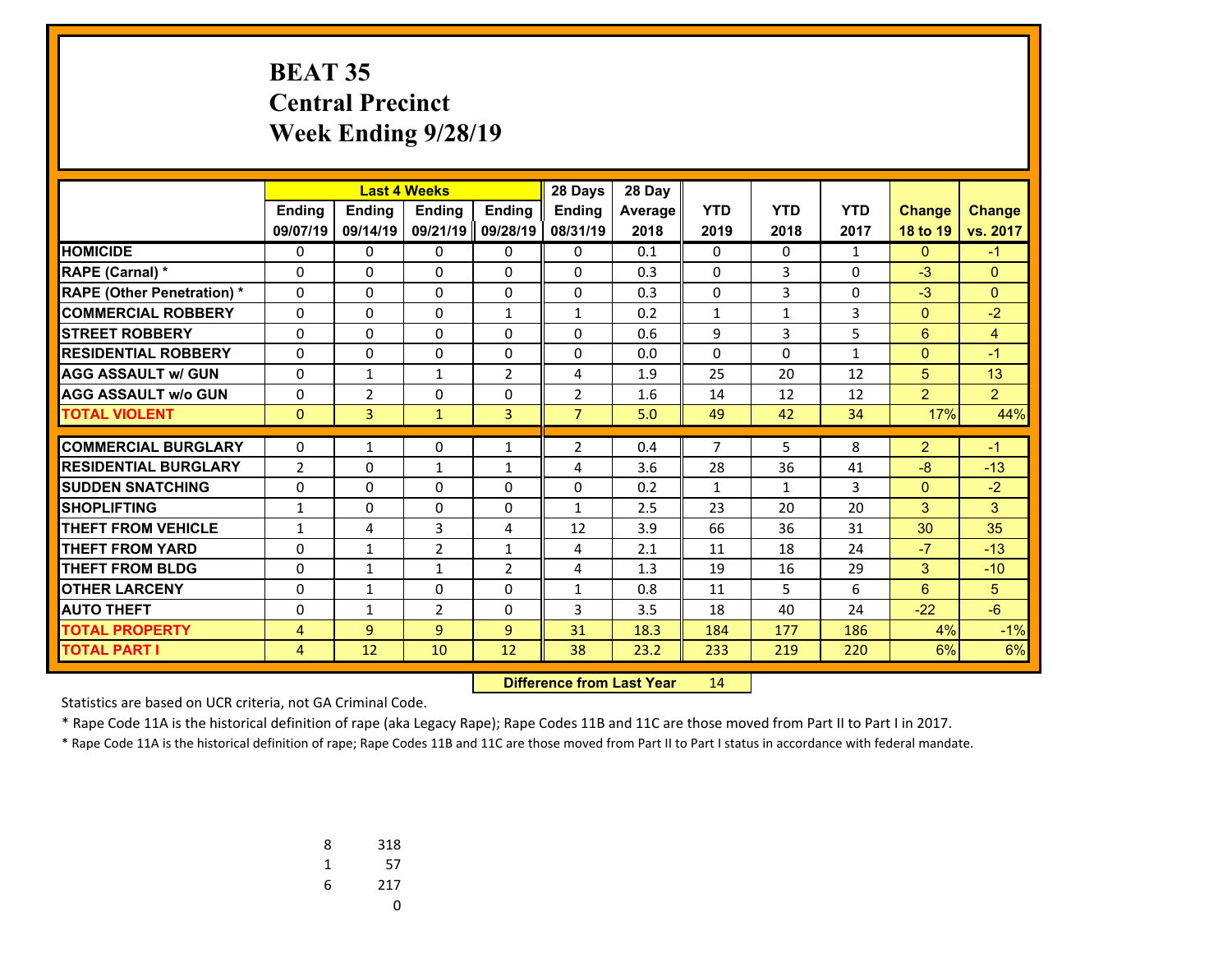# **BEAT 36 Central Precinct Week Ending 9/28/19**

|                                   |                |                |                | <b>Last 4 Weeks</b><br>28 Days |                |         |                |              |                |                |                |
|-----------------------------------|----------------|----------------|----------------|--------------------------------|----------------|---------|----------------|--------------|----------------|----------------|----------------|
|                                   | <b>Endina</b>  | <b>Ending</b>  | <b>Endina</b>  | <b>Endina</b>                  | <b>Endina</b>  | Average | <b>YTD</b>     | <b>YTD</b>   | <b>YTD</b>     | <b>Change</b>  | <b>Change</b>  |
|                                   | 09/07/19       | 09/14/19       | 09/21/19       | 09/28/19                       | 08/31/19       | 2018    | 2019           | 2018         | 2017           | 18 to 19       | vs. 2017       |
| <b>HOMICIDE</b>                   | 0              | 0              | 0              | 0                              | 0              | 0.1     | 0              | $\Omega$     | $\Omega$       | $\mathbf{0}$   | $\mathbf{0}$   |
| <b>RAPE (Carnal) *</b>            | 0              | 0              | 0              | $\Omega$                       | $\Omega$       | 0.2     | $\mathbf{1}$   | 3            | $\overline{2}$ | $-2$           | $-1$           |
| <b>RAPE (Other Penetration) *</b> | 0              | $\Omega$       | $\Omega$       | 0                              | $\Omega$       | 0.1     | 0              | $\Omega$     | $\Omega$       | $\mathbf{0}$   | $\Omega$       |
| <b>COMMERCIAL ROBBERY</b>         | $\mathbf{1}$   | 0              | $\Omega$       | $\Omega$                       | $\mathbf{1}$   | 0.0     | $\overline{2}$ | $\Omega$     | 2              | $\overline{2}$ | $\Omega$       |
| <b>STREET ROBBERY</b>             | $\mathbf{1}$   | $\Omega$       | $\Omega$       | 0                              | $\mathbf{1}$   | 0.4     | 6              | 4            | 3              | $\overline{2}$ | 3              |
| <b>RESIDENTIAL ROBBERY</b>        | 0              | 0              | $\Omega$       | $\Omega$                       | $\Omega$       | 0.4     | $\mathbf{1}$   | 5            | $\Omega$       | $-4$           | $\overline{1}$ |
| <b>AGG ASSAULT w/ GUN</b>         | 0              | 0              | 0              | 0                              | $\Omega$       | 0.7     | 9              | 6            | 4              | 3              | 5              |
| <b>AGG ASSAULT w/o GUN</b>        | 0              | 0              | $\Omega$       | $\Omega$                       | $\Omega$       | 0.7     | 5              | 6            | 8              | $-1$           | $-3$           |
| <b>TOTAL VIOLENT</b>              | $\overline{2}$ | $\mathbf{0}$   | $\Omega$       | $\Omega$                       | $\overline{2}$ | 2.5     | 24             | 24           | 19             | 0%             | 26%            |
|                                   |                |                |                |                                |                |         |                |              |                |                |                |
| <b>COMMERCIAL BURGLARY</b>        | 0              | 0              | 0              | 0                              | 0              | 0.5     | 9              | 5            | 9              | 4              | $\mathbf{0}$   |
| <b>RESIDENTIAL BURGLARY</b>       | 0              | $\mathbf{1}$   | 0              | $\mathbf{1}$                   | 2              | 1.6     | 20             | 15           | 17             | 5              | 3              |
| <b>SUDDEN SNATCHING</b>           | $\Omega$       | 0              | $\Omega$       | $\Omega$                       | $\Omega$       | 0.2     | $\mathbf{1}$   | $\mathbf{1}$ | 2              | $\mathbf{0}$   | $-1$           |
| <b>SHOPLIFTING</b>                | 1              | 0              | $\overline{2}$ | $\Omega$                       | 3              | 3.5     | 36             | 27           | 24             | 9              | 12             |
| <b>THEFT FROM VEHICLE</b>         | 1              | $\overline{2}$ | 1              | 0                              | 4              | 3.2     | 33             | 33           | 27             | $\mathbf{0}$   | 6              |
| <b>THEFT FROM YARD</b>            | $\Omega$       | 0              | $\Omega$       | $\Omega$                       | $\Omega$       | 1.1     | 5              | 9            | 14             | $-4$           | $-9$           |
| <b>THEFT FROM BLDG</b>            | 0              | $\overline{2}$ | $\Omega$       | 0                              | 2              | 2.1     | 18             | 19           | 16             | $-1$           | $\overline{2}$ |
| <b>OTHER LARCENY</b>              | $\Omega$       | 0              | $\Omega$       | $\Omega$                       | $\Omega$       | 0.2     | $\mathbf{1}$   | $\mathbf{1}$ | $\overline{2}$ | $\mathbf{0}$   | $-1$           |
| <b>AUTO THEFT</b>                 | 0              | 0              | $\mathbf{1}$   | 0                              | $\mathbf{1}$   | 1.8     | 18             | 11           | 15             | $\overline{7}$ | $\overline{3}$ |
| <b>TOTAL PROPERTY</b>             | $\overline{2}$ | 5              | $\overline{4}$ | $\mathbf{1}$                   | 12             | 14.2    | 141            | 121          | 126            | 17%            | 12%            |
| <b>TOTAL PART I</b>               | 4              | 5.             | 4              | $\mathbf{1}$                   | 14             | 16.7    | 165            | 145          | 145            | 14%            | 14%            |

 **Difference from Last Year**r 20

Statistics are based on UCR criteria, not GA Criminal Code.

\* Rape Code 11A is the historical definition of rape (aka Legacy Rape); Rape Codes 11B and 11C are those moved from Part II to Part I in 2017.

| 8 | 318 |
|---|-----|
| 1 | 57  |
| 6 | 217 |
|   | U   |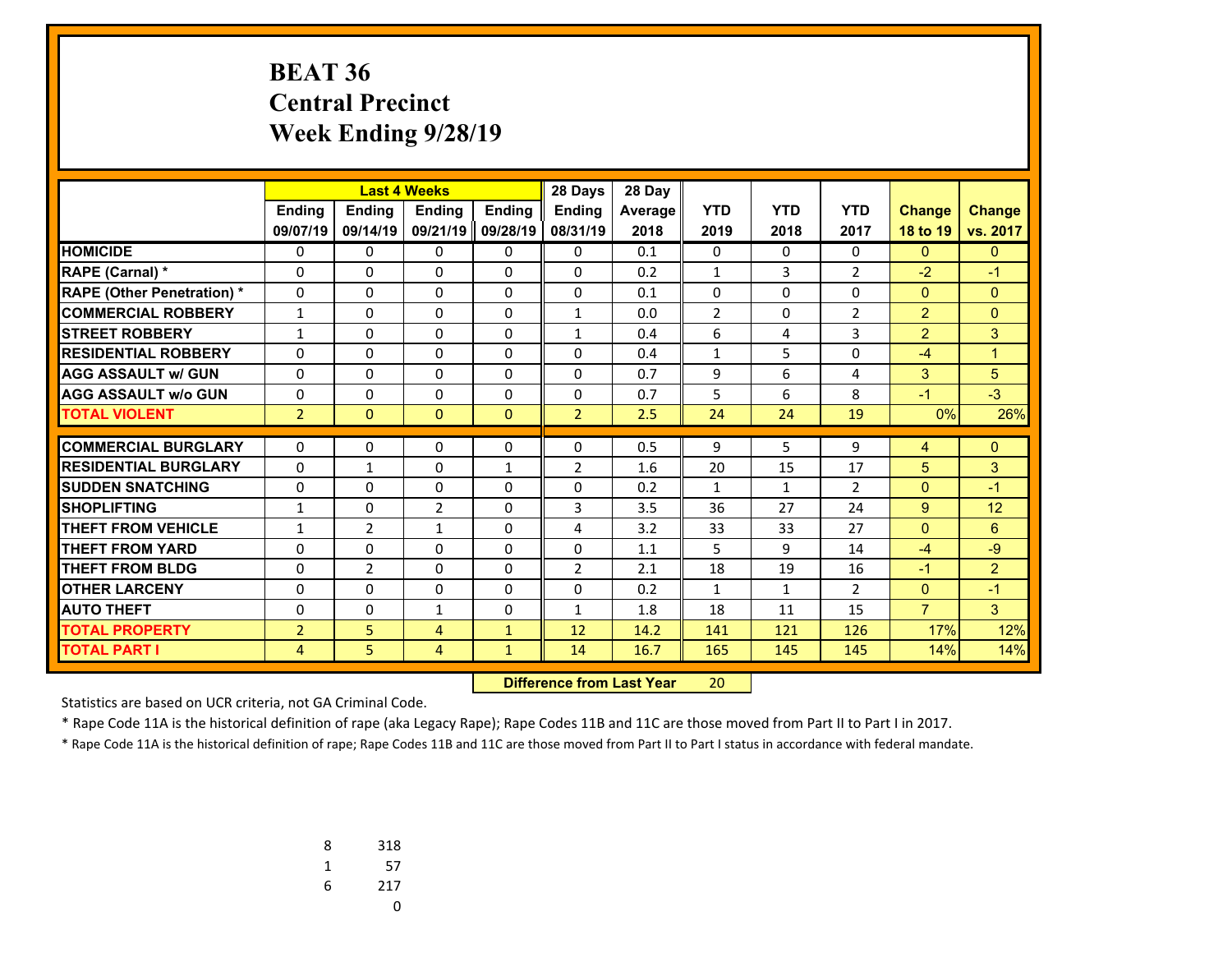# **BEAT 41 South Precinct Week Ending 9/28/19**

|                                   |                |                | 28 Days<br><b>Last 4 Weeks</b> |                |                | 28 Day         |                |                |                |                |                |
|-----------------------------------|----------------|----------------|--------------------------------|----------------|----------------|----------------|----------------|----------------|----------------|----------------|----------------|
|                                   | <b>Ending</b>  | <b>Endina</b>  | <b>Endina</b>                  | <b>Endina</b>  | <b>Endina</b>  | <b>Average</b> | <b>YTD</b>     | <b>YTD</b>     | <b>YTD</b>     | <b>Change</b>  | <b>Change</b>  |
|                                   | 09/07/19       | 09/14/19       | 09/21/19                       | 09/28/19       | 08/31/19       | 2018           | 2019           | 2018           | 2017           | 18 to 19       | vs. 2017       |
| <b>HOMICIDE</b>                   | $\mathbf{0}$   | $\mathbf{0}$   | 0                              | 0              | $\mathbf{0}$   | 0.0            | $\mathbf{1}$   | $\Omega$       | 0              | $\mathbf{1}$   | 1              |
| RAPE (Carnal) *                   | 0              | $\Omega$       | $\Omega$                       | 0              | $\Omega$       | 0.2            | $\overline{2}$ | $\Omega$       | 0              | $\overline{2}$ | $\overline{2}$ |
| <b>RAPE (Other Penetration) *</b> | 0              | $\Omega$       | $\Omega$                       | 0              | $\Omega$       | 0.1            | 0              | 1              | 0              | $-1$           | $\Omega$       |
| <b>COMMERCIAL ROBBERY</b>         | $\mathbf{1}$   | $\mathbf{1}$   | $\Omega$                       | $\mathbf{1}$   | 3              | 0.2            | 6              | $\mathbf{1}$   | 9              | 5              | $-3$           |
| <b>STREET ROBBERY</b>             | 0              | $\Omega$       | $\Omega$                       | 0              | $\Omega$       | 0.3            | 8              | 4              | $\overline{2}$ | $\overline{4}$ | 6              |
| <b>RESIDENTIAL ROBBERY</b>        | $\Omega$       | $\Omega$       | $\Omega$                       | $\Omega$       | $\Omega$       | 0.1            | $\mathbf{1}$   | $\mathbf{1}$   | 0              | $\Omega$       | 1              |
| <b>AGG ASSAULT w/ GUN</b>         | $\Omega$       | $\Omega$       | 0                              | 0              | $\Omega$       | 0.1            | 3              | $\Omega$       | $\overline{2}$ | 3              | $\overline{1}$ |
| <b>AGG ASSAULT w/o GUN</b>        | $\Omega$       | $\mathbf{0}$   | 0                              | $\Omega$       | $\Omega$       | 0.2            | 7              | $\overline{2}$ | 3              | 5              | $\overline{4}$ |
| <b>TOTAL VIOLENT</b>              | $\mathbf{1}$   | $\mathbf{1}$   | $\Omega$                       | $\mathbf{1}$   | 3              | 1.1            | 28             | $\overline{9}$ | 16             | 211%           | 75%            |
| <b>COMMERCIAL BURGLARY</b>        |                | 0              |                                |                |                |                |                | 8              |                |                |                |
| <b>RESIDENTIAL BURGLARY</b>       | $\Omega$       |                | 0                              | 0              | 0              | 0.8            | 11             |                | 14             | 3              | $-3$           |
|                                   | 0              | $\Omega$       | $\Omega$                       | $\mathbf{1}$   | $\mathbf{1}$   | 1.2            | $\overline{7}$ | 11             | 24             | $-4$           | $-17$          |
| <b>SUDDEN SNATCHING</b>           | $\Omega$       | $\Omega$       | 0                              | 0              | $\Omega$       | 0.4            | $\overline{2}$ | 3              | $\overline{2}$ | $-1$           | $\Omega$       |
| <b>SHOPLIFTING</b>                | $\mathbf{1}$   | $\mathbf{0}$   | $\mathbf{1}$                   | $\mathbf{1}$   | 3              | 1.7            | 22             | 18             | 44             | $\overline{4}$ | $-22$          |
| <b>THEFT FROM VEHICLE</b>         | 1              | 1              | $\Omega$                       | 3              | 5              | 3.5            | 59             | 31             | 33             | 28             | 26             |
| <b>THEFT FROM YARD</b>            | 0              | $\Omega$       | $\Omega$                       | $\Omega$       | $\Omega$       | 1.2            | 6              | 11             | 15             | $-5$           | $-9$           |
| <b>THEFT FROM BLDG</b>            | $\mathbf 0$    | $\Omega$       | $\mathbf{1}$                   | $\mathbf{1}$   | $\overline{2}$ | 2.0            | 33             | 19             | 32             | 14             | $\overline{1}$ |
| <b>OTHER LARCENY</b>              | $\Omega$       | $\Omega$       | $\Omega$                       | $\Omega$       | $\Omega$       | 0.4            | 3              | $\overline{2}$ | 3              | $\mathbf{1}$   | $\mathbf{0}$   |
| <b>AUTO THEFT</b>                 | $\Omega$       | $\Omega$       | 0                              | $\mathbf{1}$   | $\mathbf{1}$   | 0.8            | 16             | 10             | 16             | 6              | $\Omega$       |
| <b>TOTAL PROPERTY</b>             | $\overline{2}$ | $\mathbf{1}$   | $\overline{2}$                 | $\overline{7}$ | 12             | 11.9           | 159            | 113            | 183            | 41%            | $-13%$         |
| <b>TOTAL PART I</b>               | 3              | $\overline{2}$ | $\overline{2}$                 | 8              | 15             | 13.0           | 187            | 122            | 199            | 53%            | $-6%$          |

 **Difference from Last Year**r 65

Statistics are based on UCR criteria, not GA Criminal Code.

\* Rape Code 11A is the historical definition of rape (aka Legacy Rape); Rape Codes 11B and 11C are those moved from Part II to Part I in 2017.

| 8 | 318 |
|---|-----|
| 1 | 57  |
| 6 | 217 |
|   | U   |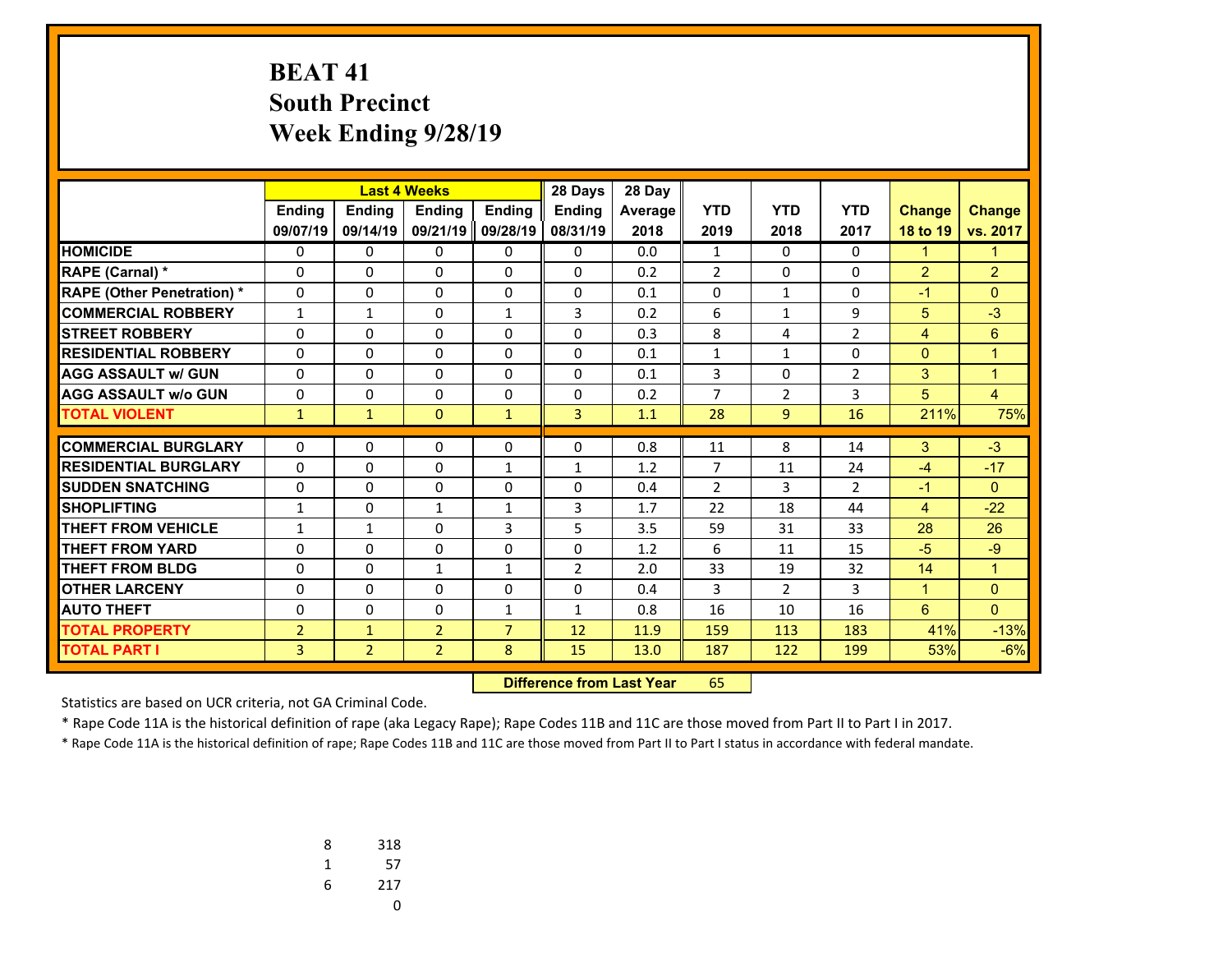# **BEAT 42 South Precinct Week Ending 9/28/19**

|                                   |                |                |                | <b>Last 4 Weeks</b><br>28 Days |                |         |                |                |                |                |                |
|-----------------------------------|----------------|----------------|----------------|--------------------------------|----------------|---------|----------------|----------------|----------------|----------------|----------------|
|                                   | <b>Ending</b>  | <b>Ending</b>  | <b>Endina</b>  | <b>Endina</b>                  | <b>Endina</b>  | Average | <b>YTD</b>     | <b>YTD</b>     | <b>YTD</b>     | <b>Change</b>  | <b>Change</b>  |
|                                   | 09/07/19       | 09/14/19       | 09/21/19       | 09/28/19                       | 08/31/19       | 2018    | 2019           | 2018           | 2017           | 18 to 19       | vs. 2017       |
| <b>HOMICIDE</b>                   | 0              | 0              | 0              | 0                              | $\Omega$       | 0.0     | 0              | $\Omega$       | $\Omega$       | $\mathbf{0}$   | $\mathbf{0}$   |
| <b>RAPE (Carnal) *</b>            | 0              | $\Omega$       | $\mathbf{1}$   | $\mathbf{1}$                   | $\overline{2}$ | 0.2     | $\overline{2}$ | $\mathbf{1}$   | $\mathbf{1}$   | $\mathbf{1}$   | $\overline{1}$ |
| <b>RAPE (Other Penetration) *</b> | $\Omega$       | 0              | $\Omega$       | 0                              | 0              | 0.2     | $\mathbf{1}$   | $\overline{3}$ | $\Omega$       | $-2$           | $\mathbf{1}$   |
| <b>COMMERCIAL ROBBERY</b>         | 0              | 0              | 0              | 0                              | $\Omega$       | 0.3     | 3              | $\mathbf{1}$   | 4              | $\overline{2}$ | $-1$           |
| <b>STREET ROBBERY</b>             | $\Omega$       | $\Omega$       | $\Omega$       | $\Omega$                       | $\Omega$       | 0.4     | 4              | 4              | 3              | $\mathbf{0}$   | $\mathbf{1}$   |
| <b>RESIDENTIAL ROBBERY</b>        | 0              | 0              | 0              | $\Omega$                       | $\Omega$       | 0.0     | $\mathbf{1}$   | $\Omega$       | $\Omega$       | $\mathbf{1}$   | $\overline{1}$ |
| <b>AGG ASSAULT w/ GUN</b>         | 0              | $\mathbf{1}$   | 0              | 0                              | $\mathbf{1}$   | 0.3     | 5              | $\overline{2}$ | 3              | 3              | $\overline{2}$ |
| <b>AGG ASSAULT w/o GUN</b>        | 0              | 0              | $\mathbf{1}$   | 0                              | 1              | 0.7     | 6              | 6              | $\mathbf{1}$   | $\overline{0}$ | 5              |
| <b>TOTAL VIOLENT</b>              | $\mathbf{0}$   | $\mathbf{1}$   | $\overline{2}$ | $\mathbf{1}$                   | $\overline{4}$ | 2.1     | 22             | 17             | 12             | 29%            | 83%            |
| <b>COMMERCIAL BURGLARY</b>        |                | 0              | $\Omega$       |                                |                | 1.0     | $\overline{7}$ |                |                |                | $-3$           |
|                                   | 0              |                |                | 0                              | 0              |         |                | 10             | 10             | $-3$           |                |
| <b>RESIDENTIAL BURGLARY</b>       | $\mathbf{1}$   | 0              | $\Omega$       | 0                              | $\mathbf{1}$   | 0.6     | 9              | 5              | $\overline{7}$ | $\overline{4}$ | $\overline{2}$ |
| <b>SUDDEN SNATCHING</b>           | 0              | 0              | 0              | $\Omega$                       | 0              | 0.2     | $\overline{2}$ | $\mathbf{1}$   | $\Omega$       | $\mathbf{1}$   | $\overline{2}$ |
| <b>SHOPLIFTING</b>                | 3              | 6              | 5              | 4                              | 18             | 27.6    | 194            | 253            | 244            | $-59$          | $-50$          |
| <b>THEFT FROM VEHICLE</b>         | 0              | $\overline{2}$ | $\Omega$       | 0                              | $\overline{2}$ | 3.9     | 34             | 37             | 42             | $-3$           | $-8$           |
| <b>THEFT FROM YARD</b>            | 0              | $\Omega$       | $\Omega$       | 0                              | $\Omega$       | 1.0     | 6              | 11             | 10             | $-5$           | $-4$           |
| <b>THEFT FROM BLDG</b>            | 0              | $\mathbf{1}$   | $\mathbf{1}$   | 0                              | $\overline{2}$ | 1.8     | 22             | 13             | 34             | $9^{\circ}$    | $-12$          |
| <b>OTHER LARCENY</b>              | 0              | 0              | 0              | 0                              | $\Omega$       | 0.1     | 8              | $\mathbf{1}$   | 4              | $\overline{7}$ | $\overline{4}$ |
| <b>AUTO THEFT</b>                 | 0              | 0              | 0              | 0                              | $\Omega$       | 1.8     | 16             | 15             | 14             | $\mathbf{1}$   | $\mathcal{P}$  |
| <b>TOTAL PROPERTY</b>             | $\overline{4}$ | 9              | 6              | 4                              | 23             | 37.9    | 298            | 346            | 365            | $-14%$         | $-18%$         |
| <b>TOTAL PART I</b>               | 4              | 10             | 8              | 5                              | 27             | 40.0    | 320            | 363            | 377            | $-12%$         | $-15%$         |

 **Difference from Last Year**‐43

Statistics are based on UCR criteria, not GA Criminal Code.

\* Rape Code 11A is the historical definition of rape (aka Legacy Rape); Rape Codes 11B and 11C are those moved from Part II to Part I in 2017.

| 8 | 318 |
|---|-----|
| 1 | 57  |
| 6 | 217 |
|   | U   |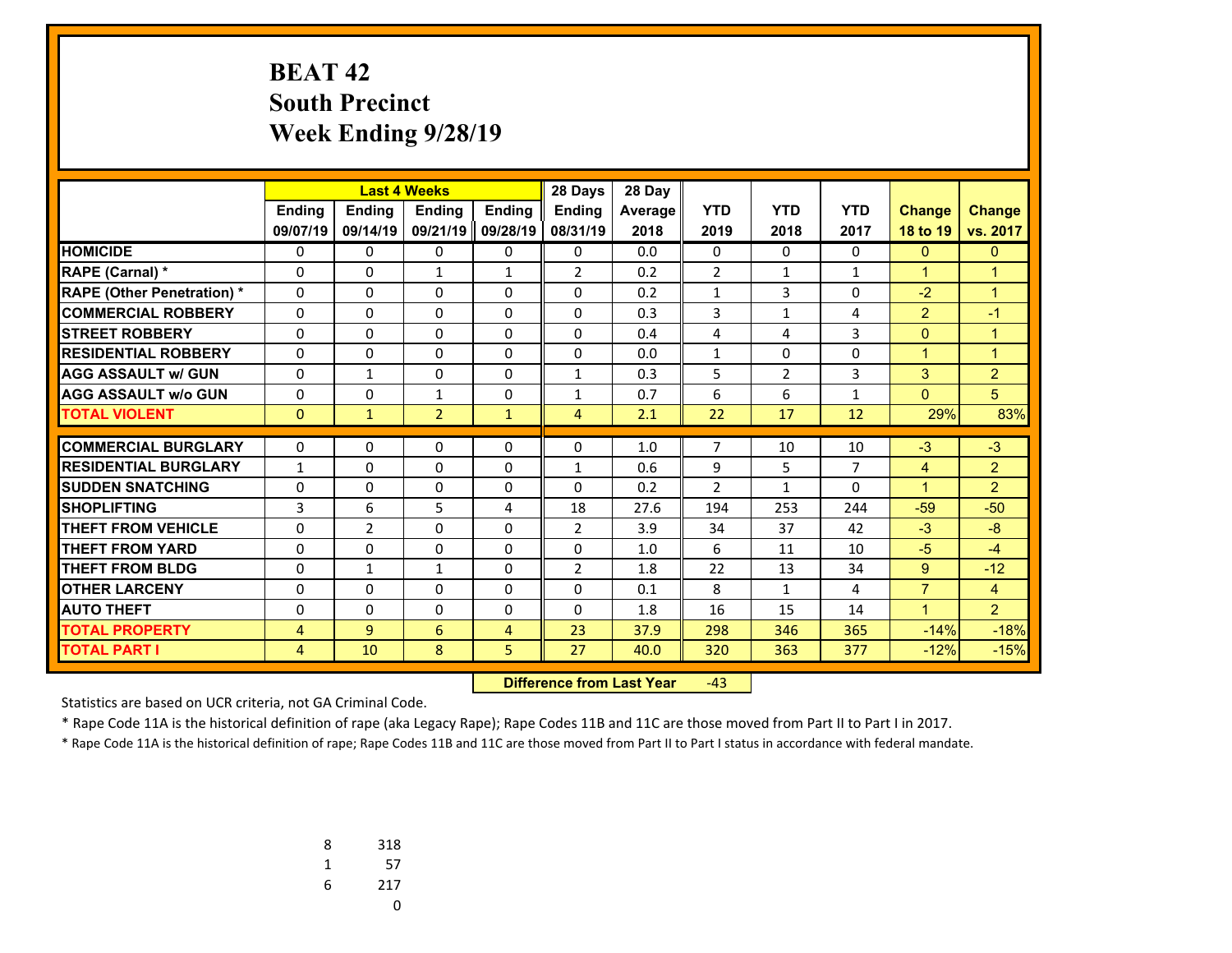# **BEAT 43 South Precinct Week Ending 9/28/19**

|                                   |                |                | <b>Last 4 Weeks</b> |                | 28 Days        | 28 Day  |                |                |              |                |                |
|-----------------------------------|----------------|----------------|---------------------|----------------|----------------|---------|----------------|----------------|--------------|----------------|----------------|
|                                   | <b>Endina</b>  | <b>Ending</b>  | <b>Endina</b>       | <b>Endina</b>  | <b>Endina</b>  | Average | <b>YTD</b>     | <b>YTD</b>     | <b>YTD</b>   | <b>Change</b>  | <b>Change</b>  |
|                                   | 09/07/19       | 09/14/19       | 09/21/19            | 09/28/19       | 08/31/19       | 2018    | 2019           | 2018           | 2017         | 18 to 19       | vs. 2017       |
| <b>HOMICIDE</b>                   | 0              | 0              | 0                   | 0              | 0              | 0.1     | $\mathbf{1}$   | $\mathbf{1}$   | $\Omega$     | $\mathbf{0}$   | $\mathbf{1}$   |
| <b>RAPE (Carnal) *</b>            | 0              | 0              | 0                   | $\Omega$       | $\Omega$       | 0.2     | $\overline{2}$ | $\mathbf{1}$   | $\Omega$     | $\mathbf{1}$   | $\overline{2}$ |
| <b>RAPE (Other Penetration) *</b> | 0              | $\Omega$       | $\Omega$            | 0              | $\Omega$       | 0.0     | 0              | $\Omega$       | $\mathbf{1}$ | $\mathbf{0}$   | $-1$           |
| <b>COMMERCIAL ROBBERY</b>         | 0              | 0              | $\Omega$            | $\Omega$       | $\Omega$       | 0.3     | 3              | $\mathbf{1}$   | 3            | $\overline{2}$ | $\Omega$       |
| <b>STREET ROBBERY</b>             | 0              | $\Omega$       | $\Omega$            | 0              | $\Omega$       | 0.5     | 4              | $\overline{7}$ | 3            | $-3$           | $\mathbf{1}$   |
| <b>RESIDENTIAL ROBBERY</b>        | 0              | $\mathbf{1}$   | $\Omega$            | $\Omega$       | $\mathbf{1}$   | 0.3     | $\mathbf{1}$   | 3              | $\Omega$     | $-2$           | $\mathbf{1}$   |
| <b>AGG ASSAULT w/ GUN</b>         | 0              | 0              | 0                   | 0              | $\Omega$       | 0.5     | 10             | $\overline{2}$ | 3            | 8              | $\overline{7}$ |
| <b>AGG ASSAULT w/o GUN</b>        | 0              | 0              | $\Omega$            | $\Omega$       | $\Omega$       | 0.9     | 11             | $\overline{7}$ | 6            | $\overline{4}$ | 5              |
| <b>TOTAL VIOLENT</b>              | $\mathbf{0}$   | $\mathbf{1}$   | $\Omega$            | $\Omega$       | $\mathbf{1}$   | 2.8     | 32             | 22             | 16           | 45%            | 100%           |
|                                   |                |                |                     |                |                |         |                |                |              |                |                |
| <b>COMMERCIAL BURGLARY</b>        | 0              | 0              | 1                   | 0              | 1              | 1.2     | 9              | 13             | 10           | $-4$           | $-1$           |
| <b>RESIDENTIAL BURGLARY</b>       | $\overline{4}$ | 0              | $\mathbf{1}$        | $\mathbf{1}$   | 6              | 2.5     | 23             | 29             | 31           | $-6$           | $-8$           |
| <b>SUDDEN SNATCHING</b>           | $\Omega$       | 0              | $\Omega$            | $\Omega$       | $\Omega$       | 0.3     | $\mathbf{1}$   | 3              | $\mathbf{1}$ | $-2$           | $\Omega$       |
| <b>SHOPLIFTING</b>                | 1              | 3              | 0                   | $\overline{2}$ | 6              | 4.7     | 65             | 38             | 45           | 27             | 20             |
| <b>THEFT FROM VEHICLE</b>         | 0              | 0              | 1                   | 0              | $\mathbf{1}$   | 3.8     | 27             | 33             | 57           | $-6$           | $-30$          |
| <b>THEFT FROM YARD</b>            | $\Omega$       | $\mathbf{1}$   | 1                   | $\Omega$       | $\overline{2}$ | 1.7     | 12             | 17             | 10           | $-5$           | $\overline{2}$ |
| <b>THEFT FROM BLDG</b>            | 0              | $\mathbf{1}$   | $\mathbf{1}$        | 0              | 2              | 2.3     | 26             | 24             | 29           | $\overline{2}$ | $-3$           |
| <b>OTHER LARCENY</b>              | $\Omega$       | $\mathbf{1}$   | $\Omega$            | $\Omega$       | $\mathbf{1}$   | 0.2     | 5              | $\overline{2}$ | 3            | 3              | $\overline{2}$ |
| <b>AUTO THEFT</b>                 | 0              | 0              | 0                   | 0              | $\Omega$       | 2.0     | 15             | 19             | 19           | $-4$           | $-4$           |
| <b>TOTAL PROPERTY</b>             | 5              | 6              | 5                   | 3              | 19             | 18.6    | 183            | 178            | 205          | 3%             | $-11%$         |
| <b>TOTAL PART I</b>               | 5              | $\overline{7}$ | 5                   | 3              | 20             | 21.4    | 215            | 200            | 221          | 8%             | $-3%$          |

 **Difference from Last Year**r 15

Statistics are based on UCR criteria, not GA Criminal Code.

\* Rape Code 11A is the historical definition of rape (aka Legacy Rape); Rape Codes 11B and 11C are those moved from Part II to Part I in 2017.

| 8 | 318 |
|---|-----|
| 1 | 57  |
| 6 | 217 |
|   | U   |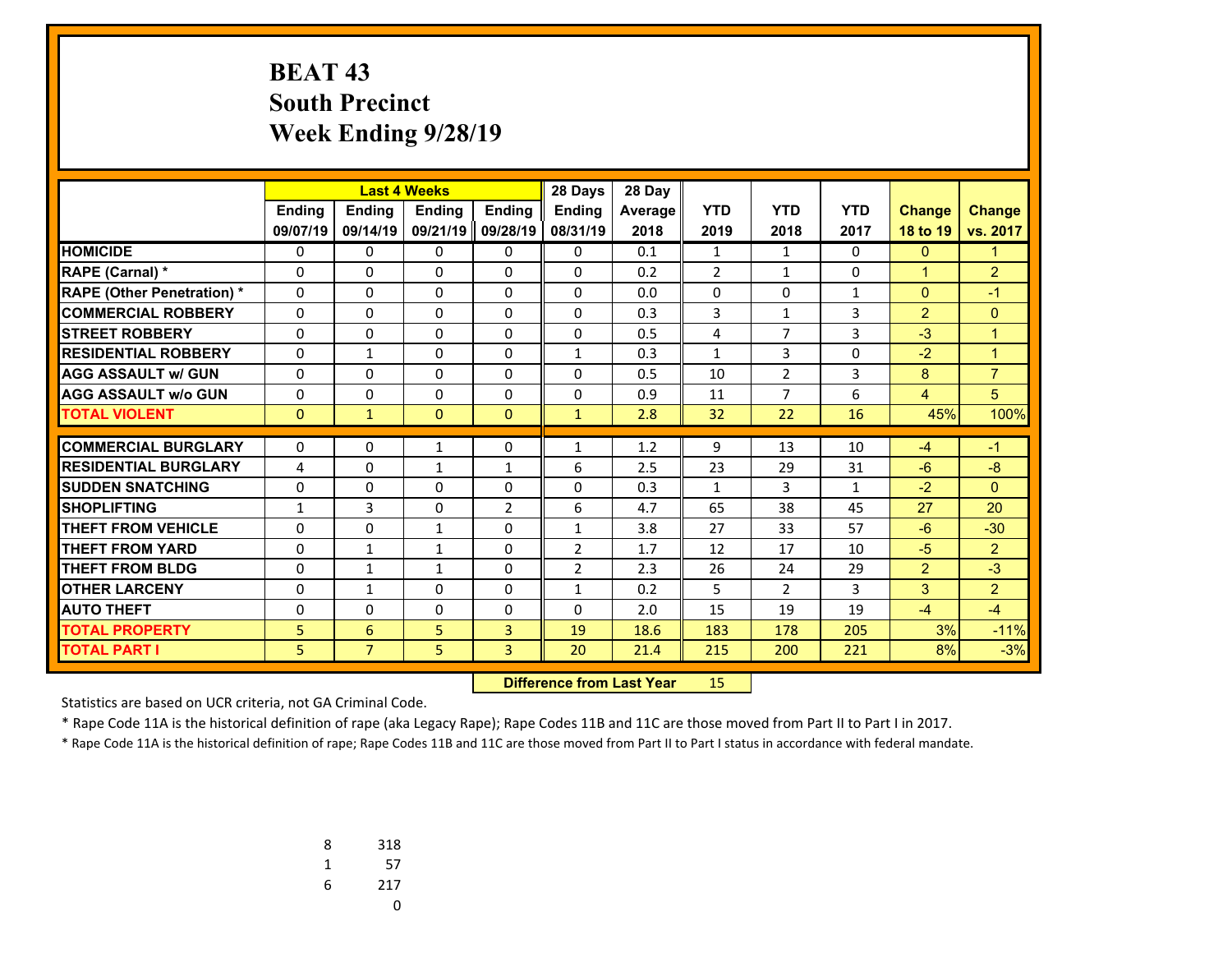## **BEAT 44 South Precinct Week Ending 9/28/19**

|                                   |              |                | <b>Last 4 Weeks</b> |               | 28 Days        | 28 Day  |                |                |                |                |                |
|-----------------------------------|--------------|----------------|---------------------|---------------|----------------|---------|----------------|----------------|----------------|----------------|----------------|
|                                   | Ending       | <b>Endina</b>  | <b>Endina</b>       | <b>Endina</b> | <b>Endina</b>  | Average | <b>YTD</b>     | <b>YTD</b>     | <b>YTD</b>     | <b>Change</b>  | <b>Change</b>  |
|                                   | 09/07/19     | 09/14/19       | 09/21/19            | 09/28/19      | 08/31/19       | 2018    | 2019           | 2018           | 2017           | 18 to 19       | vs. 2017       |
| <b>HOMICIDE</b>                   | 0            | 0              | 0                   | 0             | 0              | 0.1     | $\mathbf{1}$   | $\mathbf{1}$   | 0              | $\mathbf{0}$   | $\mathbf{1}$   |
| <b>RAPE (Carnal) *</b>            | 0            | $\Omega$       | $\Omega$            | 0             | $\Omega$       | 0.2     | $\overline{2}$ | $\overline{2}$ | $\mathbf{1}$   | $\Omega$       | $\overline{1}$ |
| <b>RAPE (Other Penetration) *</b> | 0            | $\Omega$       | $\Omega$            | 0             | $\Omega$       | 0.2     | 0              | $\overline{2}$ | $\Omega$       | $-2$           | $\mathbf{0}$   |
| <b>COMMERCIAL ROBBERY</b>         | $\Omega$     | $\Omega$       | $\Omega$            | $\Omega$      | $\Omega$       | 0.1     | $\Omega$       | $\mathbf{1}$   | $\overline{2}$ | $-1$           | $-2$           |
| <b>STREET ROBBERY</b>             | $\Omega$     | $\Omega$       | $\Omega$            | 0             | $\Omega$       | 0.4     | 4              | 4              | 4              | $\mathbf{0}$   | $\mathbf{0}$   |
| <b>RESIDENTIAL ROBBERY</b>        | 0            | $\Omega$       | $\Omega$            | $\Omega$      | $\Omega$       | 0.4     | 0              | 4              | $\Omega$       | $-4$           | $\mathbf{0}$   |
| <b>AGG ASSAULT w/ GUN</b>         | 0            | $\Omega$       | 0                   | 0             | $\Omega$       | 0.7     | 10             | $\overline{7}$ | 8              | 3              | $\overline{2}$ |
| <b>AGG ASSAULT w/o GUN</b>        | 0            | 0              | 2                   | $\Omega$      | $\overline{2}$ | 1.0     | 19             | 6              | 3              | 13             | 16             |
| <b>TOTAL VIOLENT</b>              | $\mathbf{0}$ | $\Omega$       | $\overline{2}$      | $\Omega$      | $\overline{2}$ | 3.0     | 36             | 27             | 18             | 33%            | 100%           |
|                                   |              |                |                     |               |                |         |                |                |                |                |                |
| <b>COMMERCIAL BURGLARY</b>        | 0            | 0              | 0                   | 0             | $\mathbf{0}$   | 0.2     | 10             | $\mathbf{1}$   | $\mathbf{1}$   | 9              | 9              |
| <b>RESIDENTIAL BURGLARY</b>       | $\Omega$     | $\Omega$       | 0                   | $\mathbf{1}$  | $\mathbf{1}$   | 2.8     | 17             | 26             | 32             | $-9$           | $-15$          |
| <b>SUDDEN SNATCHING</b>           | 0            | $\Omega$       | 0                   | $\mathbf{1}$  | $\mathbf{1}$   | 0.0     | 3              | $\Omega$       | 0              | 3              | 3              |
| <b>SHOPLIFTING</b>                | $\Omega$     | $\overline{2}$ | $\Omega$            | $\mathbf{1}$  | 3              | 4.2     | 25             | 48             | 14             | $-23$          | 11             |
| <b>THEFT FROM VEHICLE</b>         | 1            | $\overline{2}$ | $\Omega$            | $\mathbf{1}$  | 4              | 5.5     | 65             | 59             | 53             | 6              | 12             |
| <b>THEFT FROM YARD</b>            | 1            | $\Omega$       | $\Omega$            | $\mathbf{1}$  | $\overline{2}$ | 1.0     | 8              | 11             | 11             | $-3$           | $-3$           |
| <b>THEFT FROM BLDG</b>            | 1            | $\Omega$       | $\Omega$            | $\Omega$      | $\mathbf{1}$   | 0.9     | 16             | 10             | 22             | 6              | $-6$           |
| <b>OTHER LARCENY</b>              | $\Omega$     | $\Omega$       | $\Omega$            | $\Omega$      | $\Omega$       | 0.5     | 8              | 6              | 4              | $\overline{2}$ | 4              |
| <b>AUTO THEFT</b>                 | 0            | 0              | 0                   | 0             | $\Omega$       | 1.6     | 21             | 16             | 17             | 5              | $\overline{4}$ |
| <b>TOTAL PROPERTY</b>             | 3            | 4              | $\Omega$            | 5             | 12             | 16.8    | 173            | 177            | 154            | $-2%$          | 12%            |
| <b>TOTAL PART I</b>               | 3            | $\overline{4}$ | $\overline{2}$      | 5             | 14             | 19.8    | 209            | 204            | 172            | 2%             | 22%            |

 **Difference from Last Year**5

Statistics are based on UCR criteria, not GA Criminal Code.

\* Rape Code 11A is the historical definition of rape (aka Legacy Rape); Rape Codes 11B and 11C are those moved from Part II to Part I in 2017.

| 08/31/19 |     |
|----------|-----|
| 8        | 318 |
| 1        | 57  |
| 6        | 217 |
|          |     |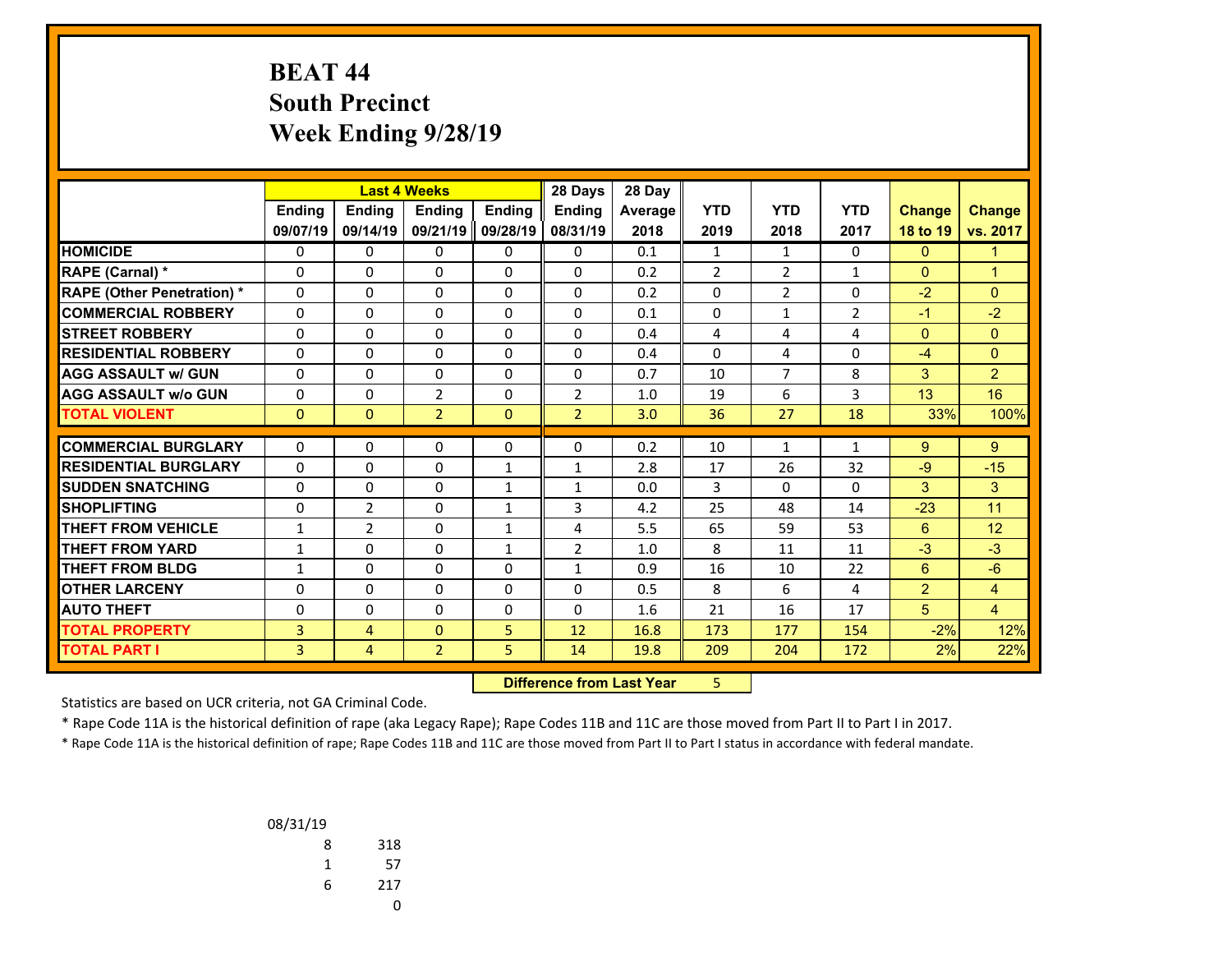# **BEAT 45 South Precinct Week Ending 9/28/19**

|                                  |               |                | <b>Last 4 Weeks</b> |               | 28 Days                          | 28 Day         |                |                |                |                |                |
|----------------------------------|---------------|----------------|---------------------|---------------|----------------------------------|----------------|----------------|----------------|----------------|----------------|----------------|
|                                  | <b>Ending</b> | Ending         | <b>Ending</b>       | <b>Endina</b> | <b>Ending</b>                    | <b>Average</b> | <b>YTD</b>     | <b>YTD</b>     | <b>YTD</b>     | <b>Change</b>  | <b>Change</b>  |
|                                  | 09/07/19      | 09/14/19       | 09/21/19            | 09/28/19      | 08/31/19                         | 2018           | 2019           | 2018           | 2017           | 18 to 19       | vs. 2017       |
| <b>HOMICIDE</b>                  | 0             | 0              | 0                   | 0             | $\mathbf{0}$                     | 0.1            | 0              | $\mathbf{1}$   | $\mathbf{1}$   | $-1$           | $-1$           |
| <b>RAPE (Carnal) *</b>           | 0             | $\Omega$       | $\Omega$            | $\Omega$      | $\Omega$                         | 0.2            | 0              | 3              | $\Omega$       | $-3$           | $\mathbf{0}$   |
| <b>RAPE (Other Penetration)*</b> | 0             | 0              | $\Omega$            | $\Omega$      | $\Omega$                         | 0.2            | $\Omega$       | 3              | $\mathbf{1}$   | $-3$           | $-1$           |
| <b>COMMERCIAL ROBBERY</b>        | 0             | $\mathbf{1}$   | 0                   | 0             | $\mathbf{1}$                     | 0.2            | $\overline{2}$ | $\overline{2}$ | $\overline{2}$ | $\overline{0}$ | $\overline{0}$ |
| <b>STREET ROBBERY</b>            | 0             | 0              | 0                   | 0             | 0                                | 0.3            | $\overline{2}$ | 3              | 5              | $-1$           | $-3$           |
| <b>RESIDENTIAL ROBBERY</b>       | $\Omega$      | 0              | 0                   | $\Omega$      | $\Omega$                         | 0.1            | $\mathbf{1}$   | 0              | $\mathbf{1}$   | $\mathbf{1}$   | $\overline{0}$ |
| <b>AGG ASSAULT w/ GUN</b>        | 0             | 0              | 0                   | 0             | $\Omega$                         | 0.2            | 4              | 3              | 9              | $\mathbf{1}$   | $-5$           |
| <b>AGG ASSAULT w/o GUN</b>       | 0             | 0              | 0                   | 0             | $\Omega$                         | 0.6            | 5              | 8              | 3              | $-3$           | 2 <sup>1</sup> |
| <b>TOTAL VIOLENT</b>             | $\mathbf{0}$  | $\mathbf{1}$   | $\mathbf{0}$        | $\mathbf{0}$  | $\mathbf{1}$                     | 2.0            | 14             | 23             | 22             | $-39%$         | $-36%$         |
| <b>COMMERCIAL BURGLARY</b>       | $\mathbf{1}$  | 0              | 0                   | 0             | 1                                | 0.5            | $\overline{2}$ | 6              | 6              | $-4$           | $-4$           |
| <b>RESIDENTIAL BURGLARY</b>      | 3             | 0              | $\mathbf{1}$        | $\Omega$      | 4                                | 2.7            | 12             | 27             | 36             | $-15$          | $-24$          |
| <b>SUDDEN SNATCHING</b>          | $\Omega$      | $\Omega$       | $\Omega$            | $\Omega$      | $\Omega$                         | 0.2            | $\mathbf{1}$   | $\Omega$       | $\Omega$       | $\mathbf{1}$   | $\mathbf{1}$   |
| <b>SHOPLIFTING</b>               | 4             | $\Omega$       | $\mathbf{1}$        | $\Omega$      | 5                                | 5.4            | 88             | 39             | 60             | 49             | 28             |
| <b>THEFT FROM VEHICLE</b>        | 0             | $\Omega$       | $\Omega$            | $\Omega$      | $\Omega$                         | 3.6            | 26             | 37             | 63             | $-11$          | $-37$          |
| <b>THEFT FROM YARD</b>           | 0             | $\Omega$       | $\mathbf{1}$        | $\mathbf{1}$  | $\overline{2}$                   | 1.8            | 14             | 19             | 11             | $-5$           | 3              |
| <b>THEFT FROM BLDG</b>           | 0             | 0              | $\Omega$            | 0             | 0                                | 1.6            | 12             | 12             | 18             | $\overline{0}$ | $-6$           |
| <b>OTHER LARCENY</b>             | 0             | 0              | 0                   | 0             | 0                                | 0.4            | $\overline{2}$ | 4              | $\overline{7}$ | $-2$           | $-5$           |
| <b>AUTO THEFT</b>                | 0             | 0              | $\Omega$            | $\Omega$      | $\Omega$                         | 1.6            | 9              | 13             | 21             | $-4$           | $-12$          |
| <b>TOTAL PROPERTY</b>            | 8             | $\overline{0}$ | 3                   | $\mathbf{1}$  | 12                               | 17.7           | 166            | 157            | 222            | 6%             | $-25%$         |
| <b>TOTAL PART I</b>              | 8             | $\mathbf{1}$   | 3                   | $\mathbf{1}$  | 13                               | 19.7           | 180            | 180            | 244            | 0%             | $-26%$         |
|                                  |               |                |                     |               | <b>Difference from Last Year</b> |                | $\mathbf{0}$   |                |                |                |                |

 **Difference from Last Year**

Statistics are based on UCR criteria, not GA Criminal Code.

\* Rape Code 11A is the historical definition of rape (aka Legacy Rape); Rape Codes 11B and 11C are those moved from Part II to Part I in 2017.

| 8 | 318 |
|---|-----|
| 1 | 57  |
| 6 | 217 |
|   | U   |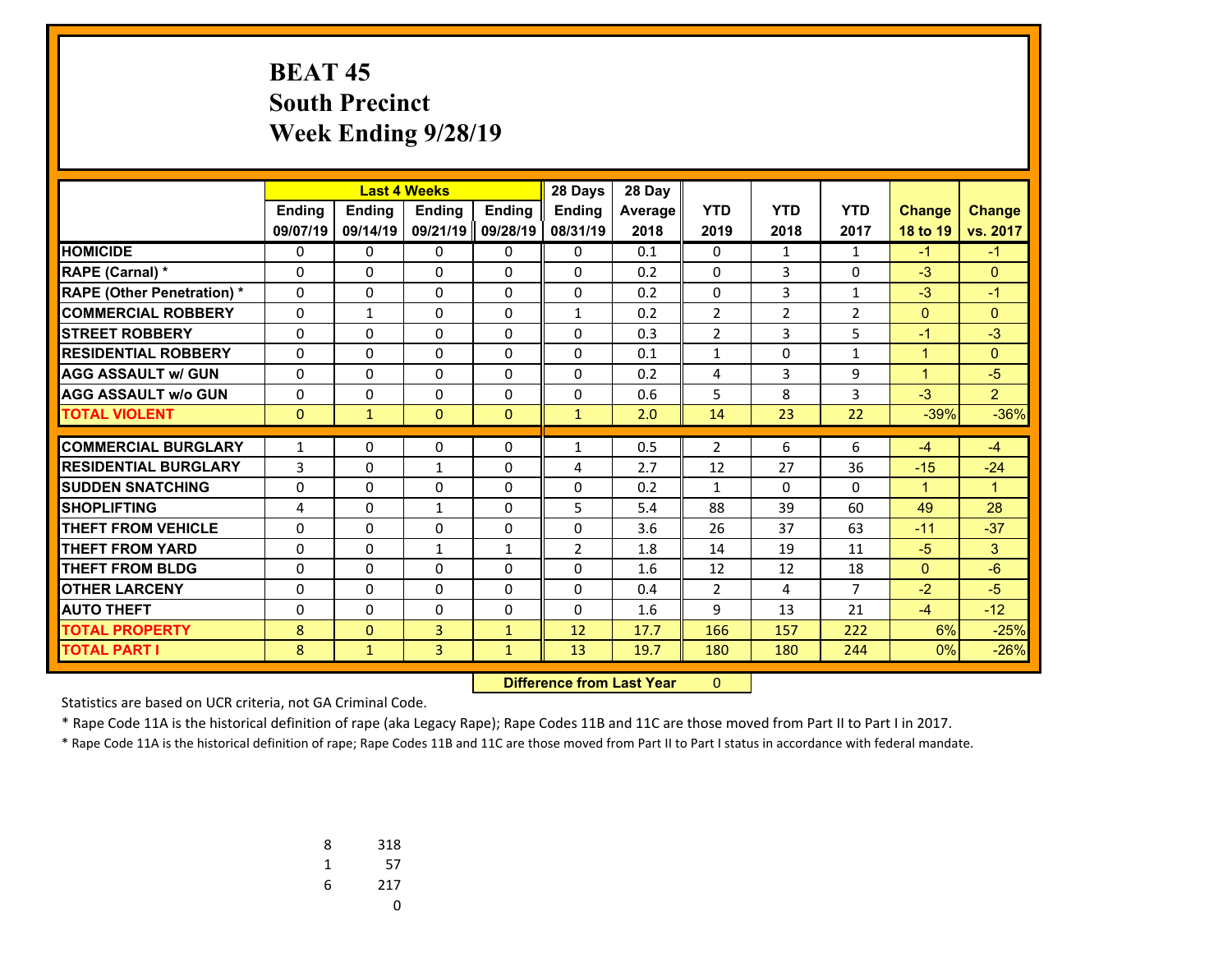### **BEAT 46 South Precinct Week Ending 9/28/19**

|                                   |                |               | <b>Last 4 Weeks</b> |                | 28 Days        | 28 Day  |                |                |                |                |                |
|-----------------------------------|----------------|---------------|---------------------|----------------|----------------|---------|----------------|----------------|----------------|----------------|----------------|
|                                   | <b>Ending</b>  | <b>Ending</b> | <b>Endina</b>       | <b>Endina</b>  | <b>Endina</b>  | Average | <b>YTD</b>     | <b>YTD</b>     | <b>YTD</b>     | <b>Change</b>  | <b>Change</b>  |
|                                   | 09/07/19       | 09/14/19      | 09/21/19            | 09/28/19       | 08/31/19       | 2018    | 2019           | 2018           | 2017           | 18 to 19       | vs. 2017       |
| <b>HOMICIDE</b>                   | 0              | 0             | 0                   | 0              | $\Omega$       | 0.1     | $\overline{2}$ | 1              | $\Omega$       | $\mathbf 1$    | $\overline{2}$ |
| <b>RAPE (Carnal) *</b>            | 0              | $\Omega$      | 0                   | 0              | $\Omega$       | 0.1     | $\overline{2}$ | $\mathbf{1}$   | 3              | $\mathbf{1}$   | $-1$           |
| <b>RAPE (Other Penetration) *</b> | $\Omega$       | 0             | $\Omega$            | $\Omega$       | $\Omega$       | 0.2     | $\Omega$       | $\overline{3}$ | $\mathbf{1}$   | $-3$           | $-1$           |
| <b>COMMERCIAL ROBBERY</b>         | 0              | $\Omega$      | 0                   | 0              | $\Omega$       | 0.2     | $\overline{2}$ | 3              | 5              | $-1$           | $-3$           |
| <b>STREET ROBBERY</b>             | $\Omega$       | $\Omega$      | $\Omega$            | $\Omega$       | $\Omega$       | 0.5     | $\overline{2}$ | 6              | 5              | $-4$           | $-3$           |
| <b>RESIDENTIAL ROBBERY</b>        | $\Omega$       | 0             | 0                   | $\Omega$       | $\Omega$       | 0.0     | 0              | $\Omega$       | $\mathbf{1}$   | $\mathbf{0}$   | $-1$           |
| <b>AGG ASSAULT w/ GUN</b>         | 0              | $\Omega$      | 0                   | 0              | $\Omega$       | 0.5     | $\overline{7}$ | 4              | 3              | 3              | $\overline{4}$ |
| <b>AGG ASSAULT w/o GUN</b>        | 0              | 0             | $\mathbf{1}$        | 0              | 1              | 0.7     | 12             | 9              | 10             | 3              | $\overline{2}$ |
| <b>TOTAL VIOLENT</b>              | $\mathbf{0}$   | $\mathbf{0}$  | $\mathbf{1}$        | $\mathbf{0}$   | $\mathbf{1}$   | 2.4     | 27             | 27             | 28             | 0%             | $-4%$          |
|                                   |                |               |                     |                |                |         |                |                |                |                |                |
| <b>COMMERCIAL BURGLARY</b>        | 0              | 0             | $\Omega$            | 0              | 0              | 1.3     | 8              | 8              | $\overline{7}$ | $\mathbf{0}$   | $\mathbf 1$    |
| <b>RESIDENTIAL BURGLARY</b>       | $\mathbf{1}$   | $\mathbf{1}$  | 0                   | 0              | $\overline{2}$ | 3.9     | 20             | 41             | 23             | $-21$          | $-3$           |
| <b>SUDDEN SNATCHING</b>           | 0              | 0             | 1                   | $\Omega$       | $\mathbf{1}$   | 0.1     | 3              | $\mathbf{1}$   | $\overline{2}$ | $\overline{2}$ | $\mathbf{1}$   |
| <b>SHOPLIFTING</b>                | $\overline{2}$ | 4             | $\overline{2}$      | $\Omega$       | 8              | 9.7     | 99             | 94             | 107            | 5              | $-8$           |
| <b>THEFT FROM VEHICLE</b>         | 0              | 0             | $\Omega$            | $\mathbf{1}$   | $\mathbf{1}$   | 5.8     | 42             | 56             | 55             | $-14$          | $-13$          |
| <b>THEFT FROM YARD</b>            | 0              | $\Omega$      | $\Omega$            | $\mathbf{1}$   | $\mathbf{1}$   | 0.9     | 6              | 10             | 9              | $-4$           | $-3$           |
| <b>THEFT FROM BLDG</b>            | 0              | $\mathbf{1}$  | $\mathbf{1}$        | 0              | $\overline{2}$ | 3.0     | 19             | 26             | 27             | $-7$           | $-8$           |
| <b>OTHER LARCENY</b>              | 0              | 0             | 0                   | 0              | $\Omega$       | 0.3     | 6              | 4              | 6              | $\overline{2}$ | $\Omega$       |
| <b>AUTO THEFT</b>                 | $\overline{2}$ | 0             | 0                   | 0              | $\overline{2}$ | 2.7     | 20             | 32             | 31             | $-12$          | $-11$          |
| <b>TOTAL PROPERTY</b>             | 5              | 6             | 4                   | $\overline{2}$ | 17             | 27.6    | 223            | 272            | 267            | $-18%$         | $-16%$         |
| <b>TOTAL PART I</b>               | 5              | 6             | 5                   | $\overline{2}$ | 18             | 30.0    | 250            | 299            | 295            | $-16%$         | $-15%$         |

 **Difference from Last Year**‐49

Statistics are based on UCR criteria, not GA Criminal Code.

\* Rape Code 11A is the historical definition of rape (aka Legacy Rape); Rape Codes 11B and 11C are those moved from Part II to Part I in 2017.

| 8 | 318 |
|---|-----|
| 1 | 57  |
| 6 | 217 |
|   | U   |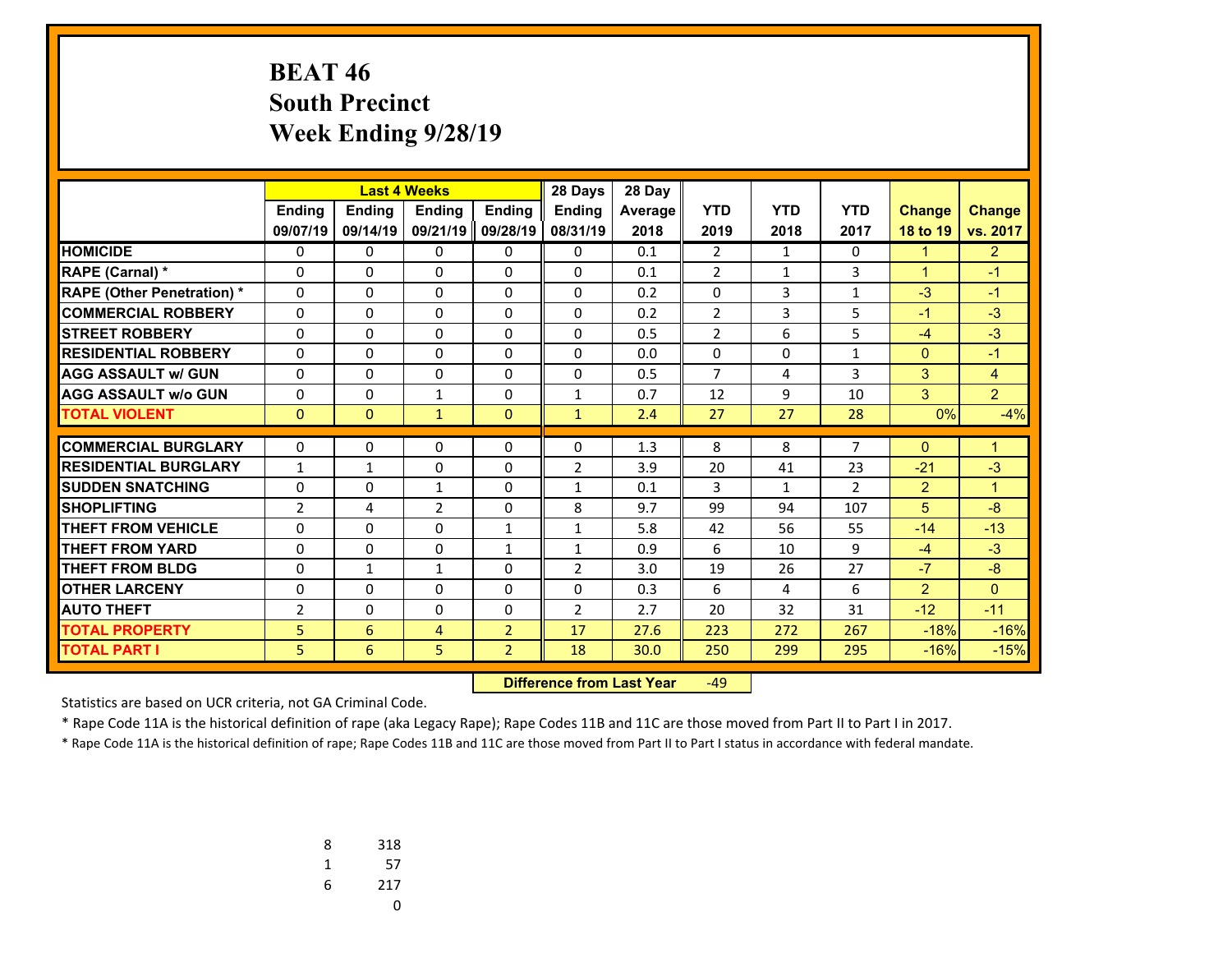# **BEAT 47 South Precinct Week Ending 9/28/19**

|                                  |                |                | <b>Last 4 Weeks</b> |               | 28 Days                          | 28 Day  |                |                |                |                |                |
|----------------------------------|----------------|----------------|---------------------|---------------|----------------------------------|---------|----------------|----------------|----------------|----------------|----------------|
|                                  | <b>Ending</b>  | Ending         | <b>Ending</b>       | <b>Endina</b> | <b>Ending</b>                    | Average | <b>YTD</b>     | <b>YTD</b>     | <b>YTD</b>     | <b>Change</b>  | <b>Change</b>  |
|                                  | 09/07/19       | 09/14/19       | 09/21/19            | 09/28/19      | 08/31/19                         | 2018    | 2019           | 2018           | 2017           | 18 to 19       | vs. 2017       |
| <b>HOMICIDE</b>                  | 0              | 0              | 0                   | 0             | $\mathbf{0}$                     | 0.0     | 0              | $\Omega$       | $\Omega$       | $\mathbf{0}$   | $\mathbf{0}$   |
| <b>RAPE (Carnal) *</b>           | 0              | $\Omega$       | $\Omega$            | $\Omega$      | $\Omega$                         | 0.1     | 0              | $\mathbf{1}$   | $\mathbf{1}$   | $-1$           | $-1$           |
| <b>RAPE (Other Penetration)*</b> | 0              | 0              | $\Omega$            | $\Omega$      | $\Omega$                         | 0.1     | $\Omega$       | $\mathbf{1}$   | $\Omega$       | $-1$           | $\Omega$       |
| <b>COMMERCIAL ROBBERY</b>        | 0              | 0              | 0                   | 0             | 0                                | 0.0     | 0              | 0              | 0              | $\overline{0}$ | $\overline{0}$ |
| <b>STREET ROBBERY</b>            | 0              | 0              | 0                   | 0             | $\Omega$                         | 0.1     | $\overline{2}$ | $\Omega$       | $\Omega$       | $\overline{2}$ | $\overline{2}$ |
| <b>RESIDENTIAL ROBBERY</b>       | $\Omega$       | 0              | 0                   | $\Omega$      | $\Omega$                         | 0.0     | 0              | $\Omega$       | 0              | $\overline{0}$ | $\overline{0}$ |
| <b>AGG ASSAULT w/ GUN</b>        | 0              | $\mathbf{1}$   | 0                   | 0             | 1                                | 0.1     | 3              | 0              | $\overline{2}$ | 3              | $\mathbf{1}$   |
| <b>AGG ASSAULT w/o GUN</b>       | 0              | 0              | 0                   | 0             | $\Omega$                         | 0.1     | 5              | $\Omega$       | $\overline{2}$ | 5 <sup>5</sup> | 3              |
| <b>TOTAL VIOLENT</b>             | $\mathbf{0}$   | $\mathbf{1}$   | $\mathbf{0}$        | $\Omega$      | $\mathbf{1}$                     | 0.4     | 10             | $\overline{2}$ | 5.             | 400%           | 100%           |
| <b>COMMERCIAL BURGLARY</b>       | $\Omega$       | 0              | 0                   | 0             | $\Omega$                         | 0.0     | 1              | $\Omega$       | 3              | $\mathbf{1}$   | $-2$           |
| <b>RESIDENTIAL BURGLARY</b>      | $\Omega$       | 0              | 0                   | $\mathbf{1}$  | $\mathbf{1}$                     | 1.7     | $\overline{2}$ | 14             | 8              | $-12$          | $-6$           |
| <b>SUDDEN SNATCHING</b>          | $\Omega$       | $\Omega$       | $\Omega$            | $\Omega$      | $\Omega$                         | 0.0     | $\Omega$       | $\Omega$       | $\Omega$       | $\mathbf{0}$   | $\Omega$       |
| <b>SHOPLIFTING</b>               | 0              | $\Omega$       | $\Omega$            | $\Omega$      | $\Omega$                         | 0.1     | $\Omega$       | $\mathbf{1}$   | 6              | $-1$           | $-6$           |
| <b>THEFT FROM VEHICLE</b>        | 0              | $\Omega$       | $\Omega$            | $\Omega$      | $\Omega$                         | 1.8     | 13             | 17             | 11             | $-4$           | $\overline{2}$ |
| <b>THEFT FROM YARD</b>           | $\mathbf{1}$   | $\Omega$       | $\Omega$            | $\Omega$      | $\mathbf{1}$                     | 0.4     | 8              | 4              | $\overline{7}$ | $\overline{4}$ | $\mathbf{1}$   |
| <b>THEFT FROM BLDG</b>           | 1              | 0              | $\Omega$            | 0             | $\mathbf{1}$                     | 0.6     | 5              | $\overline{7}$ | 8              | $-2$           | $-3$           |
| <b>OTHER LARCENY</b>             | 0              | 0              | 0                   | 0             | 0                                | 0.4     | 8              | 2              | 3              | $6^{\circ}$    | 5              |
| <b>AUTO THEFT</b>                | 0              | 0              | $\Omega$            | $\Omega$      | $\Omega$                         | 0.4     | 5              | 5              | 3              | $\mathbf{0}$   | $\overline{2}$ |
| <b>TOTAL PROPERTY</b>            | $\overline{2}$ | $\overline{0}$ | $\mathbf{0}$        | $\mathbf{1}$  | 3                                | 5.3     | 42             | 50             | 49             | $-16%$         | $-14%$         |
| <b>TOTAL PART I</b>              | $\overline{2}$ | $\mathbf{1}$   | $\mathbf{0}$        | $\mathbf{1}$  | $\overline{4}$                   | 5.7     | 52             | 52             | 54             | 0%             | $-4%$          |
|                                  |                |                |                     |               | <b>Difference from Last Year</b> |         | $\mathbf{0}$   |                |                |                |                |

 **Difference from Last Year**

Statistics are based on UCR criteria, not GA Criminal Code.

\* Rape Code 11A is the historical definition of rape (aka Legacy Rape); Rape Codes 11B and 11C are those moved from Part II to Part I in 2017.

| 8 | 318 |
|---|-----|
| 1 | 57  |
| 6 | 217 |
|   | U   |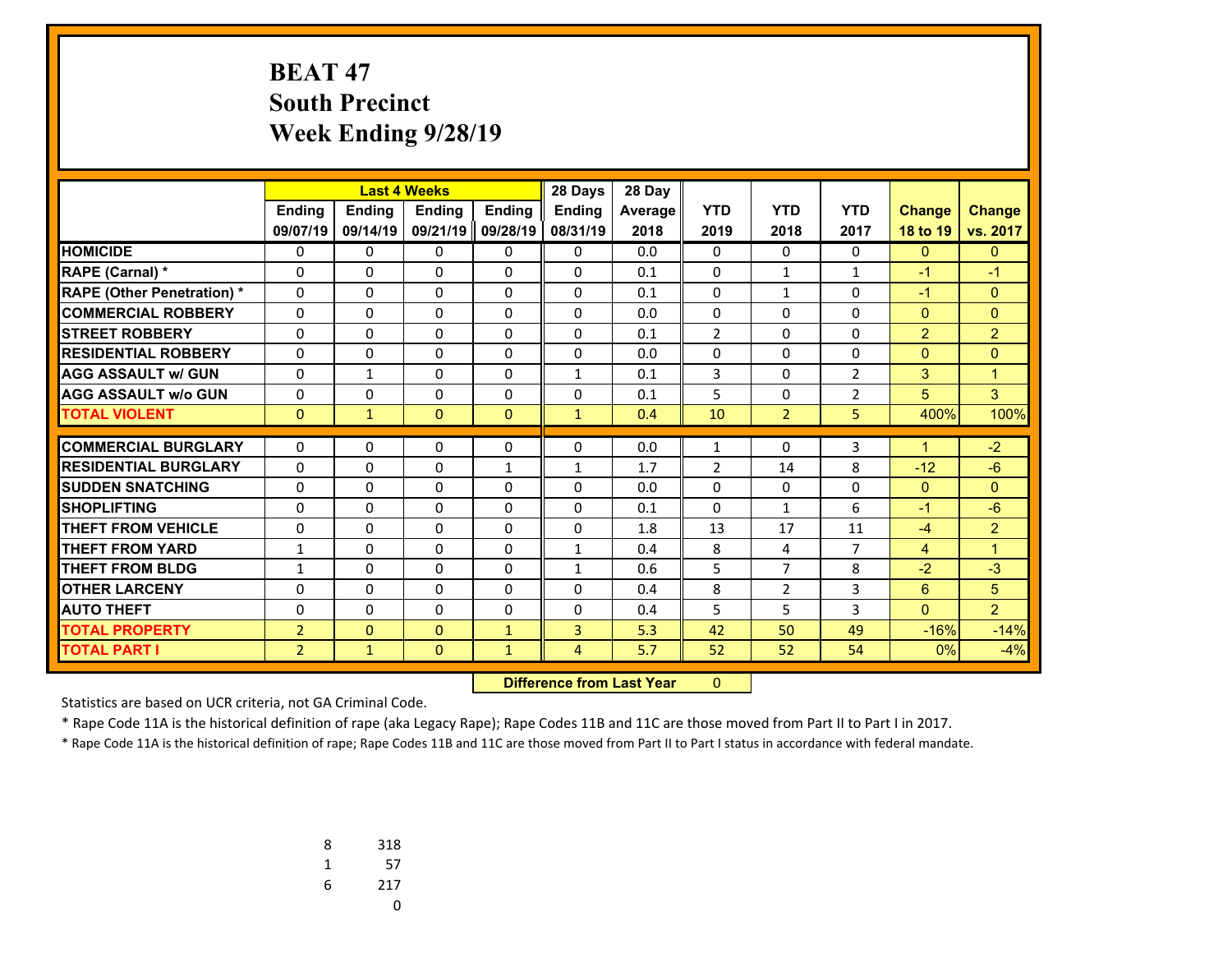### **BEAT 51 East Precinct Week Ending 9/28/19**

|                                   | <b>Last 4 Weeks</b> |               |                | 28 Days        | 28 Day         |         |                |                |                |                |                |
|-----------------------------------|---------------------|---------------|----------------|----------------|----------------|---------|----------------|----------------|----------------|----------------|----------------|
|                                   | <b>Endina</b>       | <b>Endina</b> | <b>Endina</b>  | <b>Endina</b>  | <b>Endina</b>  | Average | <b>YTD</b>     | <b>YTD</b>     | <b>YTD</b>     | <b>Change</b>  | <b>Change</b>  |
|                                   | 09/07/19            | 09/14/19      | 09/21/19       | 09/28/19       | 08/31/19       | 2018    | 2019           | 2018           | 2017           | 18 to 19       | vs. 2017       |
| <b>HOMICIDE</b>                   | 0                   | 0             | 0              | 0              | 0              | 0.2     | 1              | 2              | 2              | $-1$           | $-1$           |
| <b>RAPE (Carnal) *</b>            | 0                   | $\Omega$      | 0              | 0              | $\Omega$       | 0.2     | $\mathbf{1}$   | 3              | $\overline{2}$ | $-2$           | $-1$           |
| <b>RAPE (Other Penetration) *</b> | 0                   | $\Omega$      | $\Omega$       | 0              | $\Omega$       | 0.2     | 0              | $\overline{2}$ | $\overline{2}$ | $-2$           | $-2$           |
| <b>COMMERCIAL ROBBERY</b>         | 0                   | 0             | 0              | 0              | $\mathbf{0}$   | 0.1     | 0              | $\mathbf{1}$   | $\mathbf{1}$   | $-1$           | $-1$           |
| <b>STREET ROBBERY</b>             | $\Omega$            | 0             | $\Omega$       | $\Omega$       | $\Omega$       | 0.5     | 10             | 6              | 10             | $\overline{4}$ | $\mathbf{0}$   |
| <b>RESIDENTIAL ROBBERY</b>        | $\Omega$            | 0             | 0              | 0              | $\Omega$       | 0.0     | 1              | 0              | 1              | $\mathbf{1}$   | $\mathbf{0}$   |
| <b>AGG ASSAULT w/ GUN</b>         | 0                   | 0             | $\mathbf{1}$   | 0              | 1              | 1.4     | 16             | 14             | 9              | $\overline{2}$ | $\overline{7}$ |
| <b>AGG ASSAULT w/o GUN</b>        | $\Omega$            | $\mathbf{1}$  | $\Omega$       | $\Omega$       | $\mathbf{1}$   | 1.8     | 25             | 21             | 14             | $\overline{4}$ | 11             |
| <b>TOTAL VIOLENT</b>              | $\mathbf{0}$        | $\mathbf{1}$  | $\mathbf{1}$   | $\mathbf{0}$   | $\overline{2}$ | 4.3     | 54             | 49             | 41             | 10%            | 32%            |
|                                   |                     |               |                |                |                |         |                |                |                |                |                |
| <b>COMMERCIAL BURGLARY</b>        | 0                   | 0             | 0              | 0              | $\mathbf{0}$   | 0.3     | $\overline{2}$ | 4              | $\overline{7}$ | $-2$           | $-5$           |
| <b>RESIDENTIAL BURGLARY</b>       | 4                   | 0             | 0              | $\mathbf{1}$   | 5              | 2.0     | 31             | 20             | 26             | 11             | 5              |
| <b>SUDDEN SNATCHING</b>           | 0                   | 0             | 0              | 0              | $\Omega$       | 0.4     | $\Omega$       | 5              | $\overline{2}$ | $-5$           | $-2$           |
| <b>SHOPLIFTING</b>                | 0                   | 0             | 0              | 0              | $\Omega$       | 2.0     | 21             | 21             | 29             | $\mathbf{0}$   | $-8$           |
| <b>THEFT FROM VEHICLE</b>         | $\Omega$            | 0             | $\mathbf{1}$   | $\mathbf{1}$   | $\overline{2}$ | 5.2     | 20             | 43             | 25             | $-23$          | $-5$           |
| <b>THEFT FROM YARD</b>            | $\mathbf 0$         | 0             | 0              | $\mathbf{1}$   | 1              | 1.2     | 13             | 13             | 19             | $\mathbf{0}$   | $-6$           |
| <b>THEFT FROM BLDG</b>            | 1                   | 0             | $\mathbf{1}$   | $\mathbf{1}$   | 3              | 2.1     | 14             | 20             | 28             | $-6$           | $-14$          |
| <b>OTHER LARCENY</b>              | $\mathbf 0$         | 0             | $\mathbf{1}$   | $\Omega$       | $\mathbf{1}$   | 1.2     | 14             | 11             | 3              | 3              | 11             |
| <b>AUTO THEFT</b>                 | 0                   | 0             | $\Omega$       | $\Omega$       | $\Omega$       | 2.4     | 22             | 22             | 19             | $\Omega$       | 3              |
| <b>TOTAL PROPERTY</b>             | 5                   | $\Omega$      | 3              | $\overline{4}$ | 12             | 16.7    | 137            | 159            | 158            | $-14%$         | $-13%$         |
| <b>TOTAL PART I</b>               | 5                   | $\mathbf{1}$  | $\overline{4}$ | $\overline{4}$ | 14             | 21.0    | 191            | 208            | 199            | $-8%$          | $-4%$          |

 **Difference from Last Year**r -17

Statistics are based on UCR criteria, not GA Criminal Code.

\* Rape Code 11A is the historical definition of rape (aka Legacy Rape); Rape Codes 11B and 11C are those moved from Part II to Part I in 2017.

| 8 | 318 |
|---|-----|
| 1 | 57  |
| 6 | 217 |
|   | U   |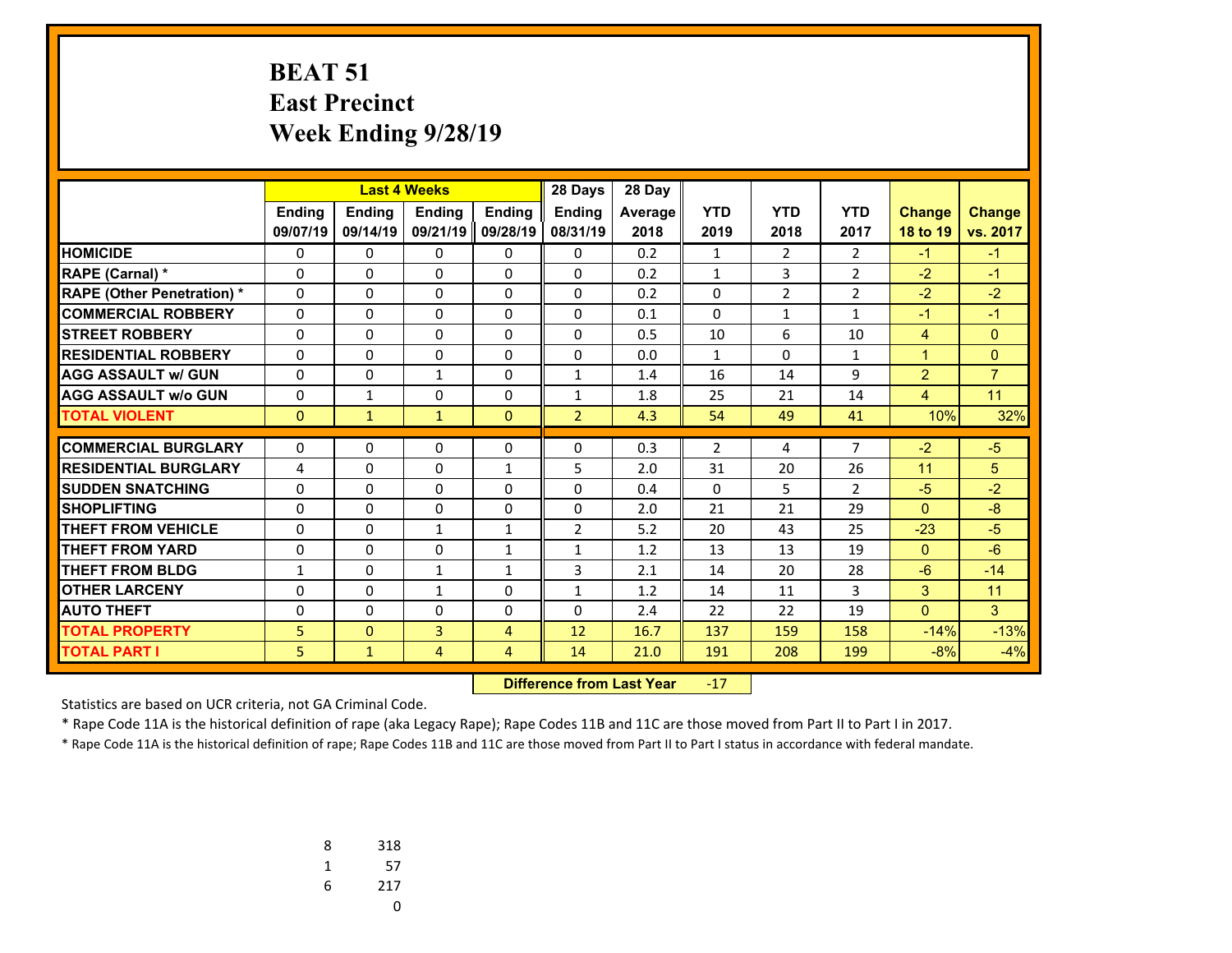## **BEAT 52 East Precinct Week Ending 9/28/19**

|                                   |              |                | <b>Last 4 Weeks</b> |                | 28 Days        | 28 Day  |                |                |                |                |                |
|-----------------------------------|--------------|----------------|---------------------|----------------|----------------|---------|----------------|----------------|----------------|----------------|----------------|
|                                   | Ending       | <b>Ending</b>  | <b>Endina</b>       | <b>Endina</b>  | <b>Endina</b>  | Average | <b>YTD</b>     | <b>YTD</b>     | <b>YTD</b>     | <b>Change</b>  | <b>Change</b>  |
|                                   | 09/07/19     | 09/14/19       | 09/21/19            | 09/28/19       | 08/31/19       | 2018    | 2019           | 2018           | 2017           | 18 to 19       | vs. 2017       |
| <b>HOMICIDE</b>                   | 0            | 0              | 0                   | 0              | 0              | 0.1     | $\mathbf{1}$   | $\mathbf{1}$   | 0              | $\mathbf{0}$   | $\mathbf{1}$   |
| RAPE (Carnal) *                   | 0            | $\Omega$       | $\Omega$            | 0              | $\Omega$       | 0.2     | 4              | $\overline{2}$ | 1              | $\overline{2}$ | 3              |
| <b>RAPE (Other Penetration) *</b> | 0            | 0              | $\Omega$            | $\Omega$       | $\Omega$       | 0.0     | 0              | $\Omega$       | $\overline{2}$ | $\overline{0}$ | $-2$           |
| <b>COMMERCIAL ROBBERY</b>         | $\Omega$     | 0              | $\Omega$            | $\Omega$       | $\Omega$       | 0.1     | $\mathbf{1}$   | $\mathbf{1}$   | $\Omega$       | $\mathbf{0}$   | $\mathbf{1}$   |
| <b>STREET ROBBERY</b>             | $\Omega$     | 0              | $\Omega$            | $\mathbf{1}$   | $\mathbf{1}$   | 0.5     | 8              | 4              | 9              | $\overline{4}$ | $-1$           |
| <b>RESIDENTIAL ROBBERY</b>        | 0            | 0              | $\Omega$            | $\Omega$       | $\Omega$       | 0.0     | $\overline{2}$ | $\Omega$       | 3              | $\overline{2}$ | $-1$           |
| <b>AGG ASSAULT w/ GUN</b>         | 0            | $\Omega$       | $\Omega$            | $\mathbf{1}$   | $\mathbf{1}$   | 1.1     | 13             | 10             | 6              | 3              | $\overline{7}$ |
| <b>AGG ASSAULT w/o GUN</b>        | 0            | 0              | $\Omega$            | $\Omega$       | 0              | 1.2     | 16             | 14             | 13             | $\overline{2}$ | 3              |
| <b>TOTAL VIOLENT</b>              | $\mathbf{0}$ | $\Omega$       | $\Omega$            | $\overline{2}$ | $\overline{2}$ | 3.1     | 45             | 32             | 34             | 41%            | 32%            |
| <b>COMMERCIAL BURGLARY</b>        | 0            | 0              |                     |                | 0              | 0.3     | 0              | $\overline{2}$ |                | $-2$           | $-1$           |
| <b>RESIDENTIAL BURGLARY</b>       |              |                | 0                   | 0              |                |         |                |                | $\mathbf{1}$   |                |                |
|                                   | 3            | 3              | 3                   | $\Omega$       | 9              | 4.2     | 47             | 39             | 26             | 8              | 21             |
| <b>SUDDEN SNATCHING</b>           | $\Omega$     | $\Omega$       | $\Omega$            | $\Omega$       | $\Omega$       | 0.2     | $\overline{2}$ | 1              | 3              | $\mathbf{1}$   | $-1$           |
| <b>SHOPLIFTING</b>                | $\Omega$     | 0              | $\Omega$            | $\Omega$       | $\Omega$       | 0.2     | 5              | $\overline{2}$ | 3              | 3              | $\overline{2}$ |
| <b>THEFT FROM VEHICLE</b>         | 0            | 3              | $\overline{7}$      | $\mathbf{1}$   | 11             | 4.6     | 51             | 39             | 74             | 12             | $-23$          |
| <b>THEFT FROM YARD</b>            | $\Omega$     | 0              | $\mathbf{1}$        | 3              | 4              | 1.3     | 28             | 15             | 20             | 13             | 8              |
| <b>THEFT FROM BLDG</b>            | 0            | $\Omega$       | $\Omega$            | $\Omega$       | $\Omega$       | 1.5     | 27             | 16             | 14             | 11             | 13             |
| <b>OTHER LARCENY</b>              | $\mathbf{1}$ | 0              | $\mathbf{1}$        | $\Omega$       | $\overline{2}$ | 0.8     | $\overline{7}$ | 8              | 5              | $-1$           | 2              |
| <b>AUTO THEFT</b>                 | 0            | $\mathbf{1}$   | 0                   | 0              | $\mathbf{1}$   | 2.1     | 22             | 22             | 22             | $\mathbf{0}$   | $\Omega$       |
| <b>TOTAL PROPERTY</b>             | 4            | $\overline{7}$ | 12                  | 4              | 27             | 15.3    | 189            | 144            | 168            | 31%            | 13%            |
| <b>TOTAL PART I</b>               | 4            | $\overline{7}$ | 12                  | 6              | 29             | 18.3    | 234            | 176            | 202            | 33%            | 16%            |

 **Difference from Last Year**r 58

Statistics are based on UCR criteria, not GA Criminal Code.

\* Rape Code 11A is the historical definition of rape (aka Legacy Rape); Rape Codes 11B and 11C are those moved from Part II to Part I in 2017.

| 8 | 318 |
|---|-----|
| 1 | 57  |
| 6 | 217 |
|   | U   |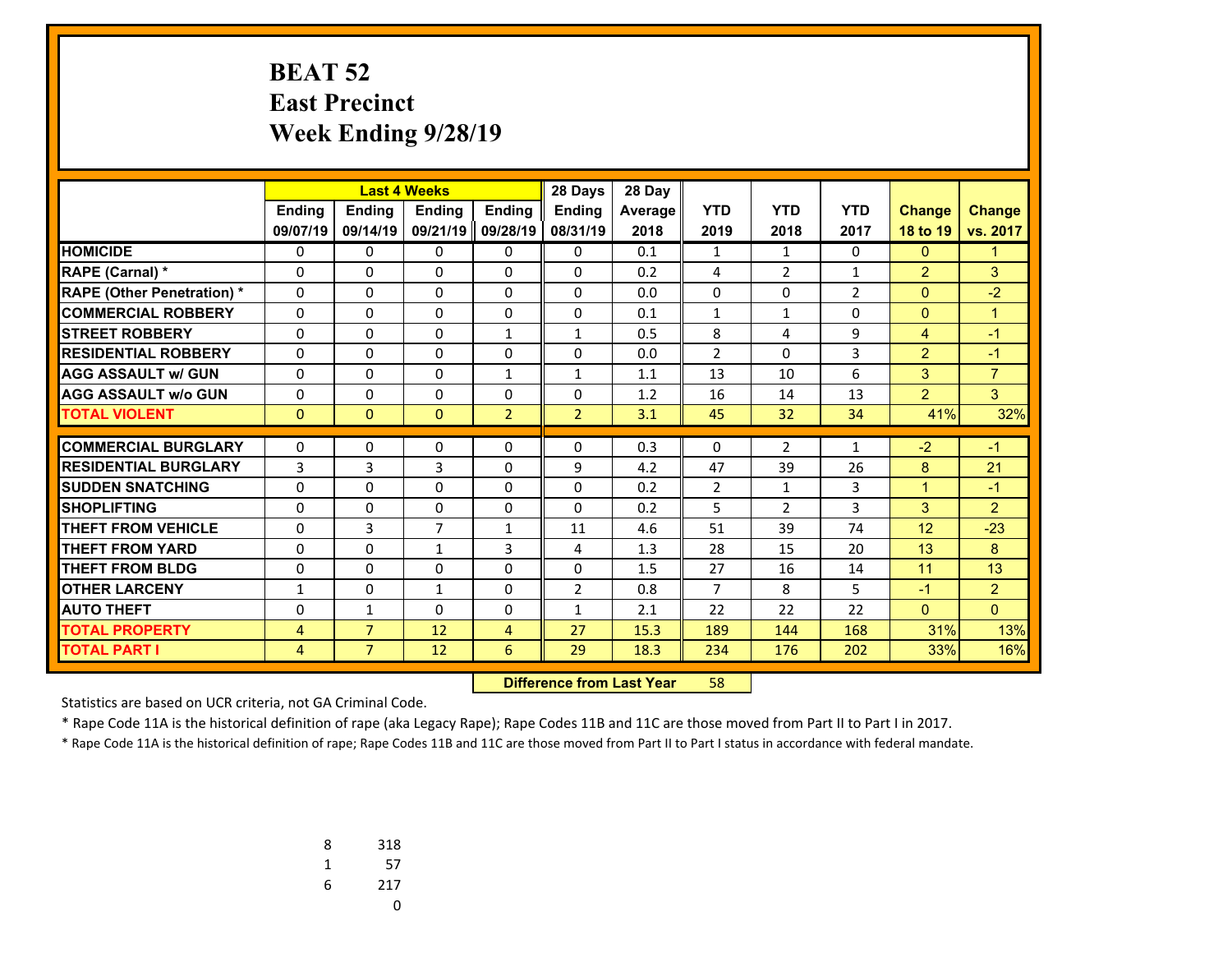## **BEAT 53 East Precinct Week Ending 9/28/19**

|                                   |               |                | <b>Last 4 Weeks</b> |               | 28 Days        | 28 Day  |                |                |                |                |               |
|-----------------------------------|---------------|----------------|---------------------|---------------|----------------|---------|----------------|----------------|----------------|----------------|---------------|
|                                   | <b>Endina</b> | <b>Endina</b>  | <b>Endina</b>       | <b>Endina</b> | <b>Endina</b>  | Average | <b>YTD</b>     | <b>YTD</b>     | <b>YTD</b>     | <b>Change</b>  | <b>Change</b> |
|                                   | 09/07/19      | 09/14/19       | 09/21/19            | 09/28/19      | 08/31/19       | 2018    | 2019           | 2018           | 2017           | 18 to 19       | vs. 2017      |
| <b>HOMICIDE</b>                   | 0             | 0              | 0                   | 0             | $\Omega$       | 0.1     | 0              | $\Omega$       | 6              | $\mathbf{0}$   | $-6$          |
| <b>RAPE (Carnal) *</b>            | 0             | 0              | $\Omega$            | 0             | $\Omega$       | 0.2     | $\Omega$       | $\overline{2}$ | $\mathbf{1}$   | $-2$           | $-1$          |
| <b>RAPE (Other Penetration) *</b> | $\Omega$      | 0              | $\Omega$            | $\Omega$      | $\Omega$       | 0.0     | $\Omega$       | $\Omega$       | 3              | $\overline{0}$ | $-3$          |
| <b>COMMERCIAL ROBBERY</b>         | 0             | 0              | 0                   | 0             | $\Omega$       | 0.0     | 0              | 0              | 1              | $\mathbf{0}$   | $-1$          |
| <b>STREET ROBBERY</b>             | 0             | $\Omega$       | $\Omega$            | 0             | $\Omega$       | 0.5     | $\overline{7}$ | 6              | 4              | $\mathbf{1}$   | 3             |
| <b>RESIDENTIAL ROBBERY</b>        | 0             | 0              | $\Omega$            | 0             | 0              | 0.1     | 0              | $\Omega$       | $\overline{2}$ | $\mathbf{0}$   | $-2$          |
| <b>AGG ASSAULT w/ GUN</b>         | 1             | $\mathbf{1}$   | 0                   | 0             | $\overline{2}$ | 1.7     | 13             | 12             | 19             | $\mathbf{1}$   | $-6$          |
| <b>AGG ASSAULT w/o GUN</b>        | 0             | 0              | 0                   | 0             | $\Omega$       | 1.2     | 23             | 12             | 15             | 11             | 8             |
| <b>TOTAL VIOLENT</b>              | $\mathbf{1}$  | $\mathbf{1}$   | $\mathbf{0}$        | $\mathbf{0}$  | $\overline{2}$ | 3.6     | 43             | 32             | 51             | 34%            | $-16%$        |
| <b>COMMERCIAL BURGLARY</b>        |               |                |                     |               |                |         |                |                |                |                |               |
|                                   | $\Omega$      | 0              | 0                   | 0             | $\Omega$       | 0.3     | $\overline{2}$ | 3              | $\mathbf{1}$   | -1             | $\mathbf{1}$  |
| <b>RESIDENTIAL BURGLARY</b>       | $\mathbf{1}$  | $\overline{2}$ | 4                   | 4             | 11             | 4.1     | 42             | 34             | 28             | 8              | 14            |
| <b>SUDDEN SNATCHING</b>           | $\mathbf{1}$  | 0              | $\Omega$            | $\Omega$      | $\mathbf{1}$   | 0.3     | $\overline{2}$ | $\overline{3}$ | $\overline{2}$ | $-1$           | $\Omega$      |
| <b>SHOPLIFTING</b>                | 0             | 0              | 0                   | 0             | $\Omega$       | 0.9     | 4              | 10             | $\Omega$       | $-6$           | 4             |
| <b>THEFT FROM VEHICLE</b>         | 0             | $\mathbf{1}$   | 4                   | 0             | 5              | 4.8     | 41             | 48             | 62             | $-7$           | $-21$         |
| <b>THEFT FROM YARD</b>            | 0             | $\mathbf{1}$   | $\Omega$            | 2             | 3              | 2.5     | 12             | 24             | 23             | $-12$          | $-11$         |
| THEFT FROM BLDG                   | 1             | 0              | $\mathbf{1}$        | 0             | $\overline{2}$ | 2.6     | 27             | 28             | 45             | $-1$           | $-18$         |
| <b>OTHER LARCENY</b>              | 0             | 0              | 0                   | 0             | 0              | 1.4     | 11             | 10             | 3              | $\mathbf{1}$   | 8             |
| <b>AUTO THEFT</b>                 | 1             | 0              | $\mathbf{1}$        | 0             | $\overline{2}$ | 2.4     | 16             | 21             | 20             | $-5$           | $-4$          |
| <b>TOTAL PROPERTY</b>             | 4             | 4              | 10                  | 6             | 24             | 19.3    | 157            | 181            | 184            | $-13%$         | $-15%$        |
| <b>TOTAL PART I</b>               | 5             | 5.             | 10                  | 6             | 26             | 22.9    | 200            | 213            | 235            | $-6%$          | $-15%$        |

 **Difference from Last Year**r -13

Statistics are based on UCR criteria, not GA Criminal Code.

\* Rape Code 11A is the historical definition of rape (aka Legacy Rape); Rape Codes 11B and 11C are those moved from Part II to Part I in 2017.

| 8 | 318 |
|---|-----|
| 1 | 57  |
| 6 | 217 |
|   | U   |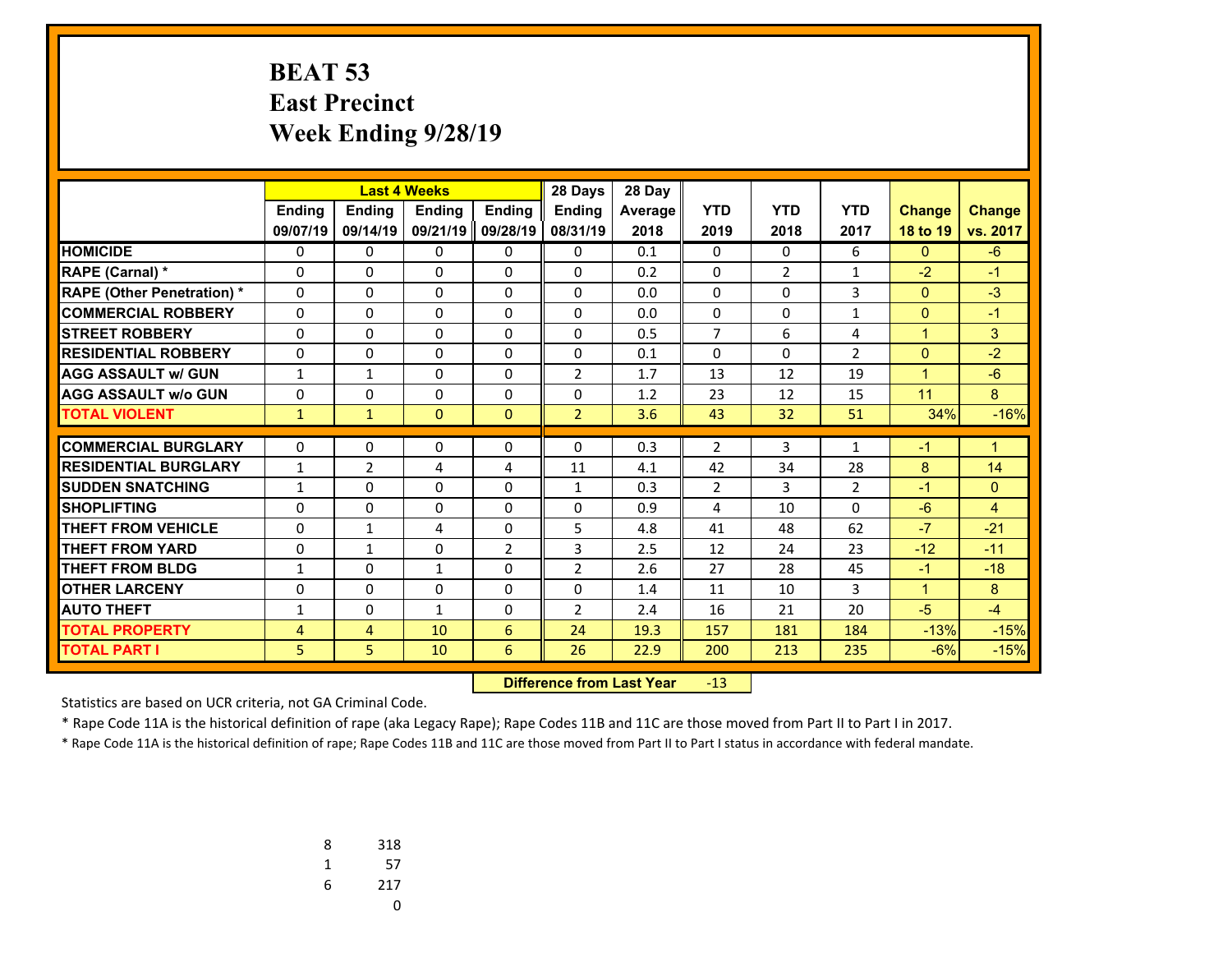## **BEAT 54 East Precinct Week Ending 9/28/19**

|                                   |                |                | <b>Last 4 Weeks</b> |                | 28 Days        | 28 Day  |                |                |                |               |                |
|-----------------------------------|----------------|----------------|---------------------|----------------|----------------|---------|----------------|----------------|----------------|---------------|----------------|
|                                   | <b>Endina</b>  | <b>Ending</b>  | <b>Endina</b>       | <b>Endina</b>  | <b>Endina</b>  | Average | <b>YTD</b>     | <b>YTD</b>     | <b>YTD</b>     | <b>Change</b> | <b>Change</b>  |
|                                   | 09/07/19       | 09/14/19       | 09/21/19            | 09/28/19       | 08/31/19       | 2018    | 2019           | 2018           | 2017           | 18 to 19      | vs. 2017       |
| <b>HOMICIDE</b>                   | 0              | 0              | 0                   | 0              | 0              | 0.4     | 0              | 4              | 3              | $-4$          | $-3$           |
| <b>RAPE (Carnal) *</b>            | $\mathbf{1}$   | 0              | 0                   | $\Omega$       | 1              | 0.1     | 3              | $\Omega$       | $\mathbf{1}$   | 3             | $\overline{2}$ |
| <b>RAPE (Other Penetration) *</b> | 1              | $\Omega$       | $\Omega$            | 0              | $\mathbf{1}$   | 0.1     | 0              | $\mathbf{1}$   | $\Omega$       | $-1$          | $\Omega$       |
| <b>COMMERCIAL ROBBERY</b>         | $\mathbf{1}$   | 0              | $\Omega$            | $\Omega$       | $\mathbf{1}$   | 0.3     | $\overline{2}$ | 3              | 11             | $-1$          | $-9$           |
| <b>STREET ROBBERY</b>             | 0              | $\mathbf{1}$   | 0                   | 0              | $\mathbf{1}$   | 1.0     | 6              | $\overline{7}$ | 11             | $-1$          | $-5$           |
| <b>RESIDENTIAL ROBBERY</b>        | 0              | 0              | $\Omega$            | $\Omega$       | $\Omega$       | 0.2     | $\mathbf{1}$   | $\overline{2}$ | $\Omega$       | $-1$          | $\mathbf{1}$   |
| <b>AGG ASSAULT w/ GUN</b>         | 0              | 0              | 1                   | 0              | 1              | 1.3     | 17             | 9              | 13             | 8             | 4              |
| <b>AGG ASSAULT w/o GUN</b>        | 0              | $\mathbf{1}$   | 0                   | $\Omega$       | $\mathbf{1}$   | 1.3     | 18             | 12             | 10             | 6             | 8              |
| <b>TOTAL VIOLENT</b>              | 3              | $\overline{2}$ | $\mathbf{1}$        | $\Omega$       | 6              | 4.6     | 47             | 38             | 49             | 24%           | $-4%$          |
|                                   |                |                |                     |                |                |         |                |                |                |               |                |
| <b>COMMERCIAL BURGLARY</b>        | 0              | 0              | 0                   | 0              | 0              | 0.2     | 3              | $\overline{2}$ | 9              | $\mathbf 1$   | $-6$           |
| <b>RESIDENTIAL BURGLARY</b>       | $\overline{2}$ | $\mathbf{1}$   | 0                   | $\mathbf{1}$   | 4              | 4.8     | 30             | 42             | 50             | $-12$         | $-20$          |
| <b>SUDDEN SNATCHING</b>           | $\Omega$       | 0              | $\mathbf{1}$        | $\Omega$       | $\mathbf{1}$   | 0.0     | 4              | $\Omega$       | $\Omega$       | 4             | $\overline{4}$ |
| <b>SHOPLIFTING</b>                | $\Omega$       | 0              | 0                   | $\overline{2}$ | $\overline{2}$ | 4.8     | 31             | 53             | 36             | $-22$         | $-5$           |
| <b>THEFT FROM VEHICLE</b>         | 0              | $\mathbf{1}$   | 4                   | 3              | 8              | 5.5     | 70             | 43             | 49             | 27            | 21             |
| <b>THEFT FROM YARD</b>            | $\Omega$       | $\mathbf{1}$   | $\Omega$            | $\mathbf{1}$   | $\overline{2}$ | 3.0     | 21             | 25             | 21             | $-4$          | $\Omega$       |
| <b>THEFT FROM BLDG</b>            | 0              | 0              | $\Omega$            | $\overline{2}$ | 2              | 2.5     | 18             | 24             | 29             | $-6$          | $-11$          |
| <b>OTHER LARCENY</b>              | $\Omega$       | 0              | $\Omega$            | $\Omega$       | $\Omega$       | 1.3     | 4              | 11             | $\overline{2}$ | $-7$          | 2              |
| <b>AUTO THEFT</b>                 | 0              | $\mathbf{1}$   | 0                   | 0              | $\mathbf{1}$   | 2.3     | 23             | 25             | 30             | $-2$          | $-7$           |
| <b>TOTAL PROPERTY</b>             | $\overline{2}$ | 4              | 5                   | 9              | 20             | 24.3    | 204            | 225            | 226            | $-9%$         | $-10%$         |
| <b>TOTAL PART I</b>               | 5              | 6              | 6                   | 9              | 26             | 28.9    | 251            | 263            | 275            | $-5%$         | $-9%$          |

 **Difference from Last Year**r -12

Statistics are based on UCR criteria, not GA Criminal Code.

\* Rape Code 11A is the historical definition of rape (aka Legacy Rape); Rape Codes 11B and 11C are those moved from Part II to Part I in 2017.

| 8 | 318 |
|---|-----|
| 1 | 57  |
| 6 | 217 |
|   | U   |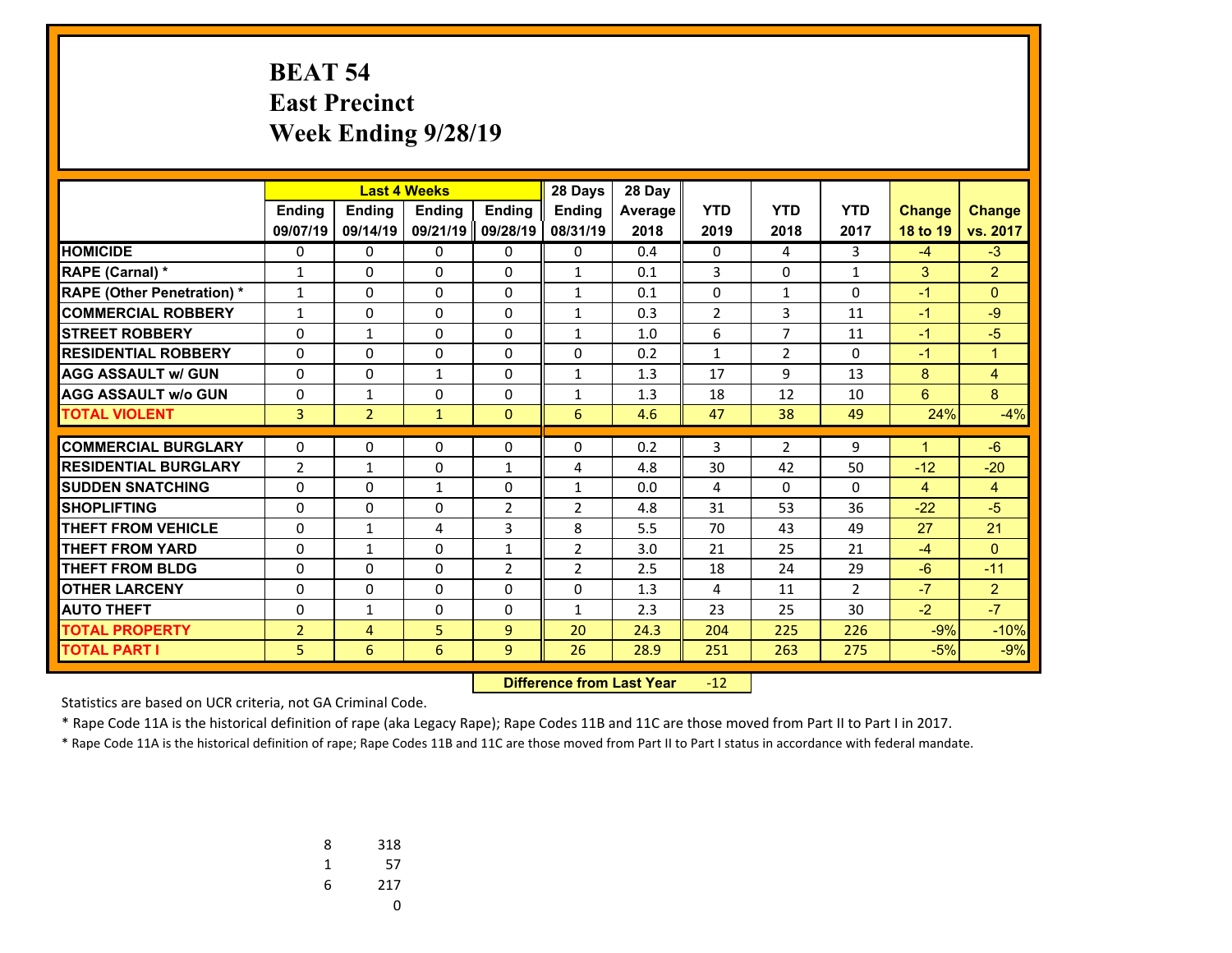# **BEAT 55 East Precinct Week Ending 9/28/19**

|                                   | <b>Last 4 Weeks</b> |               |              | 28 Days        | 28 Day                           |         |                |                |                |                |                |
|-----------------------------------|---------------------|---------------|--------------|----------------|----------------------------------|---------|----------------|----------------|----------------|----------------|----------------|
|                                   | Ending              | <b>Ending</b> | Ending       | Ending         | <b>Ending</b>                    | Average | <b>YTD</b>     | <b>YTD</b>     | <b>YTD</b>     | <b>Change</b>  | <b>Change</b>  |
|                                   | 09/07/19            | 09/14/19      | 09/21/19     | 09/28/19       | 08/31/19                         | 2018    | 2019           | 2018           | 2017           | 18 to 19       | vs. 2017       |
| <b>HOMICIDE</b>                   | 0                   | $\Omega$      | 0            | 0              | $\Omega$                         | 0.1     | 0              | $\mathbf{1}$   | $\Omega$       | $-1$           | $\mathbf{0}$   |
| RAPE (Carnal) *                   | 0                   | $\Omega$      | $\Omega$     | $\Omega$       | $\Omega$                         | 0.0     | 3              | $\Omega$       | $\Omega$       | 3              | 3              |
| <b>RAPE (Other Penetration) *</b> | $\Omega$            | 0             | $\Omega$     | $\Omega$       | $\Omega$                         | 0.0     | $\Omega$       | $\Omega$       | $\Omega$       | $\mathbf{0}$   | $\Omega$       |
| <b>COMMERCIAL ROBBERY</b>         | 0                   | 0             | 0            | 0              | 0                                | 0.1     | 0              | 0              | 10             | $\overline{0}$ | $-10$          |
| <b>STREET ROBBERY</b>             | 0                   | 0             | $\Omega$     | $\mathbf{1}$   | $\mathbf{1}$                     | 0.3     | 4              | 4              | $\mathbf{1}$   | $\overline{0}$ | 3              |
| <b>RESIDENTIAL ROBBERY</b>        | $\Omega$            | 0             | 0            | $\Omega$       | $\Omega$                         | 0.1     | $\mathbf{1}$   | $\Omega$       | $\mathbf{1}$   | $\mathbf{1}$   | $\mathbf{0}$   |
| <b>AGG ASSAULT w/ GUN</b>         | 0                   | 0             | 0            | $\Omega$       | $\Omega$                         | 0.9     | 7              | 6              | 5              | $\mathbf{1}$   | $\overline{2}$ |
| <b>AGG ASSAULT w/o GUN</b>        | 0                   | 0             | 0            | $\Omega$       | $\Omega$                         | 0.4     | 8              | 3              | $\overline{2}$ | 5              | 6 <sup>1</sup> |
| <b>TOTAL VIOLENT</b>              | $\mathbf{0}$        | $\mathbf{0}$  | $\mathbf{0}$ | $\mathbf{1}$   | $\mathbf{1}$                     | 1.8     | 23             | 14             | 19             | 64%            | 21%            |
| <b>COMMERCIAL BURGLARY</b>        | 0                   | 0             | 0            | 0              | 0                                | 0.3     | 6              | 3              | 4              | 3              | $\overline{2}$ |
| <b>RESIDENTIAL BURGLARY</b>       | 3                   | $\mathbf{1}$  | 0            | $\Omega$       | 4                                | 1.6     | 18             | 17             | 40             | $\mathbf{1}$   | $-22$          |
| <b>SUDDEN SNATCHING</b>           | 0                   | $\Omega$      | $\Omega$     | $\Omega$       | $\Omega$                         | 0.2     | $\mathbf{1}$   | $\overline{2}$ | $\overline{3}$ | $-1$           | $-2$           |
| <b>SHOPLIFTING</b>                | 4                   | 3             | 0            | $\overline{2}$ | 9                                | 15.0    | 158            | 144            | 147            | 14             | 11             |
| <b>THEFT FROM VEHICLE</b>         | $\overline{2}$      | $\mathbf{1}$  | 0            | $\overline{2}$ | 5                                | 4.3     | 35             | 42             | 43             | $-7$           | $-8$           |
| <b>THEFT FROM YARD</b>            | 0                   | $\Omega$      | 0            | $\mathbf{1}$   | $\mathbf{1}$                     | 1.7     | 14             | 19             | 16             | $-5$           | $-2$           |
| <b>THEFT FROM BLDG</b>            | 0                   | 0             | 0            | 0              | 0                                | 1.4     | 13             | 15             | 11             | $-2$           | $\overline{2}$ |
| <b>OTHER LARCENY</b>              | 0                   | 0             | 0            | $\Omega$       | $\Omega$                         | 0.7     | 3              | 4              | $\overline{7}$ | $-1$           | $-4$           |
| <b>AUTO THEFT</b>                 | 0                   | 0             | $\Omega$     | 0              | $\Omega$                         | 1.5     | $\overline{7}$ | 14             | 13             | $-7$           | $-6$           |
| <b>TOTAL PROPERTY</b>             | 9                   | 5             | $\Omega$     | 5              | 19                               | 26.7    | 255            | 260            | 284            | $-2%$          | $-10%$         |
| <b>TOTAL PART I</b>               | 9                   | 5             | $\mathbf{0}$ | 6              | 20                               | 28.5    | 278            | 274            | 303            | 1%             | $-8%$          |
|                                   |                     |               |              |                | <b>Difference from Last Year</b> |         | $\overline{4}$ |                |                |                |                |

 **Difference from Last Year**

Statistics are based on UCR criteria, not GA Criminal Code.

\* Rape Code 11A is the historical definition of rape (aka Legacy Rape); Rape Codes 11B and 11C are those moved from Part II to Part I in 2017.

| 8 | 318 |
|---|-----|
| 1 | 57  |
| 6 | 217 |
|   | U   |